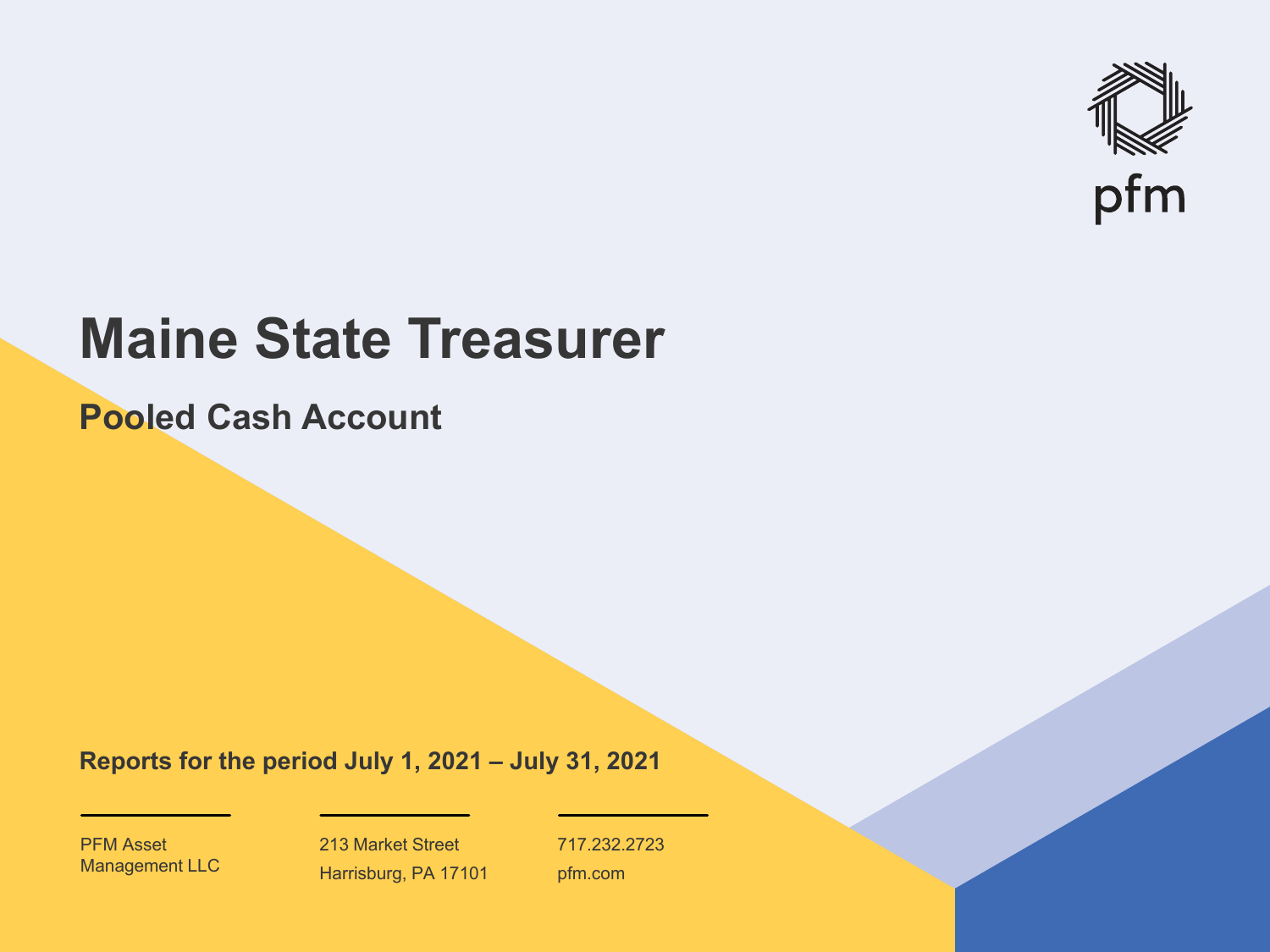## **Maine State TreasurerActivity and Performance Summary For the Month Ending July 31, 2021**

**Current Holdings** 

## **Amortized Cost Basis Activity Summary** *Detail of Amortized Cost Basis Return*

| <b>Beginning Amortized Cost Value</b><br>Additions |              | 3,874,192,717.71 |
|----------------------------------------------------|--------------|------------------|
| Contributions                                      |              |                  |
|                                                    | 3,948,959.34 |                  |
| Interest Received                                  | 1,713,027.45 |                  |
| <b>Accrued Interest Sold</b>                       | 0.00         |                  |
| Gain on Sales                                      | 0.00         |                  |
| <b>Total Additions</b>                             |              | 5,661,986.79     |
| Deductions                                         |              |                  |
| Withdrawals                                        | 0.00         |                  |
| Accrued Interest Purchased                         | 964,330.53   |                  |
| Loss on Sales                                      | 0.00         |                  |
| <b>Total Deductions</b>                            |              | (964, 330.53)    |
| Accretion (Amortization) for the Period            |              | (613, 810.79)    |
| <b>Ending Amortized Cost Value</b>                 |              | 3,878,276,563.18 |
| <b>Ending Fair Value</b>                           |              | 3,888,752,009.81 |
| Unrealized Gain (Loss)                             |              | 10,475,446.63    |

# Certificates of Deposit 83,958.34 0.00 0.00 83,958.34 5,661,986.79 Commercial Paper 0.00 68,404.96 0.00 68,404.96 U.S. Treasuries 1,473,935.74 (662,157.95) 0.00 811,777.79 Withdrawals 0.00 | | Federal Agency 468,958.13 (23,205.16) 0.00 445,752.97 Accrued Interest Purchased 964,330.53 | | Corporate 51,674.37 (911.11) 0.00 50,763.26 **Sales and Maturities** Repurchase Agreement  $0.00$  0.00 0.00 0.00 0.00 0.00 Accretion (Amortization) for the Period (613,810.79)| | Commercial Paper 0.00 0.00 0.00 **Ending Amortizates of Deposit 6,878,276,276,276,276,276,378,276,376,376,376,376,376,376,376,376,376,** Ending Fair Value 3,888,752,009.81 | | U.S. Treasuries 0.00 0.00 0.00 0.00 Unrealized Gain (Loss) 10,475,446.63 Federal Agency 20,822.22 4,058.47 0.00 24,880.69 Corporate 0.00 0.00 0.00 0.00  **Total**2,150,282.46 (613,810.79) 0.00 1,536,471.67

**Interest Earned** (Amortization)

**Accretion** 

Cash and Equivalents 50,933.66 0.00 0.00 0.00 50,933.66 Repurchase Agreement  $0.00$  0.00 0.00 0.00 0.00 0.00

**(Amortization) Realized Gain(Loss) Total Income**

## **Annualized Comparative Rates of Return**

|                | <b>Twelve</b>         | Six                   |               |
|----------------|-----------------------|-----------------------|---------------|
|                | <b>Month Trailing</b> | <b>Month Trailing</b> | For the Month |
| Fed Funds      | 0.25%                 | 0.25%                 | 0.25%         |
| Overnight Repo | 0.08%                 | 0.05%                 | 0.11%         |
| 3 Month T-Bill | 0.06%                 | 0.03%                 | 0.05%         |
| 6 Month T-Bill | 0.07%                 | 0.04%                 | 0.05%         |
| 1 Year T-Note  | 0.12%                 | 0.10%                 | 0.11%         |
| 2 Year T-Note  | 0.15%                 | 0.17%                 | 0.22%         |
| 5 Year T-Note  | 0.56%                 | 0.77%                 | 0.77%         |
|                |                       |                       |               |
|                |                       |                       |               |

|  | <b>Summary of Amortized Cost Basis Return for the Period</b> |  |
|--|--------------------------------------------------------------|--|
|  |                                                              |  |

|                | <b>Twelve</b>         | <b>Six</b>            |               |                                             | <b>Total Portfolio</b> | <b>Excluding Cash</b><br><b>Equivalents</b> |
|----------------|-----------------------|-----------------------|---------------|---------------------------------------------|------------------------|---------------------------------------------|
|                | <b>Month Trailing</b> | <b>Month Trailing</b> | For the Month | Interest Earned                             | 2.150.282.46           | 2,099,348.80                                |
| Fed Funds      | 0.25%                 | 0.25%                 | 0.25%         | Accretion (Amortization)                    | (613, 810.79)          | (613, 810.79)                               |
| Overnight Repo | 0.08%                 | 0.05%                 | 0.11%         | Realized Gain (Loss) on Sales               | 0.00                   | 0.00                                        |
| 3 Month T-Bill | 0.06%                 | 0.03%                 | 0.05%         | Total Income on Portfolio                   | 1.536.471.67           | 1,485,538.01                                |
| 6 Month T-Bill | 0.07%                 | 0.04%                 | 0.05%         | Average Daily Historical Cost               | 3,897,834,018.55       | 2,467,188,857.26                            |
| 1 Year T-Note  | 0.12%                 | 0.10%                 | 0.11%         | <b>Annualized Return</b>                    | 0.46%                  | 0.71%                                       |
| 2 Year T-Note  | 0.15%                 | 0.17%                 | 0.22%         | Annualized Return Fiscal Year to Date       | 0.46%                  | 0.71%                                       |
| 5 Year T-Note  | 0.56%                 | 0.77%                 | 0.77%         | <b>Investment Advisory Fees</b>             | 14,583.34              | n/a                                         |
|                |                       |                       |               | Annualized Return (net of fees)             | 0.46%                  | n/a                                         |
|                |                       |                       |               | Weighted Average Effective Duration in Days | 306                    | 459                                         |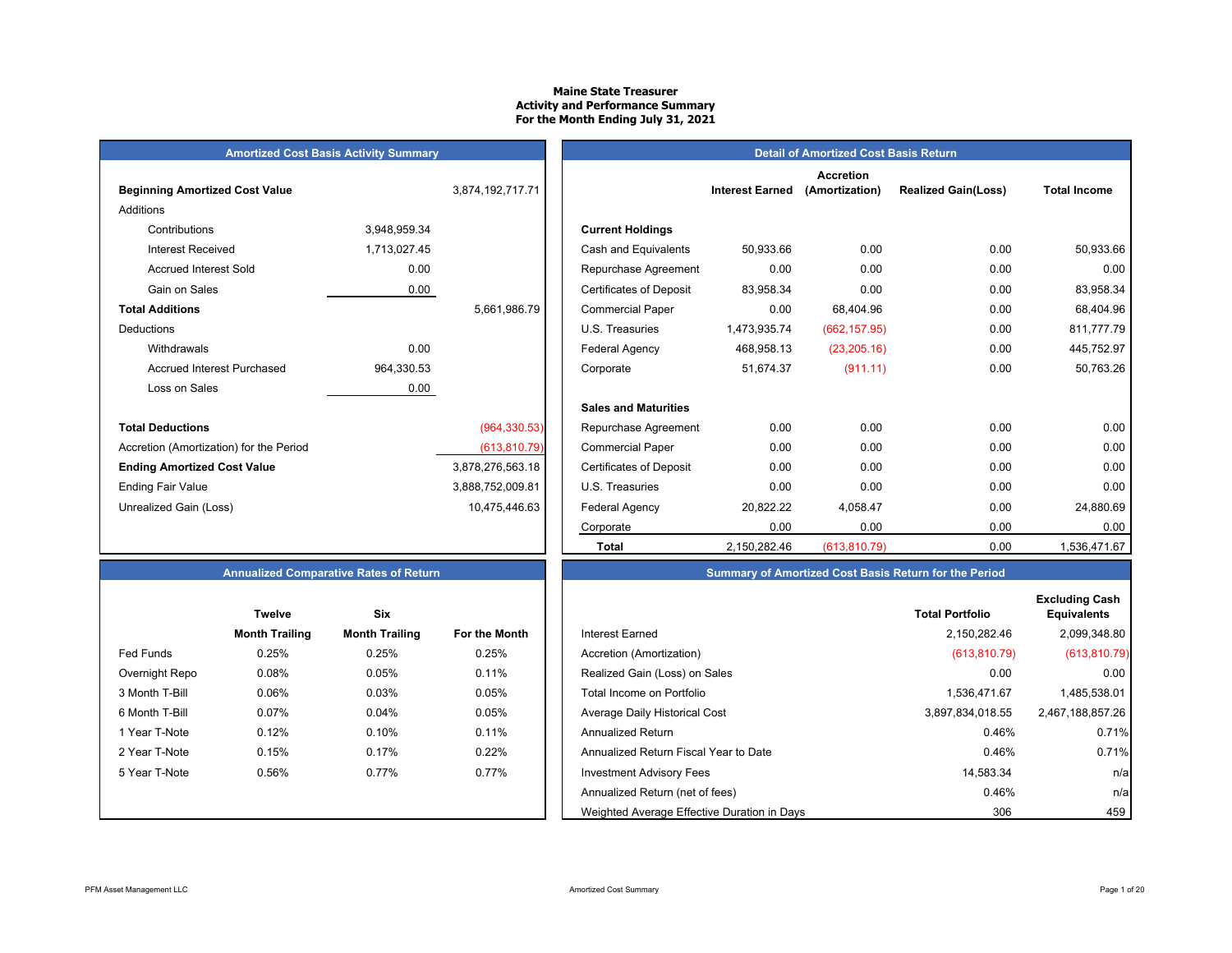## **Maine State Treasurer Activity and Performance Summary For the Month Ending July 31, 2021**

## **Fair Value Basis Activity Summary**

## **Detail of Fair Value Basis Return**

| <b>Beginning Fair Value</b>         |              | 3,883,293,099.54 |                                |
|-------------------------------------|--------------|------------------|--------------------------------|
| Additions                           |              |                  |                                |
| Contributions                       | 3,948,959.34 |                  | <b>Current Holdings</b>        |
| Interest Received                   | 1,713,027.45 |                  | Cash and Equivalents           |
| <b>Accrued Interest Sold</b>        | 0.00         |                  | Repurchase Agreeme             |
| <b>Total Additions</b>              |              | 5,661,986.79     | <b>Certificates of Deposit</b> |
|                                     |              |                  | <b>Commercial Paper</b>        |
| Deductions                          |              |                  | U.S. Treasuries                |
| Withdrawals                         | 0.00         |                  | <b>Federal Agency</b>          |
| <b>Accrued Interest Purchased</b>   | 964,330.53   |                  | Corporate                      |
| <b>Total Deductions</b>             |              | (964, 330.53)    | <b>Sales and Maturities</b>    |
|                                     |              |                  | Repurchase Agreeme             |
| Change in Fair Value for the Period |              | 761,254.01       | <b>Commercial Paper</b>        |
| <b>Ending Fair Value</b>            |              | 3,888,752,009.81 | <b>Certificates of Deposit</b> |
|                                     |              |                  | II C Tropourion                |

| Beginning Fair Value                |              | 3,883,293,099.54 |                                | <b>Interest Earned</b> | <b>Change in Fair Value</b> | <b>Total Income</b> |  |
|-------------------------------------|--------------|------------------|--------------------------------|------------------------|-----------------------------|---------------------|--|
| Additions                           |              |                  |                                |                        |                             |                     |  |
| Contributions                       | 3,948,959.34 |                  | <b>Current Holdings</b>        |                        |                             |                     |  |
| <b>Interest Received</b>            | 1,713,027.45 |                  | Cash and Equivalents           | 50,933.66              | 0.00                        | 50,933.66           |  |
| <b>Accrued Interest Sold</b>        | 0.00         |                  | Repurchase Agreement           | 0.00                   | 0.00                        | 0.00                |  |
| <b>Total Additions</b>              |              | 5,661,986.79     | <b>Certificates of Deposit</b> | 83,958.34              | 0.00                        | 83,958.34           |  |
|                                     |              |                  | <b>Commercial Paper</b>        | 0.00                   | 47,873.00                   | 47,873.00           |  |
| Deductions                          |              |                  | U.S. Treasuries                | 1,473,935.74           | 508,457.84                  | 1,982,393.58        |  |
| Withdrawals                         | 0.00         |                  | Federal Agency                 | 468,958.13             | 278,399.29                  | 747,357.42          |  |
| <b>Accrued Interest Purchased</b>   | 964,330.53   |                  | Corporate                      | 51,674.37              | (57, 476.12)                | (5,801.75)          |  |
| <b>Total Deductions</b>             |              | (964, 330.53)    | <b>Sales and Maturities</b>    |                        |                             |                     |  |
|                                     |              |                  | Repurchase Agreements          | 0.00                   | 0.00                        | 0.00                |  |
| Change in Fair Value for the Period |              | 761,254.01       | <b>Commercial Paper</b>        | 0.00                   | 0.00                        | 0.00                |  |
| <b>Ending Fair Value</b>            |              | 3,888,752,009.81 | <b>Certificates of Deposit</b> | 0.00                   | 0.00                        | 0.00                |  |
|                                     |              |                  | U.S. Treasuries                | 0.00                   | 0.00                        | 0.00                |  |
|                                     |              |                  | Federal Agency                 | 20,822.22              | (16,000.00)                 | 4,822.22            |  |
|                                     |              |                  | Corporate                      | 0.00                   | 0.00                        | 0.00                |  |
|                                     |              |                  | <b>Total</b>                   | 2,150,282.46           | 761,254.01                  | 2,911,536.47        |  |

## **Annualized Comparative Rates of Return**

|                | <b>Twelve</b>         | Six                   |               |
|----------------|-----------------------|-----------------------|---------------|
|                | <b>Month Trailing</b> | <b>Month Trailing</b> | For the Month |
| Fed Funds      | 0.25%                 | 0.25%                 | 0.25%         |
| Overnight Repo | 0.08%                 | 0.05%                 | 0.11%         |
| 3 Month T-Bill | 0.08%                 | 0.04%                 | 0.06%         |
| 6 Month T-Bill | 0.13%                 | 0.10%                 | 0.07%         |
| 1 Year T-Note  | 0.21%                 | 0.21%                 | 0.40%         |
| 2 Year T-Note  | 0.12%                 | 0.16%                 | 2.27%         |
| 5 Year T-Note  | $-1.18%$              | $-0.86%$              | 11.85%        |
|                |                       |                       |               |
|                |                       |                       |               |

|                  | <b>Twelve</b>         | <b>Six</b>            |               |                                             | <b>Total Portfolio</b> | <b>Excluding Cash</b><br><b>Equivalents</b> |
|------------------|-----------------------|-----------------------|---------------|---------------------------------------------|------------------------|---------------------------------------------|
|                  | <b>Month Trailing</b> | <b>Month Trailing</b> | For the Month | <b>Interest Earned</b>                      | 2.150.282.46           | 2,099,348.80                                |
| <b>Fed Funds</b> | 0.25%                 | 0.25%                 | 0.25%         | Change in Fair Value                        | 761,254.01             | 761,254.01                                  |
| Overnight Repo   | 0.08%                 | 0.05%                 | 0.11%         | Total Income on Portfolio                   | 2,911,536.47           | 2,860,602.81                                |
| 3 Month T-Bill   | 0.08%                 | 0.04%                 | 0.06%         | Average Daily Historical Cost               | 3,897,834,018.55       | 2,467,188,857.26                            |
| 6 Month T-Bill   | 0.13%                 | 0.10%                 | 0.07%         | Annualized Return                           | 0.88%                  | 1.37%                                       |
| 1 Year T-Note    | 0.21%                 | 0.21%                 | 0.40%         | Annualized Return Fiscal Year to Date       | 0.88%                  | 1.37%                                       |
| 2 Year T-Note    | 0.12%                 | 0.16%                 | 2.27%         | Weighted Average Effective Duration in Days | 306                    | 459                                         |
| 5 Year T-Note    | $-1.18%$              | $-0.86%$              | 11.85%        |                                             |                        |                                             |
|                  |                       |                       |               |                                             |                        |                                             |

**Summary of Fair Value Basis Return for the Period**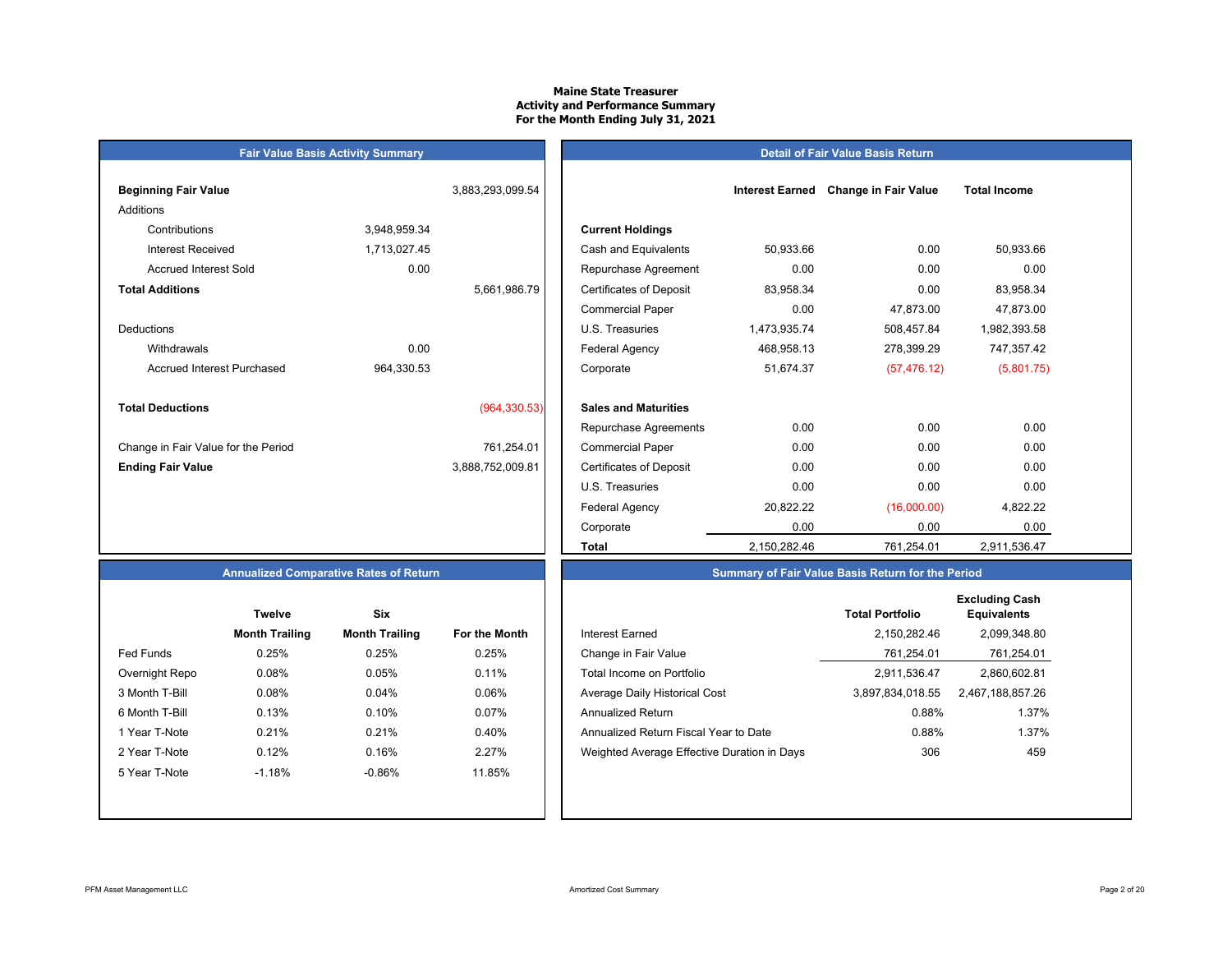## **Maine State Treasurer Investments - By Security Type As of July 31, 2021**

|                                |                  |                   |                  |                            |                                  | Weighted<br>Average             | Weighted<br>Average<br>Effective |                     | Weighted         |
|--------------------------------|------------------|-------------------|------------------|----------------------------|----------------------------------|---------------------------------|----------------------------------|---------------------|------------------|
| <b>Security Type</b>           | Original<br>Cost | Amortized<br>Cost | Fair<br>Value    | <b>Accrued</b><br>Interest | <b>Unrealized</b><br>Gain (Loss) | <b>Final Maturity</b><br>(Days) | <b>Duration</b><br>(Years)       | Asset<br>Allocation | Average<br>Yield |
|                                |                  |                   |                  |                            |                                  |                                 |                                  |                     |                  |
| Cash and Cash Equivalents      | 1,296,000,000.00 | 1,296,000,000.00  | 1,296,000,000.00 | 50,930.76                  | 0.00                             |                                 | 0.00                             | 33.3%               | 0.05%            |
| Repurchase Agreements          | 0.00             | 0.00              | 0.00             | 0.00                       | 0.00                             |                                 |                                  | 0.0%                |                  |
| <b>Commercial Paper</b>        | 472.357.996.62   | 472.557.284.57    | 472.620.545.60   | 0.00                       | 63,261.03                        | 109                             | 0.31                             | 12.2%               | 0.17%            |
| <b>Certificates of Deposit</b> | 165,000,000.00   | 165,000,000.00    | 165,000,000.00   | 1,153,944.44               | 0.00                             | 484                             | 1.35                             | 4.2%                | 0.59%            |
| U.S. Treasuries                | 1,258,094,414.13 | 1,254,706,949.57  | 1,261,756,099.60 | 5,046,772.49               | 7,049,150.03                     | 676                             | 1.83                             | 32.4%               | 0.82%            |
| U.S. Instrumentality           | 663,351,286.25   | 663, 125, 567. 45 | 666,210,291.40   | 1,483,758.48               | 3,084,723.95                     | 606                             | 0.85                             | 17.1%               | 0.81%            |
| Corporate                      | 26,837,592.85    | 26,886,761.59     | 27, 165, 073. 21 | 272,926.92                 | 278,311.62                       | 206                             | 0.53                             | 0.7%                | 2.29%            |
| Total                          | 3,881,641,289.85 | 3,878,276,563.18  | 3,888,752,009.81 | 8,008,333.09               | 10,475,446.63                    | 359                             | 0.84                             | 100.0%              | 0.48%            |

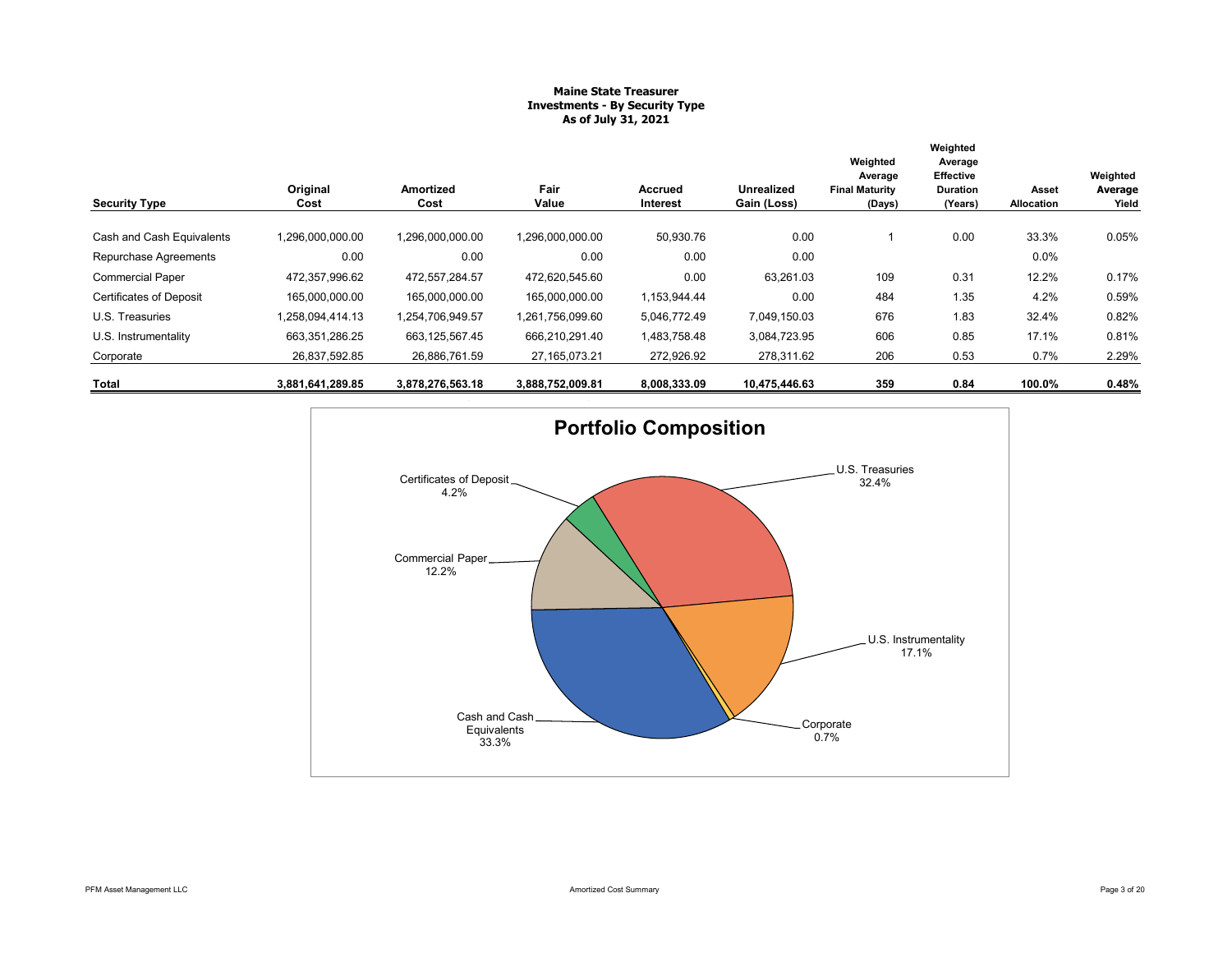## **Maine State Treasurer Investments - By Maturity As of July 31, 2021**

|                                                                                                                                              |           | <b>Maturity Distribution</b> |                  | <b>Original Cost</b><br>July 31, 2021 | Percentage   | <b>Original Cost</b><br>June 30, 2021 |                                |  |
|----------------------------------------------------------------------------------------------------------------------------------------------|-----------|------------------------------|------------------|---------------------------------------|--------------|---------------------------------------|--------------------------------|--|
|                                                                                                                                              |           | Overnight                    | 1,296,000,000.00 |                                       | 33.4%        |                                       | 1,497,000,000.00               |  |
|                                                                                                                                              |           | Under 90 Days                |                  | 265, 164, 371. 71                     | 6.8%         |                                       | 155, 148, 181. 43              |  |
|                                                                                                                                              |           | 90 to 180 Days               |                  | 302,804,323.00                        | 7.8%         |                                       | 282,634,777.17                 |  |
|                                                                                                                                              |           | 180 Days to 1 Year           |                  | 490,523,955.71                        | 12.6%        |                                       | 509,442,504.32                 |  |
|                                                                                                                                              |           | 1 to 2 Years                 |                  | 436,866,823.45                        | 11.3%        |                                       | 583, 177, 760.95               |  |
|                                                                                                                                              |           | 2 to 3 Years                 | 1,090,281,815.98 |                                       | 28.1%        |                                       | 849,533,409.72                 |  |
|                                                                                                                                              |           | Over 3 Years                 |                  |                                       | 0.0%         |                                       |                                |  |
|                                                                                                                                              |           | Totals <sub>\$</sub>         | 3,881,641,289.85 |                                       | 100.0%       | \$                                    | 3,876,936,633.59               |  |
| \$1,600,000,000<br>\$1,400,000,000<br>\$1,200,000,000<br>\$1,000,000,000<br>\$800,000,000<br>\$600,000,000<br>\$400,000,000<br>\$200,000,000 |           |                              |                  |                                       |              |                                       | July 31, 2021<br>June 30, 2021 |  |
| $\mathbb{S}^-$                                                                                                                               | Overnight | Under 90 Days                | 90 to 180 Days   | 180 Days to 1 Year                    | 1 to 2 Years | 2 to 3 Years                          | Over 3 Years                   |  |
|                                                                                                                                              |           |                              |                  |                                       |              |                                       |                                |  |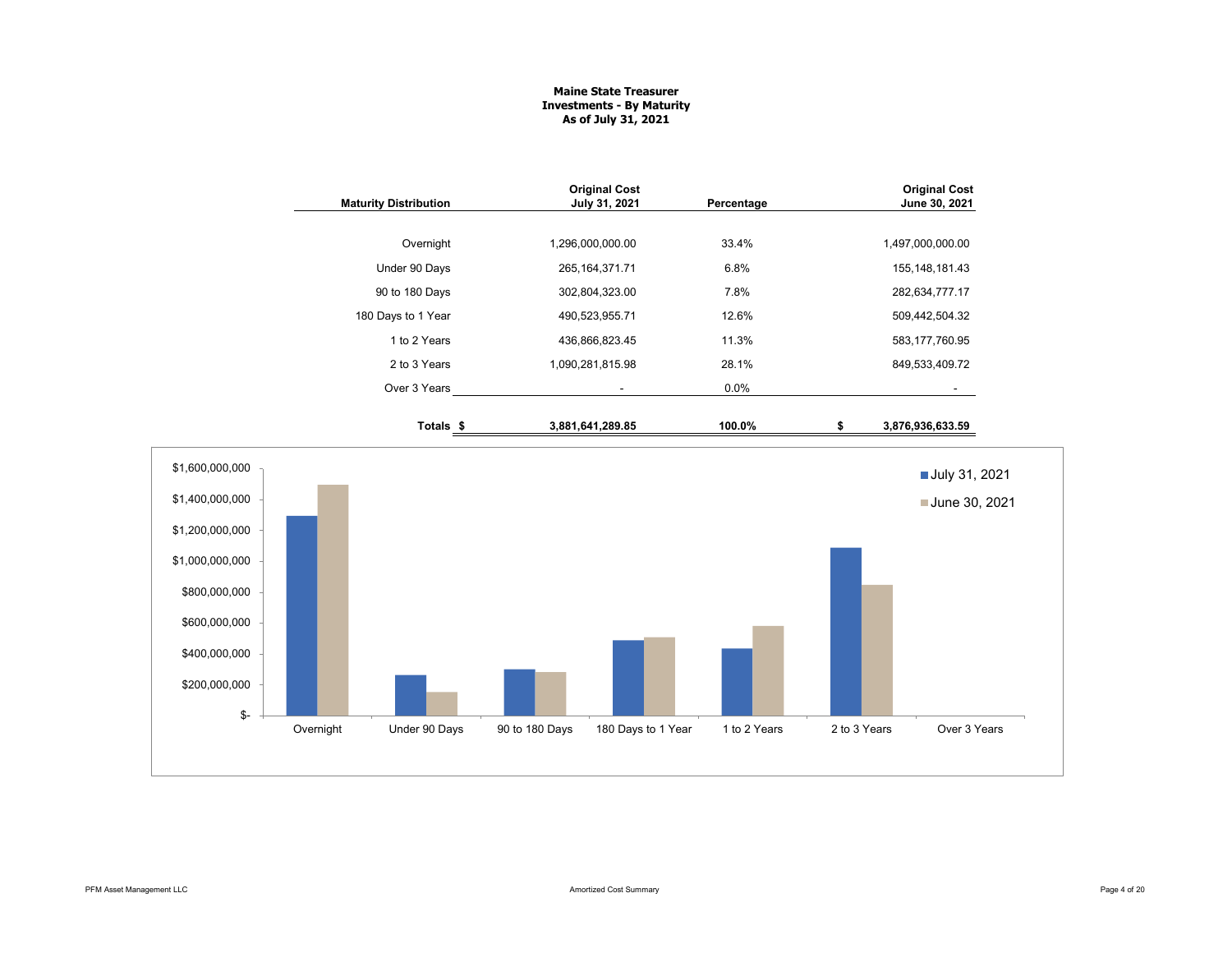| <b>DESCRIPTION</b>                               | <b>PURCHASE</b><br><b>DATE</b> | <b>COUPON DATE / CALL</b><br><b>RATE</b> | <b>MATURITY</b><br><b>DATE</b> | <b>ORIGINAL</b><br><b>COST/ACCRUED</b><br>PAR VALUE INTEREST PURCHASE | AMORTIZED COST/<br>(AMORTIZATION) | ACCRETION FAIR VALUE/CHANGE UNREALIZED GAIN<br>IN FAIR VALUE | (LOSS)   | AI PURCHASED | <b>INTEREST</b><br><b>RECEIVED</b> | <b>INTEREST</b><br><b>EARNED</b> | <b>TOTAL</b><br><b>INTEREST</b> | %<br>ACCRUED ALLOCATIO<br><b>N</b> | YIELD |
|--------------------------------------------------|--------------------------------|------------------------------------------|--------------------------------|-----------------------------------------------------------------------|-----------------------------------|--------------------------------------------------------------|----------|--------------|------------------------------------|----------------------------------|---------------------------------|------------------------------------|-------|
| <b>CASH AND EQUIVALENTS</b>                      |                                |                                          |                                |                                                                       |                                   |                                                              |          |              |                                    |                                  |                                 |                                    |       |
| <b>BAR HARBOR BANK &amp; TRUST</b>               | 07/31/21                       | 0.100V                                   | 49.000.000.00                  | 49.000.000.00<br>0.00                                                 | 49.000.000.00<br>0.00             | 49.000.000.00<br>0.00                                        | 0.00     | 0.00         | 4,170.91                           | 4,161.65                         | 4.161.65                        | 1.26%                              | 0.100 |
| <b>CITIZENS BANK</b>                             | 07/31/21                       | 0.060V                                   | 100,000,000.00                 | 100,000,000.00<br>0.00                                                | 100,000,000.00<br>0.00            | 100,000,000.00<br>0.00                                       | 0.00     | 0.00         | 5,753.40                           | 5,588.98                         | 5,588.98                        | 2.57%                              | 0.060 |
| <b>TD BANK</b>                                   | 07/31/21                       | 0.060V                                   | 250,000,000.00                 | 250,000,000.00<br>0.00                                                | 250,000,000.00<br>0.00            | 250,000,000.00<br>0.00                                       | 0.00     | 0.00         | 12,328.77                          | 12,739.73                        | 12,739.73                       | 6.43%                              | 0.060 |
| <b>BATH SAVINGS</b>                              | 07/31/21                       | 0.060V                                   | 14,000,000.00                  | 14,000,000.00<br>0.00                                                 | 14,000,000.00<br>0.00             | 14,000,000.00<br>0.00                                        | 0.00     | 0.00         | 759.46                             | 690.41                           | 690.41                          | 0.36%                              | 0.060 |
| <b>BIDDEFORD SAVINGS BANK</b>                    | 07/31/21                       | 0.080V                                   | 5.000.000.00                   | 5.000.000.00<br>0.00                                                  | 5.000.000.00<br>0.00              | 5.000.000.00<br>0.00                                         | 0.00     | 0.00         | 361.66                             | 328.78                           | 328.78                          | 0.13%                              | 0.080 |
| MACHIAS SAVINGS BANK                             | 07/31/21                       | 0.050V                                   | 25,000,000.00                  | 25,000,000.00<br>0.00                                                 | 25,000,000.00<br>0.00             | 25,000,000.00<br>0.00                                        | 0.00     | 0.00         | 1,130.17                           | 1,027.42                         | 1,027.42                        | 0.64%                              | 0.050 |
| NORTHEAST BANK                                   | 07/31/21                       | 0.100V                                   | 57,000,000.00                  | 57,000,000.00<br>0.00                                                 | 57,000,000.00<br>0.00             | 57,000,000.00<br>0.00                                        | 0.00     | 0.00         | 4,684.94                           | 4,841.10                         | 4,841.10                        | 1.47%                              | 0.100 |
| FIDELITY GOVERNMENT PORTFOLIO                    | 07/31/21                       | 0.010V                                   | 2,000,000.00                   | 2,000,000.00<br>0.00                                                  | 2,000,000.00<br>0.00              | 2,000,000.00<br>0.00                                         | 0.00     | 0.00         | 16.44                              | 16.99                            | 16.99                           | 0.05%                              | 0.010 |
| <b>FIRST NATIONAL</b>                            | 07/31/21                       | 0.050V                                   | 50,000,000.00                  | 50,000,000.00<br>0.00                                                 | 50,000,000.00<br>0.00             | 50,000,000.00<br>0.00                                        | 0.00     | 0.00         | 2,054.79                           | 2,123.29                         | 2,123.29                        | 1.29%                              | 0.050 |
| PFM FUNDS - GOVT SELECT SERIES INST CL           | 07/31/21                       | 0.020V                                   | 1,000,000.00                   | 1,000,000.00<br>0.00                                                  | 1,000,000.00<br>0.00              | 1,000,000.00<br>0.00                                         | 0.00     | 0.00         | 16.84                              | 17.67                            | 17.67                           | 0.03%                              | 0.020 |
| U.S. BANK MONEY MARKET FUND                      | 07/31/21                       | 0.030V                                   | 493.000.000.00                 | 493.000.000.00<br>0.00                                                | 493.000.000.00<br>0.00            | 493.000.000.00<br>0.00                                       | 0.00     | 0.00         | 11,259.57                          | 13.853.38                        | 13.853.38                       | 12.68%                             | 0.030 |
| TD GOLDMAN SACHS MMF                             | 07/31/21                       | 0.030 V                                  | 250,000,000.00                 | 250,000,000.00<br>0.00                                                | 250,000,000.00<br>0.00            | 250,000,000.00<br>0.00                                       | 0.00     | 0.00         | 5,362.60                           | 5,541.36                         | 5,541.36                        | 6.43%                              | 0.030 |
| MISCELLAENOUS INCOME                             | 07/31/21                       | 0.000V                                   | 0.00                           | 0.00<br>0.00                                                          | 0.00<br>0.00                      | 0.00<br>0.00                                                 | 0.00     | 0.00         | 2.90                               | 2.90                             | 0.00                            | 0.00%                              | 0.000 |
| <b>TOTAL</b>                                     |                                |                                          | 1,296,000,000.00               | 1,296,000,000.00<br>0.00                                              | 1,296,000,000.00<br>0.00          | 1,296,000,000.00<br>0.00                                     | 0.00     | 0.00         | 47,902.45                          | 50,933.66                        | 50,930.76                       | 33.33%                             | 0.045 |
| <b>COMMERCIAL PAPER</b>                          |                                |                                          |                                |                                                                       |                                   |                                                              |          |              |                                    |                                  |                                 |                                    |       |
| SUMITOMO MITSUI TRUST NY COMM PAPER<br>86563GW24 | 05/07/21                       | 0.000                                    | 09/02/21<br>50,000,000.00      | 49,975,416.67<br>0.00                                                 | 49,993,333.33<br>6,458.33         | 49,996,050.00<br>3,150.00                                    | 2,716.67 | 0.00         | 0.00                               | 0.00                             | 0.00                            | 1.29%                              | 0.150 |
| LMA AMERICAS LLC COMM PAPER<br>53944QWE6         | 05/12/21                       | 0.000                                    | 09/14/21<br>50,000,000.00      | 49,975,694.44<br>0.00                                                 | 49.991.444.44<br>6,027.78         | 49,990,650.00<br>6,650.00                                    | (794.44) | 0.00         | 0.00                               | 0.00                             | 0.00                            | 1.29%                              | 0.140 |
| MANHATTAN ASSET FDG CO COMM PAPER<br>56274LXM1   | 04/26/21                       | 0.000                                    | 10/21/21<br>25,000,000.00      | 24,977,750.00<br>0.00                                                 | 24,989,875.00<br>3,875.00         | 24,991,550.00<br>4,300.00                                    | 1,675.00 | 0.00         | 0.00                               | 0.00                             | 0.00                            | 0.64%                              | 0.180 |
| MANHATTAN ASSET FDG CO COMM PAPER<br>56274LXM1   | 04/27/21                       | 0.000                                    | 10/21/21<br>25,000,000.00      | 24.977.875.00<br>0.00                                                 | 24,989,875.00<br>3,875.00         | 24.991.550.00<br>4,300.00                                    | 1,675.00 | 0.00         | 0.00                               | 0.00                             | 0.00                            | 0.64%                              | 0.180 |
| MIZUHO BANK LTD/NY COMM PAPER<br>60689FXT0       | 05/05/21                       | 0.000                                    | 10/27/21<br>50,000,000.00      | 49,957,465.28<br>0.00                                                 | 49.978.854.17<br>7,534.72         | 49.988.150.00<br>3.850.00                                    | 9,295.83 | 0.00         | 0.00                               | 0.00                             | 0.00                            | 1.29%                              | 0.175 |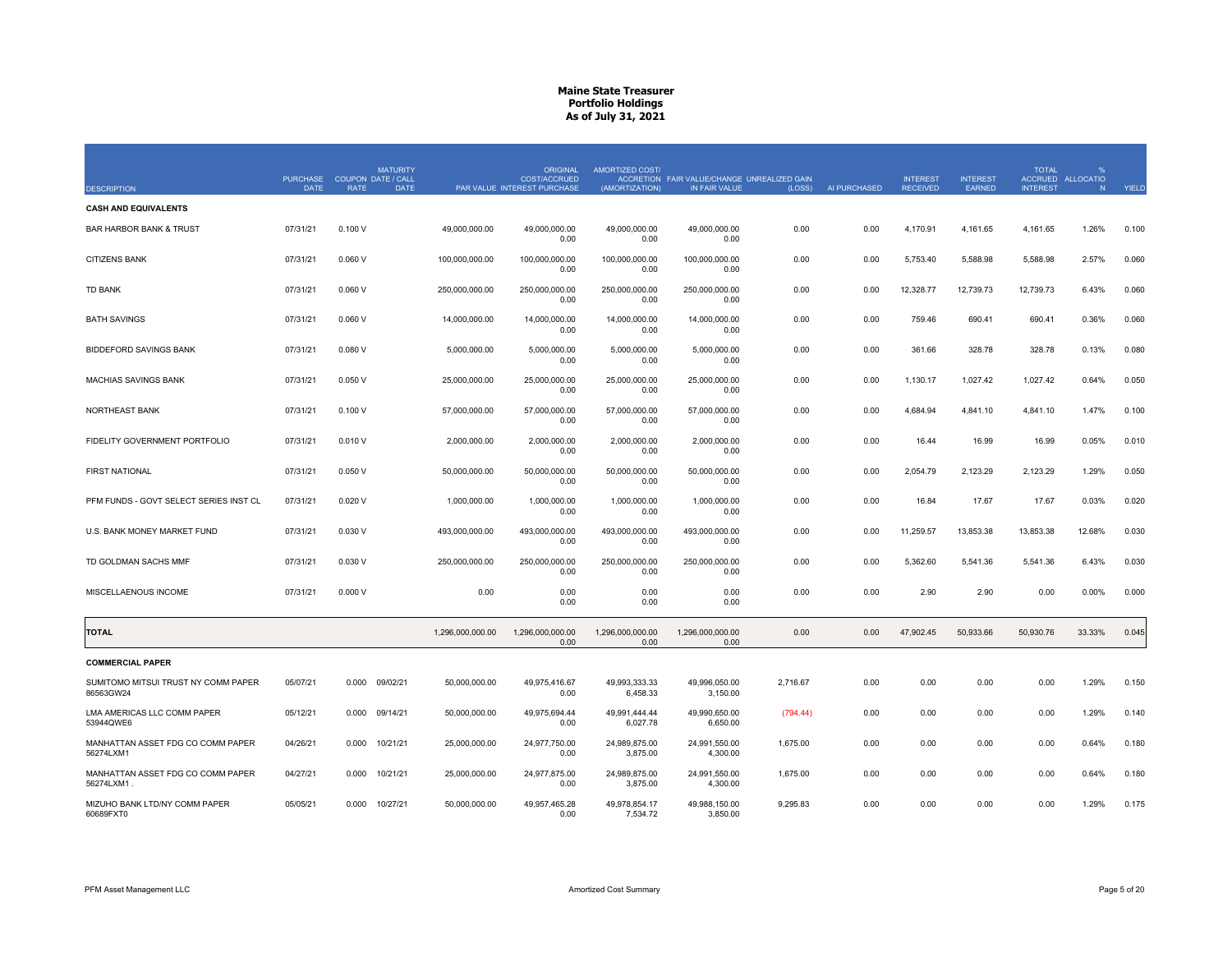| <b>DESCRIPTION</b>                               | <b>PURCHASE</b><br><b>DATE</b> | <b>RATE</b> | <b>MATURITY</b><br>COUPON DATE / CALL<br><b>DATE</b> |                | <b>ORIGINAL</b><br>COST/ACCRUED<br>PAR VALUE INTEREST PURCHASE | AMORTIZED COST/<br>(AMORTIZATION) | ACCRETION FAIR VALUE/CHANGE UNREALIZED GAIN<br>IN FAIR VALUE | (LOSS)     | AI PURCHASED | <b>INTEREST</b><br><b>RECEIVED</b> | <b>INTEREST</b><br>EARNED | <b>TOTAL</b><br><b>INTEREST</b> | $\frac{Q}{2}$<br>ACCRUED ALLOCATIO<br>N | YIELD |
|--------------------------------------------------|--------------------------------|-------------|------------------------------------------------------|----------------|----------------------------------------------------------------|-----------------------------------|--------------------------------------------------------------|------------|--------------|------------------------------------|---------------------------|---------------------------------|-----------------------------------------|-------|
| NATIXIS NY BRANCH COMM PAPER<br>63873JY12        | 04/26/21                       | 0.000       | 11/01/21                                             | 25,000,000.00  | 24,973,750.00<br>0.00                                          | 24,987,222.22<br>4,305.55         | 24,997,100.00<br>3,600.00                                    | 9,877.78   | 0.00         | 0.00                               | 0.00                      | 0.00                            | 0.64%                                   | 0.200 |
| OLD LINE FUNDING LLC COMM PAPER<br>67983TYF7     | 05/17/21                       | 0.000       | 11/15/21                                             | 23,000,000.00  | 22,983,721.11<br>0.00                                          | 22.990.518.89<br>2,772.78         | 22.990.317.00<br>4,807.00                                    | (201.89)   | 0.00         | 0.00                               | 0.00                      | 0.00                            | 0.59%                                   | 0.140 |
| COOPERATIEVE RABOBANK UA COMM PAPER<br>21687AZ14 | 05/07/21                       | 0.000       | 12/01/21                                             | 50,000,000.00  | 49,950,888.89<br>0.00                                          | 49,971,194.45<br>7,319.45         | 49,977,400.00<br>1,550.00                                    | 6,205.55   | 0.00         | 0.00                               | 0.00                      | 0.00                            | 1.29%                                   | 0.170 |
| CITIGROUP GLOBAL MARKETS COMM PAPER<br>17327AZ67 | 04/26/21                       | 0.000       | 12/06/21                                             | 24,800,000.00  | 24,775,310.22<br>0.00                                          | 24,786,001.78<br>3,416.89         | 24,784,053.60<br>(1,984.00)                                  | (1,948.18) | 0.00         | 0.00                               | 0.00                      | 0.00                            | 0.64%                                   | 0.160 |
| NATIXIS NY BRANCH COMM PAPER<br>63873JZG8        | 04/21/21                       | 0.000       | 12/16/21                                             | 25.000.000.00  | 24.963.486.11<br>0.00                                          | 24.979.069.44<br>4,736.11         | 24.992.450.00<br>4,700.00                                    | 13.380.56  | 0.00         | 0.00                               | 0.00                      | 0.00                            | 0.64%                                   | 0.220 |
| BNP PARIBAS NY BRANCH COMM PAPER<br>09659BZL7    | 04/22/21                       | 0.000       | 12/20/21                                             | 25,000,000.00  | 24,971,430.56<br>0.00                                          | 24,983,354.17<br>3,659.72         | 24,987,075.00<br>3,475.00                                    | 3,720.83   | 0.00         | 0.00                               | 0.00                      | 0.00                            | 0.64%                                   | 0.170 |
| CREDIT AGRICOLE CIB NY COMM PAPER<br>22533UAE3   | 04/22/21                       | 0.000       | 01/14/22                                             | 25,000,000.00  | 24.966.625.00<br>0.00                                          | 24.979.250.00<br>3,875.00         | 24.985.575.00<br>2,850.00                                    | 6,325.00   | 0.00         | 0.00                               | 0.00                      | 0.00                            | 0.64%                                   | 0.180 |
| MUFG BANK LTD/NY COMM PAPER<br>62479MAE3         | 04/21/21                       | 0.000       | 01/14/22                                             | 25,000,000.00  | 24,968,361.11<br>0.00                                          | 24,980,402.78<br>3,659.73         | 24,986,050.00<br>875.00                                      | 5,647.22   | 0.00         | 0.00                               | 0.00                      | 0.00                            | 0.64%                                   | 0.170 |
| BNP PARIBAS NY BRANCH COMM PAPER<br>09659CBB3    | 05/18/21                       | 0.000       | 02/11/22                                             | 25,000,000.00  | 24,968,243.06<br>0.00                                          | 24,977,097.23<br>3,659.73         | 24,979,975.00<br>5,000.00                                    | 2,877.77   | 0.00         | 0.00                               | 0.00                      | 0.00                            | 0.64%                                   | 0.170 |
| MUFG BANK LTD/NY COMM PAPER<br>62479MBB8         | 05/18/21                       | 0.000       | 02/11/22                                             | 25,000,000.00  | 24.971.979.17<br>0.00                                          | 24,979,791.67<br>3,229.17         | 24,982,600.00<br>750.00                                      | 2,808.33   | 0.00         | 0.00                               | 0.00                      | 0.00                            | 0.64%                                   | 0.150 |
| <b>TOTAL</b>                                     |                                |             |                                                      | 472.800.000.00 | 472.357.996.62<br>0.00                                         | 472.557.284.57<br>68,404.96       | 472.620.545.60<br>47,873.00                                  | 63.261.03  | 0.00         | 0.00                               | 0.00                      | 0.00                            | 12.15%                                  | 0.168 |
| <b>CERTIFICATES OF DEPOSIT</b>                   |                                |             |                                                      |                |                                                                |                                   |                                                              |            |              |                                    |                           |                                 |                                         |       |
| PEOPLES UNITED CERT DEPOS                        | 01/17/20                       | 1.650       | 01/17/22                                             | 40,000,000.00  | 40.000.000.00<br>0.00                                          | 40.000.000.00<br>0.00             | 40.000.000.00<br>0.00                                        | 0.00       | 0.00         | 0.00                               | 56.833.33                 | 1,030,333.33                    | 1.03%                                   | 1.650 |
| CAMDEN NATIONAL BANK CERT DEPOS                  | 01/17/21                       |             | 0.200 01/17/23                                       | 50,000,000.00  | 50,000,000.00<br>0.00                                          | 50,000,000.00<br>0.00             | 50,000,000.00<br>0.00                                        | 0.00       | 0.00         | 0.00                               | 8,611.11                  | 54,444.44                       | 1.29%                                   | 0.200 |
| PEOPLES UNITED CERT DEPOS                        | 01/19/21                       | 0.350       | 01/19/23                                             | 10.000.000.00  | 10.000.000.00<br>0.00                                          | 10.000.000.00<br>0.00             | 10.000.000.00<br>0.00                                        | 0.00       | 0.00         | 0.00                               | 3.013.89                  | 18.861.11                       | 0.26%                                   | 0.350 |
| BANGOR SAVINGS BANK CERT DEPOS                   | 04/08/21                       | 0.400       | 04/08/23                                             | 15,000,000.00  | 15,000,000.00<br>0.00                                          | 15,000,000.00<br>0.00             | 15,000,000.00<br>0.00                                        | 0.00       | 0.00         | 0.00                               | 5,166.67                  | 19,166.67                       | 0.39%                                   | 0.400 |
| PEOPLES UNITED CERT DEPOS                        | 04/18/21                       | 0.250       | 04/18/23                                             | 15,000,000.00  | 15,000,000,00<br>0.00                                          | 15.000.000.00<br>0.00             | 15,000,000.00<br>0.00                                        | 0.00       | 0.00         | 0.00                               | 3,229.17                  | 10,937.50                       | 0.39%                                   | 0.250 |
| PEOPLES UNITED CERT DEPOS                        | 04/22/21                       | 0.250       | 04/23/23                                             | 25,000,000.00  | 25,000,000.00<br>0.00                                          | 25,000,000.00<br>0.00             | 25,000,000.00<br>0.00                                        | 0.00       | 0.00         | 0.00                               | 5,381.94                  | 17,534.72                       | 0.64%                                   | 0.250 |
| PEOPLES UNITED CERT DEPOS                        | 06/14/21                       |             | 0.200 06/14/23                                       | 10,000,000.00  | 10,000,000.00<br>0.00                                          | 10,000,000.00<br>0.00             | 10,000,000.00<br>0.00                                        | 0.00       | 0.00         | 0.00                               | 1,722.23                  | 2,666.67                        | 0.26%                                   | 0.200 |
| <b>TOTAL</b>                                     |                                |             |                                                      | 165,000,000.00 | 165,000,000.00<br>0.00                                         | 165,000,000.00<br>0.00            | 165,000,000.00<br>0.00                                       | 0.00       | 0.00         | 0.00                               | 83,958.34                 | 1,153,944.44                    | 4.2%                                    | 0.591 |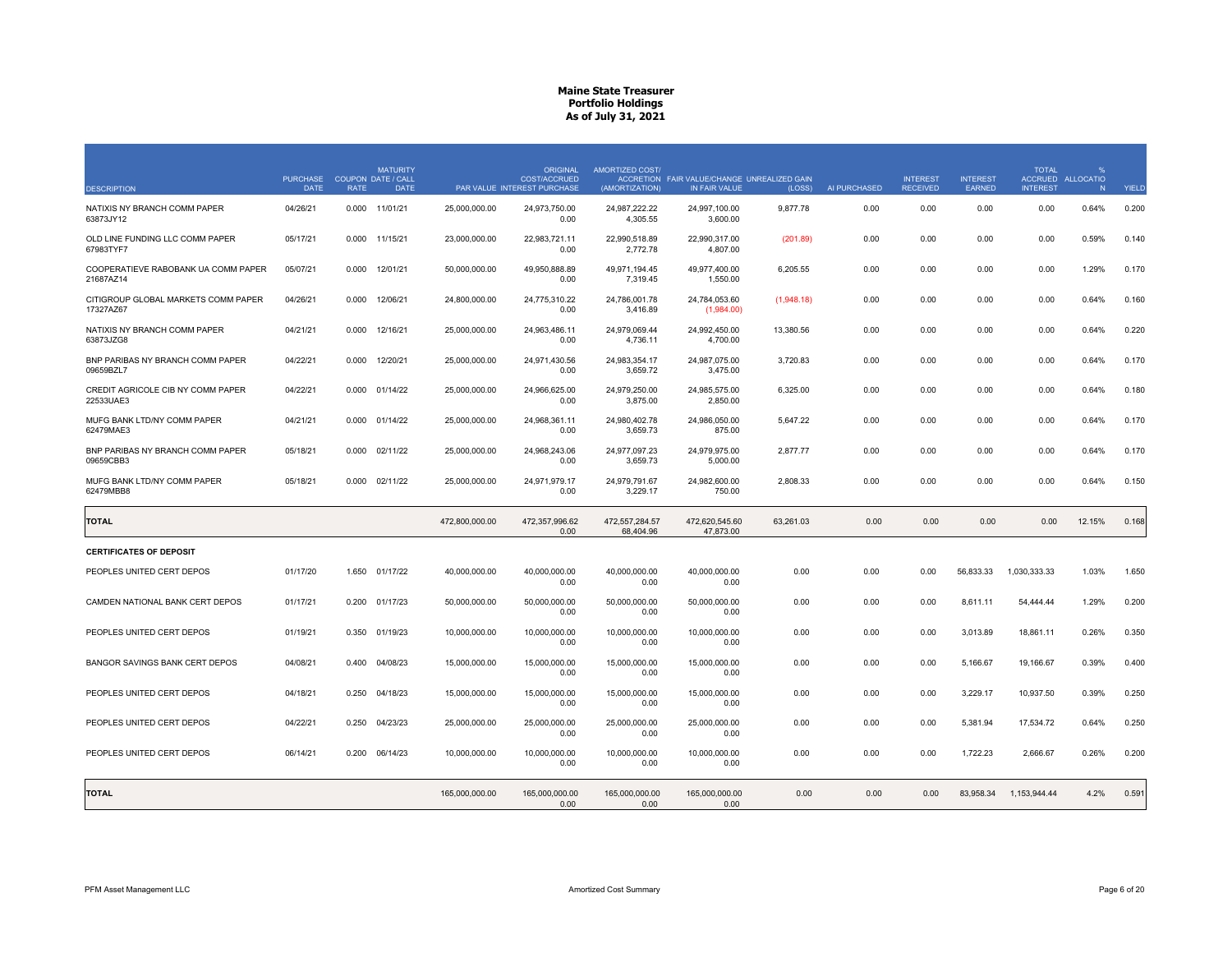|                                        | <b>PURCHASE</b> |             | <b>MATURITY</b><br><b>COUPON DATE / CALL</b> |               | <b>ORIGINAL</b><br><b>COST/ACCRUED</b> | AMORTIZED COST/                | ACCRETION FAIR VALUE/CHANGE UNREALIZED GAIN |              |              | <b>INTEREST</b> | <b>INTEREST</b> | <b>TOTAL</b>    | $\frac{9}{6}$<br>ACCRUED ALLOCATIO |       |
|----------------------------------------|-----------------|-------------|----------------------------------------------|---------------|----------------------------------------|--------------------------------|---------------------------------------------|--------------|--------------|-----------------|-----------------|-----------------|------------------------------------|-------|
| <b>DESCRIPTION</b>                     | <b>DATE</b>     | <b>RATE</b> | <b>DATE</b>                                  |               | PAR VALUE INTEREST PURCHASE            | (AMORTIZATION)                 | IN FAIR VALUE                               | (LOSS)       | AI PURCHASED | <b>RECEIVED</b> | EARNED          | <b>INTEREST</b> | N                                  | YIELD |
| <b>U.S. TREASURIES</b>                 |                 |             |                                              |               |                                        |                                |                                             |              |              |                 |                 |                 |                                    |       |
| <b>US TREASURY NOTES</b><br>9128284W7  | 09/16/19        | 2.750       | 08/15/21                                     | 25,000,000.00 | 25,432,617.19<br>0.00                  | 25,008,664.72<br>(19, 186.17)  | 25,023,437.50<br>(58, 592.50)               | 14,772.78    | 0.00         | 0.00            | 58,874.31       | 317,161.60      | 0.64%                              | 1.825 |
| <b>US TREASURY NOTES</b><br>9128282F6  | 08/28/19        | 1.125       | 08/31/21                                     | 30,000,000.00 | 29,764,453.13<br>0.00                  | 29,990,372.74<br>9,948.16      | 30,023,436.00<br>(28, 128.00)               | 33,063.26    | 0.00         | 0.00            | 28,430.70       | 141,236.41      | 0.77%                              | 1.523 |
| <b>US TREASURY NOTES</b><br>9128286C9  | 09/30/19        | 2.500       | 02/15/22                                     | 25,000,000.00 | 25,493,164.06<br>0.00                  | 25,112,366.49<br>(17, 592.74)  | 25,328,125.00<br>(50,780.00)                | 215,758.51   | 0.00         | 0.00            | 53,522.10       | 288,328.73      | 0.65%                              | 1.649 |
| <b>US TREASURY NOTES</b><br>912828W89  | 09/03/19        | 1.875       | 03/31/22                                     | 40.000.000.00 | 40.404.687.50<br>0.00                  | 40.104.185.51<br>(13,346.07)   | 40.481.248.00<br>(56, 252.00)               | 377.062.49   | 0.00         | 0.00            | 63.524.59       | 252.049.18      | 1.04%                              | 1.473 |
| <b>US TREASURY NOTES</b><br>9128286M7  | 10/29/19        | 2.250       | 04/15/22                                     | 23,000,000.00 | 23,321,640.63<br>0.00                  | 23,091,948.43<br>(11,091.06)   | 23,352,187.50<br>(39,530.10)                | 260,239.07   | 0.00         | 0.00            | 43,831.97       | 152,704.92      | 0.60%                              | 1.668 |
| <b>US TREASURY NOTES</b><br>9128286M7. | 11/14/19        | 2.250       | 04/15/22                                     | 30.000.000.00 | 30.426.562.50<br>0.00                  | 30.124.152.39<br>(14, 975.58)  | 30.459.375.00<br>(51, 561.00)               | 335.222.61   | 0.00         | 0.00            | 57.172.13       | 199.180.33      | 0.78%                              | 1.647 |
| <b>US TREASURY NOTES</b><br>9128286U9  | 10/31/19        | 2.125       | 05/15/22                                     | 25,000,000.00 | 25,289,062.50<br>0.00                  | 25,089,494.00<br>(9,666.60)    | 25,402,345.00<br>(39,060.00)                | 312,851.00   | 0.00         | 0.00            | 44,752.03       | 112,601.90      | 0.65%                              | 1.658 |
| <b>US TREASURY NOTES</b><br>9128286U9  | 10/31/19        | 2.125       | 05/15/22                                     | 25.000.000.00 | 25.289.062.50<br>0.00                  | 25.089.494.00<br>(9,666.60)    | 25.402.345.00<br>(39,060.00)                | 312.851.00   | 0.00         | 0.00            | 44.752.03       | 112.601.90      | 0.65%                              | 1.658 |
| <b>US TREASURY NOTES</b><br>912828XG0  | 07/08/19        | 2.125       | 06/30/22                                     | 27,000,000.00 | 27,241,523.44<br>0.00                  | 27,073,922.16<br>(6,881.64)    | 27,502,032.60<br>(42, 184.80)               | 428,110.44   | 0.00         | 0.00            | 48,332.20       | 49,891.30       | 0.71%                              | 1.815 |
| US TREASURY NOTES<br>9128287C8         | 07/19/19        |             | 1.750 07/15/22                               | 25,000,000.00 | 24,945,312.50<br>0.00                  | 24,982,572.12<br>1,552.49      | 25,398,437.50<br>(31,250.00)                | 415,865.38   | 0.00         | 218,750.00      | 37,130.49       | 20,210.60       | 0.65%                              | 1.826 |
| <b>US TREASURY NOTES</b><br>9128287C8  | 08/01/19        | 1.750       | 07/15/22                                     | 25,000,000.00 | 24,967,773.44<br>0.00                  | 24,989,606.26<br>925.88        | 25,398,437.50<br>(31,250.00)                | 408,831.24   | 0.00         | 218,750.00      | 37,130.49       | 20,210.60       | 0.65%                              | 1.795 |
| <b>US TREASURY NOTES</b><br>9128287C8. | 08/05/19        | 1.750       | 07/15/22                                     | 26,000,000.00 | 26, 142, 187.50<br>0.00                | 26,046,029.07<br>(4, 100.29)   | 26,414,375.00<br>(32,500.00)                | 368,345.93   | 0.00         | 227,500.00      | 38,615.71       | 21,019.02       | 0.68%                              | 1.559 |
| <b>US TREASURY NOTES</b><br>9128287C8  | 08/23/19        |             | 1.750 07/15/22                               | 35,000,000.00 | 35,211,914.06<br>0.00                  | 35,069,769.25<br>(6,215.07)    | 35,557,812.50<br>(43,750.00)                | 488,043.25   | 0.00         | 306,250.00      | 51,982.69       | 28,294.84       | 0.91%                              | 1.535 |
| <b>US TREASURY NOTES</b><br>9128282S8  | 09/30/19        | 1.625       | 08/31/22                                     | 25,000,000.00 | 25,008,789.06<br>0.00                  | 25,003,256.73<br>(255.60)      | 25,414,062.50<br>(23, 437.50)               | 410,805.77   | 0.00         | 0.00            | 34,222.14       | 170,006.79      | 0.65%                              | 1.612 |
| <b>US TREASURY NOTES</b><br>912828YK0  | 10/21/19        | 1.375       | 10/15/22                                     | 30,000,000.00 | 29,844,140.63<br>0.00                  | 29,937,084.29<br>4,432.70      | 30,459,375.00<br>(14,061.00)                | 522,290.71   | 0.00         | 0.00            | 34,938.52       | 121,721.31      | 0.78%                              | 1.554 |
| <b>US TREASURY NOTES</b><br>9128283C2  | 11/14/19        | 2.000       | 10/31/22                                     | 30,000,000.00 | 30,307,031.25<br>0.00                  | 30,129,395.79<br>(8,796.65)    | 30,703,125.00<br>(37,500.00)                | 573,729.21   | 0.00         | 0.00            | 50,543.47       | 151,630.43      | 0.79%                              | 1.644 |
| <b>US TREASURY NOTES</b><br>912828YW4  | 12/31/19        | 1.625       | 12/15/22                                     | 30,000,000.00 | 30,008,203.13<br>0.00                  | 30,003,805.34<br>(235.46)      | 30,618,750.00<br>(18,750.00)                | 614,944.66   | 0.00         | 0.00            | 41,290.98       | 62,602.46       | 0.79%                              | 1.615 |
| <b>US TREASURY NOTES</b><br>9128284S6  | 05/19/21        | 2.750       | 05/31/23                                     | 50,000,000.00 | 52,638,671.88<br>0.00                  | 52,375,515.92<br>(110, 241.01) | 52,351,560.00<br>(46,880.00)                | (23,955.92)  | 0.00         | 0.00            | 116,461.75      | 232,923.50      | 1.35%                              | 0.149 |
| <b>US TREASURY NOTES</b><br>9128284X5  | 05/19/21        | 2.750       | 08/31/23                                     | 50.000.000.00 | 52.919.921.88<br>298,913.04            | 52.660.840.08<br>(108, 534.27) | 52.640.625.00<br>(23, 435.00)               | (20, 215.08) | 0.00         | 0.00            | 115,828.81      | 575.407.61      | 1.35%                              | 0.185 |
| <b>US TREASURY NOTES</b><br>9128285D8  | 07/19/21        |             | 2.875 09/30/23                               | 50,000,000.00 | 52.859.375.00<br>432.035.52            | 52.813.083.75<br>(46.291.25)   | 52.867.190.00<br>7.815.00                   | 54.106.25    | (432.035.52) | 0.00            | 51.058.74       | 483,094.26      | 1.36%                              | 0.265 |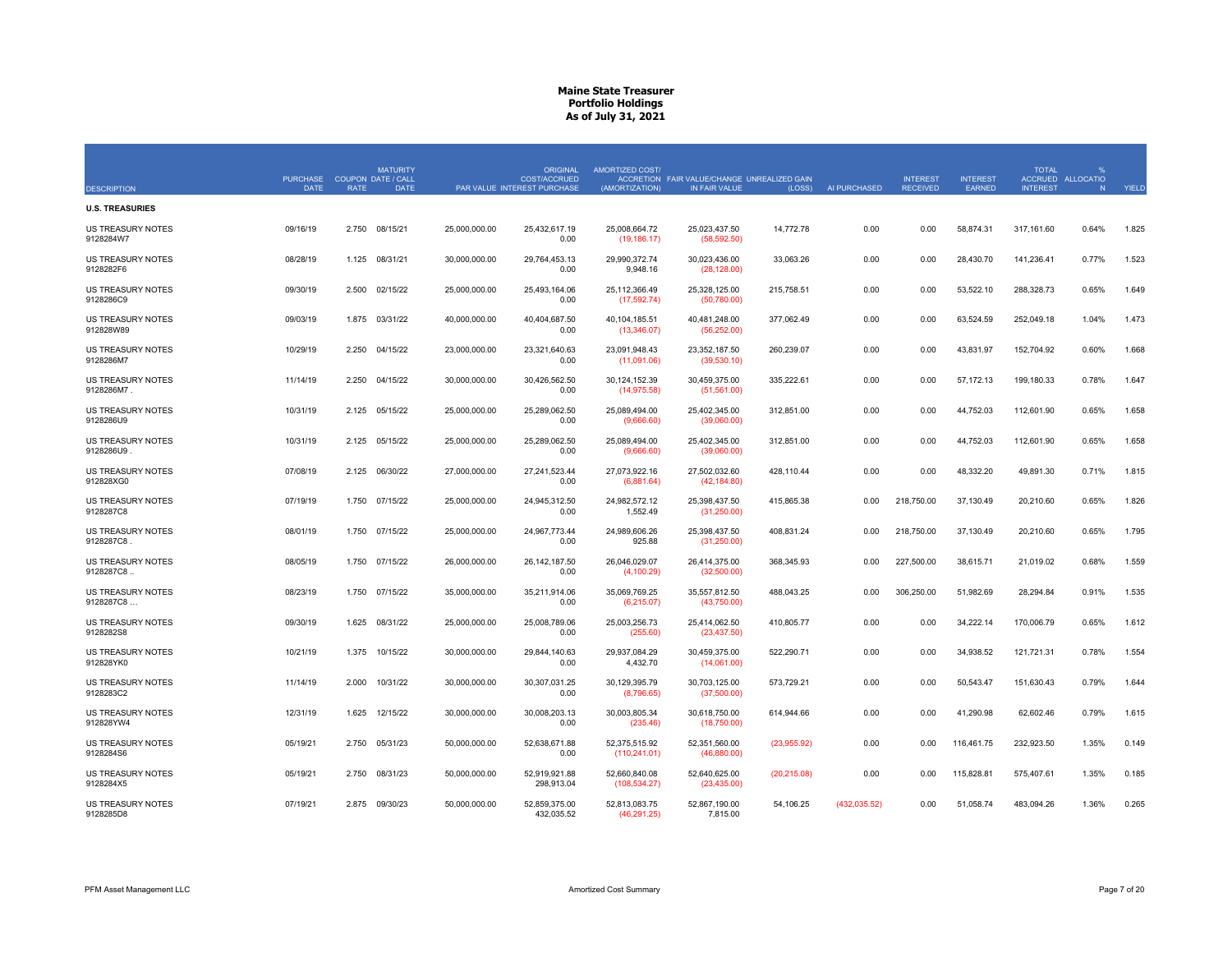|                                            | PURCHASE COUPON DATE / CALL |             | <b>MATURITY</b> |                  | <b>ORIGINAL</b><br>COST/ACCRUED  | AMORTIZED COST/                   | ACCRETION FAIR VALUE/CHANGE UNREALIZED GAIN |              |               | <b>INTEREST</b> | <b>INTEREST</b> | <b>TOTAL</b>    | O/2<br>ACCRUED ALLOCATIO |              |
|--------------------------------------------|-----------------------------|-------------|-----------------|------------------|----------------------------------|-----------------------------------|---------------------------------------------|--------------|---------------|-----------------|-----------------|-----------------|--------------------------|--------------|
| <b>DESCRIPTION</b>                         | <b>DATE</b>                 | <b>RATE</b> | <b>DATE</b>     |                  | PAR VALUE INTEREST PURCHASE      | (AMORTIZATION)                    | IN FAIR VALUE                               | (LOSS)       | AI PURCHASED  | <b>RECEIVED</b> | EARNED          | <b>INTEREST</b> | N                        | <b>YIELD</b> |
| <b>US TREASURY NOTES</b><br>91282CAP6      | 06/30/21                    | 0.125       | 10/15/23        | 35,000,000.00    | 34,852,343.75<br>9,084.70        | 34,857,988.91<br>5,468.75         | 34,928,908.00<br>76,566.00                  | 70,919.09    | 0.00          | 0.00            | 3,705.61        | 12,909.84       | 0.90%                    | 0.310        |
| <b>US TREASURY NOTES</b><br>9128285P1      | 05/19/21                    | 2.875       | 11/30/23        | 50,000,000.00    | 53,347,656.25<br>0.00            | 53,079,843.75<br>(112, 191.72)    | 53,062,500.00<br>0.00                       | (17, 343.75) | 0.00          | 0.00            | 121,755.47      | 243,510.93      | 1.36%                    | 0.223        |
| <b>US TREASURY NOTES</b><br>91282CBA8      | 07/20/21                    | 0.125       | 12/15/23        | 20,000,000.00    | 19,910,937.50<br>2,390.71        | 19,912,154.76<br>1,217.26         | 19,943,750.00<br>32,812.50                  | 31,595.24    | (2,390.71)    | 0.00            | 819.67          | 3,210.38        | 0.51%                    | 0.311        |
| <b>US TREASURY NOTES</b><br>91282CBA8      | 07/20/21                    | 0.125       | 12/15/23        | 50,000,000.00    | 49,777,343.75<br>5,976.78        | 49,780,386.89<br>3,043.14         | 49,859,375.00<br>82,031.25                  | 78,988.11    | (5,976.78)    | 0.00            | 2,049.18        | 8,025.96        | 1.28%                    | 0.311        |
| US TREASURY NOTES<br>912828V23             | 06/21/21                    | 2.250       | 12/31/23        | 50,000,000.00    | 52,365,234.38<br>0.00            | 52,260,169.80<br>(79, 439.07)     | 52,406,250.00<br>46,875.00                  | 146,080.20   | 0.00          | 0.00            | 94,769.02       | 97,826.09       | 1.35%                    | 0.366        |
| US TREASURY NOTES<br>91282CBM2             | 03/01/21                    | 0.125       | 02/15/24        | 25,000,000.00    | 24,854,492.19<br>1.208.56        | 24,875,086.73<br>4.172.75         | 24,914,062.50<br>74,217.50                  | 38,975.77    | 0.00          | 0.00            | 2,676.11        | 14,416.44       | 0.64%                    | 0.323        |
| <b>US TREASURY NOTES</b><br>9128286G0      | 05/19/21                    | 2.375       | 02/29/24        | 50,000,000.00    | 52,896,484.38<br>258,152.17      | 52,685,519.97<br>(88, 376.98)     | 52,687,500.00<br>54,690.00                  | 1,980.03     | 0.00          | 0.00            | 100,033.96      | 496,942.93      | 1.35%                    | 0.283        |
| <b>US TREASURY NOTES</b><br>91282CBR1      | 07/28/21                    | 0.250       | 03/15/24        | 30,000,000.00    | 29.962.500.00<br>27,513.59       | 29.962.656.09<br>156.09           | 29.971.875.00<br>9,375.00                   | 9.218.91     | (27, 513.59)  | 0.00            | 815.21          | 28,328.80       | 0.77%                    | 0.298        |
| <b>US TREASURY NOTES</b><br>912828W71      | 07/19/21                    | 2.125       | 03/31/24        | 25,000,000.00    | 26, 182, 617. 19<br>159,665.30   | 26, 167, 024.87<br>(15, 592.32)   | 26,214,845.00<br>32,227.81                  | 47,820.13    | (159, 665.30) | 0.00            | 18,869.54       | 178,534.84      | 0.67%                    | 0.362        |
| <b>US TREASURY NOTES</b><br>912828W71.     | 07/19/21                    | 2.125       | 03/31/24        | 50,000,000.00    | 52,365,234.38<br>319,330.60      | 52,334,049.75<br>(31, 184.63)     | 52,429,690.00<br>64,455.62                  | 95,640.25    | (319, 330.60) | 0.00            | 37,739.07       | 357,069.67      | 1.35%                    | 0.362        |
| US TREASURY N/B NOTES<br>91282CCC3         | 05/19/21                    | 0.250       | 05/15/24        | 50,000,000.00    | 49,873,046.88<br>1,358.70        | 49,881,649.93<br>3,603.98         | 49,906,250.00<br>171,875.00                 | 24,600.07    | 0.00          | 0.00            | 10,529.89       | 26,494.57       | 1.28%                    | 0.335        |
| US TREASURY N/B NOTES<br>91282CCC3         | 05/19/21                    | 0.250       | 05/15/24        | 50,000,000.00    | 49,896,484.38<br>1,358.70        | 49,903,499.17<br>2,938.63         | 49,906,250.00<br>171,875.00                 | 2,750.83     | 0.00          | 0.00            | 10,529.89       | 26,494.57       | 1.28%                    | 0.320        |
| US TREASURY N/B NOTES<br>91282CCG4         | 06/21/21                    | 0.250       | 06/15/24        | 50,000,000.00    | 49.654.296.88<br>2,049.18        | 49,667,300.39<br>9,831.92         | 49,890,625.00<br>195,315.00                 | 223,324.61   | 0.00          | 0.00            | 10,587.43       | 16,051.91       | 1.28%                    | 0.484        |
| US TREASURY N/B NOTES<br>91282CCG4         | 07/19/21                    | 0.250       | 06/15/24        | 25,000,000.00    | 24,879,882.81<br>5,806.01        | 24,881,353.17<br>1,470.36         | 24,945,312.50<br>65,429.69                  | 63,959.33    | (5,806.01)    | 0.00            | 2,219.95        | 8,025.96        | 0.64%                    | 0.416        |
| US TREASURY N/B NOTES<br>91282CCG4         | 07/19/21                    | 0.250       | 06/15/24        | 50,000,000.00    | 49,759,765.63<br>11,612.02       | 49,762,706.35<br>2,940.72         | 49,890,625.00<br>130.859.37                 | 127,918.65   | (11,612.02)   | 0.00            | 4,439.89        | 16,051.91       | 1.28%                    | 0.416        |
| <b>TOTAL</b>                               |                             |             |                 | 1,236,000,000.00 | 1,258,094,414.13<br>1,536,455.58 | 1,254,706,949.57<br>(662, 157.95) | 1,261,756,099.60<br>508,457.84              | 7,049,150.03 | (964, 330.53) | 971,250.00      | 1,473,935.74    | 5,046,772.49    | 32.45%                   | 0.821        |
| <b>FEDERAL AGENCY SECURITIES</b>           |                             |             |                 |                  |                                  |                                   |                                             |              |               |                 |                 |                 |                          |              |
| FEDERAL HOME LOAN BANKS NOTES<br>3130AF5B9 | 01/16/19                    | 3.000       | 10/12/21        | 10,000,000.00    | 10,103,100.00<br>0.00            | 10,007,423.20<br>(3, 196.10)      | 10,057,280.00<br>(25, 190.00)               | 49,856.80    | 0.00          | 0.00            | 25,000.00       | 90,833.33       | 0.26%                    | 2.607        |
| <b>FANNIE MAE NOTES</b><br>3135G0S38       | 02/26/19                    | 2.000       | 01/05/22        | 15,000,000.00    | 14,788,500.00<br>0.00            | 14,968,193.97<br>6,280.18         | 15,124,080.00<br>(23,865.00)                | 155,886.03   | 0.00          | 150,000.00      | 25,000.00       | 21,666.67       | 0.39%                    | 2.514        |
| <b>FANNIE MAE NOTES</b><br>3135G0U92       | 09/16/19                    | 2.625       | 01/11/22        | 25,000,000.00    | 25,462,250.00<br>0.00            | 25,088,852.30<br>(16,898.29)      | 25,283,900.00<br>(53, 150.00)               | 195,047.70   | 0.00          | 328,125.00      | 54,687.50       | 36,458.33       | 0.65%                    | 1.807        |
| <b>FANNIE MAE NOTES</b><br>3135G0T45       | 07/19/19                    |             | 1.875 04/05/22  | 15,000,000.00    | 14.994.450.00<br>0.00            | 14.998.616.70<br>173.61           | 15, 183, 180.00<br>(19,755.00)              | 184,563.30   | 0.00          | 0.00            | 23,437.50       | 90,625.00       | 0.39%                    | 1.889        |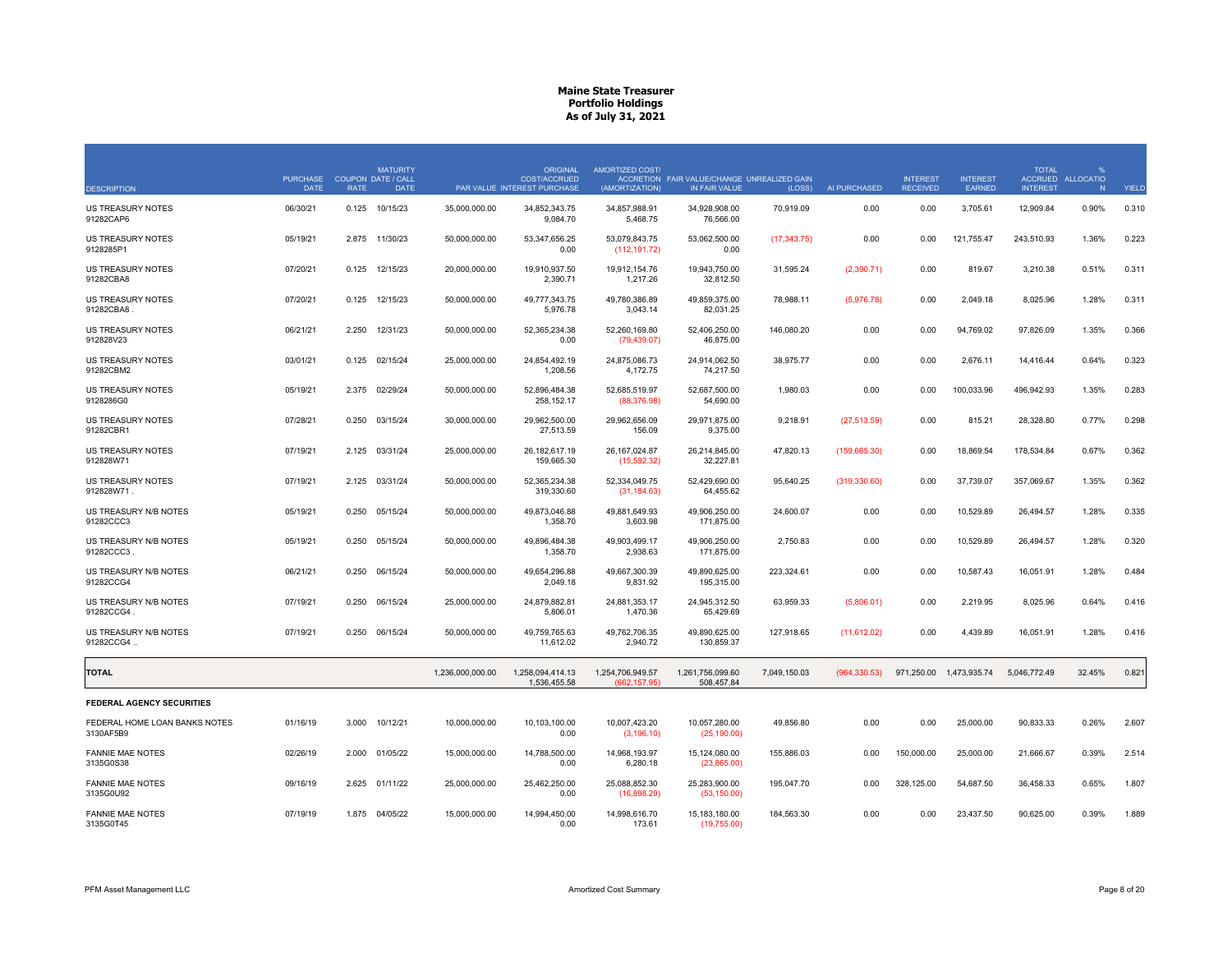| <b>DESCRIPTION</b>                         | <b>PURCHASE</b><br><b>DATE</b> | <b>RATE</b> | <b>MATURITY</b><br><b>COUPON DATE / CALL</b><br><b>DATE</b> |                | <b>ORIGINAL</b><br>COST/ACCRUED<br>PAR VALUE INTEREST PURCHASE | AMORTIZED COST/<br>(AMORTIZATION) | ACCRETION FAIR VALUE/CHANGE UNREALIZED GAIN<br>IN FAIR VALUE | (LOSS)       | AI PURCHASED | <b>INTEREST</b><br><b>RECEIVED</b> | <b>INTEREST</b><br><b>FARNED</b> | <b>TOTAL</b><br><b>INTEREST</b> | $\mathbf{0}$<br>ACCRUED ALLOCATIO<br>N | YIELD |
|--------------------------------------------|--------------------------------|-------------|-------------------------------------------------------------|----------------|----------------------------------------------------------------|-----------------------------------|--------------------------------------------------------------|--------------|--------------|------------------------------------|----------------------------------|---------------------------------|----------------------------------------|-------|
| <b>FANNIE MAE NOTES</b><br>3135G0V59       | 05/15/19                       | 2.250       | 04/12/22                                                    | 20.000.000.00  | 20,021,600.00<br>0.00                                          | 20.005.161.24<br>(629.92)         | 20.303.320.00<br>(32,680.00)                                 | 298.158.76   | 0.00         | 0.00                               | 37,500.00                        | 136,250.00                      | 0.52%                                  | 2.211 |
| <b>FANNIE MAE NOTES</b><br>3135G0V59       | 04/16/19                       | 2.250       | 04/12/22                                                    | 40.000.000.00  | 39.820.800.00<br>0.00                                          | 39.958.317.95<br>5,087.18         | 40.606.640.00<br>(65,360.00)                                 | 648,322.05   | 0.00         | 0.00                               | 75,000.00                        | 272,500.00                      | 1.04%                                  | 2.406 |
| FEDERAL HOME LOAN BANK<br>313379Q69        | 07/15/19                       |             | 2.125 06/10/22                                              | 30,000,000.00  | 30,176,400.00<br>0.00                                          | 30,052,038.83<br>(5, 154.01)      | 30,523,260.00<br>(43,740.00)                                 | 471,221.17   | 0.00         | 0.00                               | 53,125.00                        | 90,312.50                       | 0.78%                                  | 1.916 |
| <b>FANNIE MAE NOTES</b><br>3135G0W33       | 10/24/19                       | 1.375       | 09/06/22                                                    | 25,000,000.00  | 24,816,750.00<br>0.00                                          | 24,929,882.40<br>5,420.57         | 25,349,175.00<br>(14,700.00)                                 | 419,292.60   | 0.00         | 0.00                               | 28,645.83                        | 138,454.86                      | 0.65%                                  | 1.638 |
| <b>FANNIE MAE NOTES</b><br>3135G0W33       | 10/29/19                       | 1.375       | 09/06/22                                                    | 10,000,000.00  | 9.912.800.00<br>0.00                                           | 9,966,474.40<br>2,591.75          | 10,139,670.00<br>(5,880.00)                                  | 173,195.60   | 0.00         | 0.00                               | 11,458.34                        | 55,381.95                       | 0.26%                                  | 1.689 |
| FREDDIE MAC NOTES (CALLABLE)<br>3134GXJF2  | 01/12/21                       | 0.200       | 12/30/22<br>09/30/21                                        | 35,000,000.00  | 35,000,000.00<br>0.00                                          | 35,000,000.00<br>0.00             | 35,006,475.00<br>4,760.00                                    | 6,475.00     | 0.00         | 0.00                               | 5,833.34                         | 6,027.78                        | 0.90%                                  | 0.200 |
| FEDERAL HOME LOAN BANKS NOTES<br>3130AJ7E3 | 12/04/20                       | 1.375       | 02/17/23                                                    | 25.000.000.00  | 25.660.750.00<br>0.00                                          | 25.463.756.21<br>(25, 445.03)     | 25.476.150.00<br>(750.00)                                    | 12.393.79    | 0.00         | 0.00                               | 28.645.83                        | 156.597.22                      | 0.66%                                  | 0.172 |
| <b>FREDDIE MAC NOTES</b><br>3137EAEQ8      | 04/29/20                       | 0.375       | 04/20/23                                                    | 13.750.000.00  | 13.720.437.50<br>0.00                                          | 13.732.932.15<br>843.87           | 13.801.177.50<br>12,993.75                                   | 68.245.35    | 0.00         | 0.00                               | 4.296.88                         | 14.466.15                       | 0.35%                                  | 0.448 |
| <b>FANNIE MAE NOTES</b><br>3135G05G4       | 07/28/20                       | 0.250       | 07/10/23                                                    | 35.000.000.00  | 34.949.250.00<br>0.00                                          | 34.966.637.88<br>1,460.77         | 35.045.325.00<br>50,820.00                                   | 78.687.12    | 0.00         | 43.750.00                          | 7.291.67                         | 5.104.17                        | 0.90%                                  | 0.299 |
| FANNIE MAE NOTES (CALLABLE)<br>3135G05R0   | 08/12/20                       | 0.300       | 08/10/23<br>08/10/22                                        | 50.000.000.00  | 49.906.000.00<br>0.00                                          | 49.936.444.65<br>2,666.06         | 50.036.600.00<br>46,100.00                                   | 100.155.35   | 0.00         | 0.00                               | 12.500.00                        | 71.250.00                       | 1.29%                                  | 0.363 |
| FANNIE MAE NOTES (CALLABLE)<br>3135G05V1   | 08/21/20                       | 0.360       | 08/18/23<br>02/18/22                                        | 10,000,000.00  | 10.000.000.00<br>0.00                                          | 10.000.000.00<br>0.00             | 10.013.180.00<br>7,190.00                                    | 13,180.00    | 0.00         | 0.00                               | 3,000.00                         | 16,300.00                       | 0.26%                                  | 0.360 |
| FANNIE MAE NOTES (CALLABLE)<br>3135G05V1   | 08/21/20                       | 0.360       | 08/18/23<br>02/18/22                                        | 50,000,000.00  | 50,000,000.00<br>0.00                                          | 50,000,000.00<br>0.00             | 50,065,900.00<br>35,950.00                                   | 65,900.00    | 0.00         | 0.00                               | 15,000.00                        | 81,500.00                       | 1.29%                                  | 0.360 |
| <b>FREDDIE MAC NOTES</b><br>3137EAEV7      | 10/30/20                       | 0.250       | 08/24/23                                                    | 17,500,000.00  | 17,506,300.00<br>0.00                                          | 17,504,614.69<br>(189.98)         | 17,516,887.50<br>23,537.50                                   | 12,272.81    | 0.00         | 0.00                               | 3,645.83                         | 19,079.86                       | 0.45%                                  | 0.237 |
| FREDDIE MAC NOTES (CALLABLE)<br>3134GWTL0  | 09/29/20                       | 0.300       | 09/28/23<br>09/28/21                                        | 20,000,000.00  | 19,997,000.00<br>0.00                                          | 19,997,839.12<br>85.01            | 20,006,980.00<br>24,000.00                                   | 9,140.88     | 0.00         | 0.00                               | 5,000.00                         | 20,500.00                       | 0.51%                                  | 0.305 |
| FREDDIE MAC NOTES (CALLABLE)<br>3134GWTL0  | 09/29/20                       | 0.300       | 09/28/23<br>09/28/21                                        | 50.000.000.00  | 49.992.500.00<br>0.00                                          | 49.994.597.81<br>212.53           | 50.017.450.00<br>60,000.00                                   | 22,852.19    | 0.00         | 0.00                               | 12,500.00                        | 51,250.00                       | 1.29%                                  | 0.305 |
| FREDDIE MAC NOTES (CALLABLE)<br>3134GWZB5  | 10/27/20                       | 0.300       | 10/13/23<br>10/13/21                                        | 48.800.000.00  | 48.785.360.00<br>0.00                                          | 48.789.124.96<br>419.84           | 48.820.398.40<br>78,568.00                                   | 31,273.44    | 0.00         | 0.00                               | 12.200.00                        | 43.920.00                       | 1.26%                                  | 0.310 |
| <b>FREDDIE MAC NOTES</b><br>3137EAEY1      | 10/19/20                       | 0.125       | 10/16/23                                                    | 25,000,000.00  | 24.910.750.00<br>0.00                                          | 24,934,125.00<br>2,533.65         | 24.946.100.00<br>38,975.00                                   | 11,975.00    | 0.00         | 0.00                               | 2,604.16                         | 9.114.58                        | 0.64%                                  | 0.245 |
| FANNIE MAE NOTES (CALLABLE)<br>3136G46A6   | 10/30/20                       | 0.300       | 10/27/23<br>10/27/21                                        | 17,845,000.00  | 17,840,538.75<br>0.00                                          | 17,841,662.23<br>126.64           | 17,852,138.00<br>31,425.04                                   | 10,475.77    | 0.00         | 0.00                               | 4,461.25                         | 13,978.58                       | 0.46%                                  | 0.308 |
| FANNIE MAE NOTES (CALLABLE)<br>3135G06F5   | 12/04/20                       | 0.310       | 11/16/23<br>11/16/22                                        | 50,000,000.00  | 49,995,000.00<br>0.00                                          | 49,996,114.21<br>143.92           | 50,036,800.00<br>104,000.00                                  | 40,685.79    | 0.00         | 0.00                               | 12,916.67                        | 32,291.67                       | 1.29%                                  | 0.313 |
| <b>FREDDIE MAC NOTES</b><br>3137EAFA2      | 12/07/20                       | 0.250       | 12/04/23                                                    | 25,000,000.00  | 24,990,750.00<br>0.00                                          | 24,992,757.55<br>262.59           | 24,998,225.00<br>45,150.00                                   | 5,467.45     | 0.00         | 0.00                               | 5,208.33                         | 9,895.83                        | 0.64%                                  | 0.262 |
| TOTAL                                      |                                |             |                                                             | 662,895,000.00 | 663,351,286.25<br>0.00                                         | 663, 125, 567.45<br>(23, 205.16)  | 666,210,291.40<br>278,399.29                                 | 3,084,723.95 | 0.00         | 521,875.00                         | 468,958.13                       | 1,483,758.48                    | 17.13%                                 | 0.812 |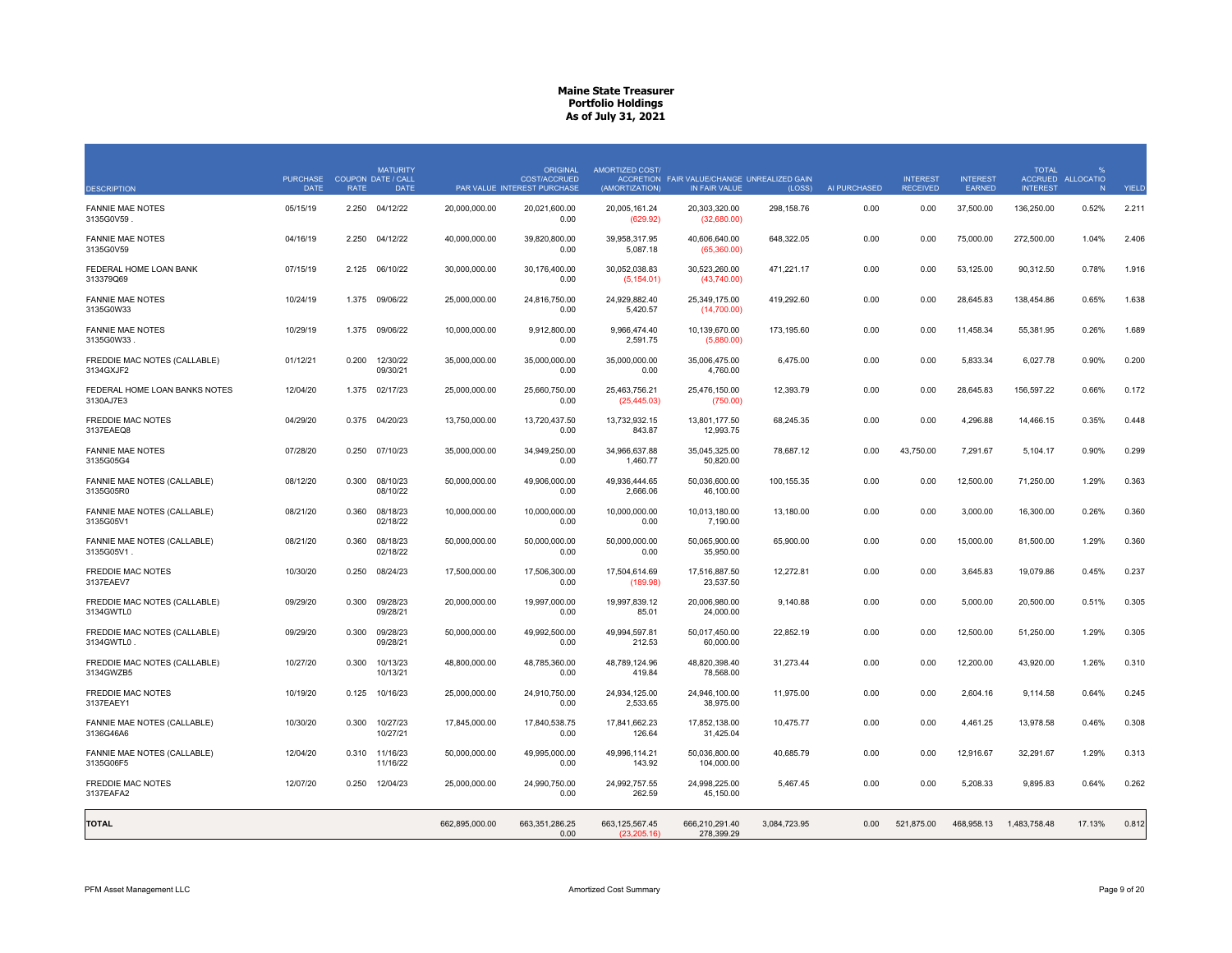| <b>DESCRIPTION</b>                          | <b>PURCHASE</b><br><b>DATE</b> | <b>RATE</b> | <b>MATURITY</b><br>COUPON DATE / CALL<br><b>DATE</b> |                  | <b>ORIGINAL</b><br><b>COST/ACCRUED</b><br>PAR VALUE INTEREST PURCHASE | AMORTIZED COST/<br>(AMORTIZATION) | ACCRETION FAIR VALUE/CHANGE UNREALIZED GAIN<br>IN FAIR VALUE | (LOSS)        | AI PURCHASED | <b>INTEREST</b><br><b>RECEIVED</b>             | <b>INTEREST</b><br><b>EARNED</b> | <b>TOTAL</b><br><b>ACCRUED</b><br><b>INTEREST</b> | %<br><b>ALLOCATIO</b><br>N <sub>1</sub> | YIELD |
|---------------------------------------------|--------------------------------|-------------|------------------------------------------------------|------------------|-----------------------------------------------------------------------|-----------------------------------|--------------------------------------------------------------|---------------|--------------|------------------------------------------------|----------------------------------|---------------------------------------------------|-----------------------------------------|-------|
| <b>CORPORATE NOTES</b>                      |                                |             |                                                      |                  |                                                                       |                                   |                                                              |               |              |                                                |                                  |                                                   |                                         |       |
| MICROSOFT CORP (CALLABLE) NOTE<br>594918BW3 | 02/06/20                       | 2.400       | 02/06/22<br>01/06/22                                 | 10,000,000.00    | 10,156,600.00<br>0.00                                                 | 10,035,346.86<br>(6,935.14)       | 10.095.440.00<br>(17,710.00)                                 | 60,093.14     | 0.00         | 0.00                                           | 20,000.00                        | 116,666.67                                        | 0.26%                                   | 1.601 |
| JOHNSON & JOHNSON CORP NOTES<br>478160CD4   | 03/08/19                       | 2.250       | 03/03/22                                             | 16,893,000.00    | 16,680,992.85<br>0.00                                                 | 16,851,414.73<br>6,024.03         | 17,069,633.21<br>(39,766.12)                                 | 218,218.48    | 0.00         | 0.00                                           | 31,674.37                        | 156,260.25                                        | 0.44%                                   | 2.690 |
| <b>TOTAL</b>                                |                                |             |                                                      | 26,893,000.00    | 26,837,592.85<br>0.00                                                 | 26,886,761.59<br>(911.11)         | 27, 165, 073. 21<br>(57, 476.12)                             | 278,311.62    | 0.00         | 0.00                                           | 51,674.37                        | 272,926.92                                        | 0.70%                                   | 2.285 |
| <b>GRAND TOTAL</b>                          |                                |             |                                                      | 3,859,588,000.00 | 3,881,641,289.85<br>1,536,455.58                                      | 3,878,276,563.18<br>(617, 869.26) | 3,888,752,009.81<br>777,254.01                               | 10,475,446.63 |              | (964, 330. 53) 1, 541, 027. 45 2, 129, 460. 24 |                                  | 8,008,333.09                                      | 100.00%                                 | 0.482 |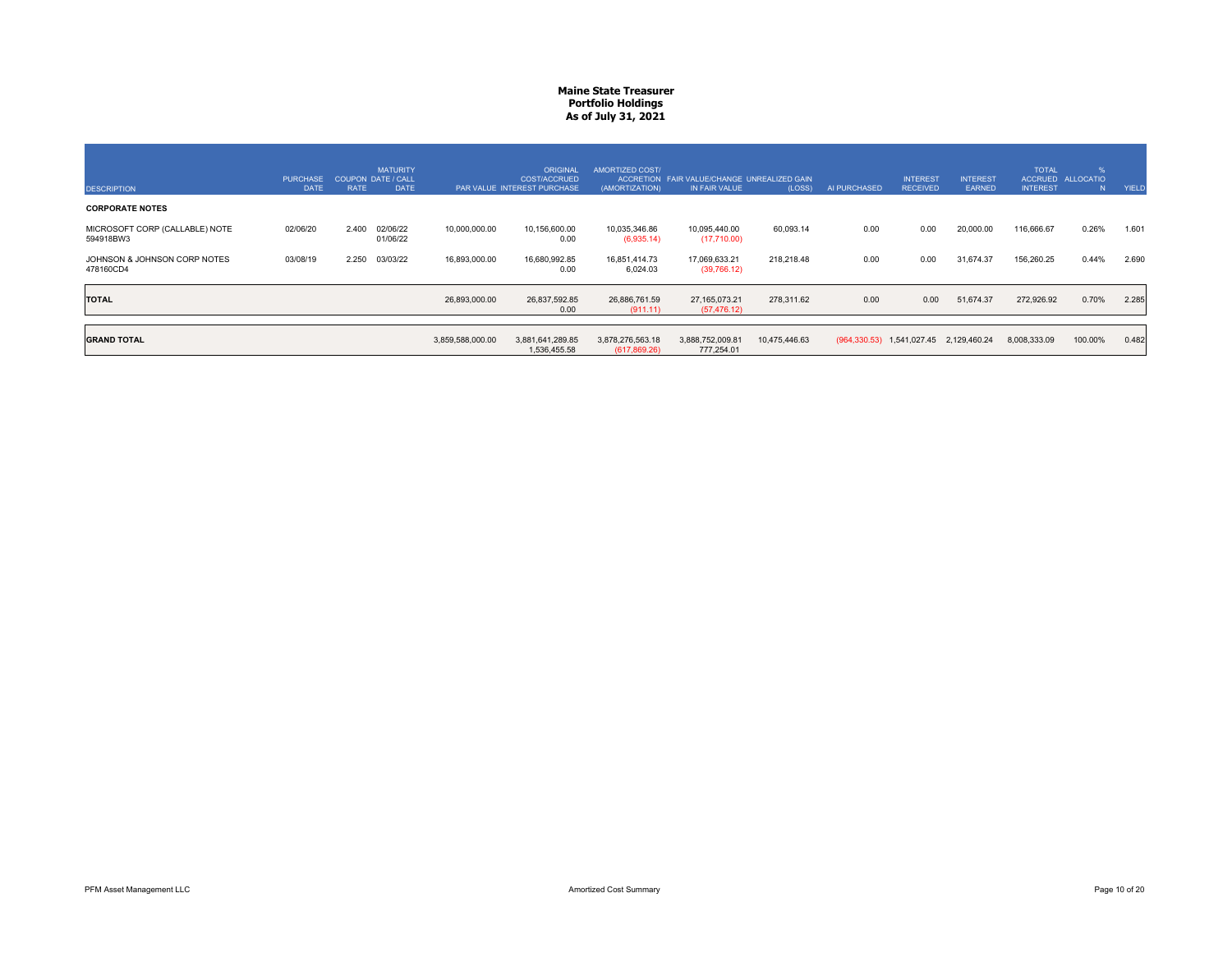|                        |                                              |             |                |                        |                  |                 |                |                                |                                |                           |                                |                           | <b>WEIGHTED</b><br><b>AVERAGE</b>   |
|------------------------|----------------------------------------------|-------------|----------------|------------------------|------------------|-----------------|----------------|--------------------------------|--------------------------------|---------------------------|--------------------------------|---------------------------|-------------------------------------|
|                        |                                              |             | <b>COUPON</b>  | <b>MATURITY</b>        | <b>NEXT CALL</b> |                 | <b>MOODYS'</b> | <b>PAR VALUE/</b>              |                                | ORIGINAL % PORTFOLIO      |                                | % PORTFOLIO               | <b>EFFECTIVE</b><br><b>DURATION</b> |
| <b>CUSIP</b>           |                                              | <b>TYPE</b> | <b>RATE</b>    | <b>DATE</b>            |                  | DATE S&P RATING | <b>RATING</b>  | <b>SHARES</b>                  |                                | <b>COST ORIGINAL COST</b> |                                | MARKET VALUE MARKET VALUE | (YEARS)                             |
| <b>US TREASURY</b>     |                                              |             |                |                        |                  |                 |                |                                |                                |                           |                                |                           |                                     |
| 9128284W7              | <b>U.S. TREASURY</b>                         |             | 2.750          | 8/15/2021              |                  | AA+             | Aaa            | 25,000,000.00                  | 25,432,617.19                  | 0.66%                     | 25,023,437.50                  | 0.64%                     | 0.04                                |
| 9128282F6              | <b>U.S. TREASURY</b>                         |             | 1.125          | 8/31/2021              |                  | AA+             | Ааа            | 30,000,000.00                  | 29,764,453.13                  | 0.77%                     | 30,023,436.00                  | 0.77%                     | 0.09                                |
| 9128286C9              | <b>U.S. TREASURY</b>                         |             | 2.500          | 2/15/2022              |                  | AA+             | Aaa            | 25,000,000.00                  | 25,493,164.06                  | 0.66%                     | 25,328,125.00                  | 0.65%                     | 0.54                                |
| 912828W89              | <b>U.S. TREASURY</b>                         |             | 1.875          | 3/31/2022              |                  | AA+             | Ааа            | 40,000,000.00                  | 40,404,687.50                  | 1.04%                     | 40,481,248.00                  | 1.04%                     | 0.67                                |
| 9128286M7              | <b>U.S. TREASURY</b>                         |             | 2.250          | 4/15/2022              |                  | AA+             | Ааа            | 23,000,000.00                  | 23,321,640.63                  | 0.60%                     | 23,352,187.50                  | 0.60%                     | 0.71                                |
| 9128286M7.             | <b>U.S. TREASURY</b>                         |             | 2.250          | 4/15/2022              |                  | $AA+$           | Ааа            | 30,000,000.00                  | 30,426,562.50                  | 0.78%                     | 30,459,375.00                  | 0.78%                     | 0.71                                |
| 9128286U9              | <b>U.S. TREASURY</b>                         |             | 2.125          | 5/15/2022              |                  | AA+             | Aaa            | 25,000,000.00                  | 25,289,062.50                  | 0.65%                     | 25,402,345.00                  | 0.65%                     | 0.79                                |
| 9128286U9              | <b>U.S. TREASURY</b>                         |             | 2.125          | 5/15/2022              |                  | AA+             | Ааа            | 25,000,000.00                  | 25,289,062.50                  | 0.65%                     | 25,402,345.00                  | 0.65%                     | 0.79                                |
| 912828XG0              | <b>U.S. TREASURY</b>                         |             | 2.125          | 6/30/2022              |                  | $AA+$           | Aaa            | 27,000,000.00                  | 27,241,523.44                  | 0.70%                     | 27,502,032.60                  | 0.71%                     | 0.91                                |
| 9128287C8              | <b>U.S. TREASURY</b>                         |             | 1.750          | 7/15/2022              |                  | AA+             | Ааа            | 25,000,000.00                  | 24,945,312.50                  | 0.64%                     | 25,398,437.50                  | 0.65%                     | 0.95                                |
| 9128287C8              | <b>U.S. TREASURY</b>                         |             | 1.750          | 7/15/2022              |                  | AA+             | Aaa            | 25,000,000.00                  | 24,967,773.44                  | 0.64%                     | 25,398,437.50                  | 0.65%                     | 0.95                                |
| 9128287C8              | <b>U.S. TREASURY</b>                         |             | 1.750          | 7/15/2022              |                  | $AA+$           | Aaa            | 26,000,000.00                  | 26, 142, 187.50                | 0.67%                     | 26,414,375.00                  | 0.68%                     | 0.95                                |
| 9128287C8              | <b>U.S. TREASURY</b>                         |             | 1.750          | 7/15/2022              |                  | $AA+$           | Aaa            | 35,000,000.00                  | 35,211,914.06                  | 0.91%                     | 35,557,812.50                  | 0.91%                     | 0.95                                |
| 9128282S8              | <b>U.S. TREASURY</b>                         |             | 1.625          | 8/31/2022              |                  | AA+             | Ааа            | 25,000,000.00                  | 25,008,789.06                  | 0.64%                     | 25,414,062.50                  | 0.65%                     | 1.07                                |
| 912828YK0              | <b>U.S. TREASURY</b>                         |             | 1.375          | 10/15/2022             |                  | AA+             | Ааа            | 30,000,000.00                  | 29,844,140.63                  | 0.77%                     | 30,459,375.00                  | 0.78%                     | 1.20                                |
| 9128283C2              | <b>U.S. TREASURY</b>                         |             | 2.000          | 10/31/2022             |                  | AA+             | Ааа            | 30,000,000.00                  | 30,307,031.25                  | 0.78%                     | 30,703,125.00                  | 0.79%                     | 1.24                                |
| 912828YW4              | <b>U.S. TREASURY</b>                         |             | 1.625          | 12/15/2022             |                  | AA+             | Ааа            | 30,000,000.00                  | 30,008,203.13                  | 0.77%                     | 30,618,750.00                  | 0.79%                     | 1.36                                |
| 9128284S6<br>9128284X5 | <b>U.S. TREASURY</b>                         |             | 2.750          | 5/31/2023              |                  | AA+             | Ааа            | 50,000,000.00                  | 52,638,671.88                  | 1.36%                     | 52,351,560.00                  | 1.35%<br>1.35%            | 1.80                                |
| 9128285D8              | <b>U.S. TREASURY</b><br><b>U.S. TREASURY</b> |             | 2.750<br>2.875 | 8/31/2023<br>9/30/2023 |                  | $AA+$           | Aaa            | 50.000.000.00<br>50,000,000.00 | 52,919,921.88                  | 1.36%<br>1.36%            | 52,640,625.00                  | 1.36%                     | 2.02                                |
| 91282CAP6              | <b>U.S. TREASURY</b>                         |             | 0.125          | 10/15/2023             |                  | AA+             | Ааа            | 35,000,000.00                  | 52,859,375.00                  | 0.90%                     | 52,867,190.00<br>34,928,908.00 | 0.90%                     | 2.10<br>2.21                        |
| 9128285P1              | <b>U.S. TREASURY</b>                         |             | 2.875          | 11/30/2023             |                  | AA+<br>AA+      | Aaa<br>Ааа     | 50,000,000.00                  | 34,852,343.75<br>53,347,656.25 | 1.37%                     | 53,062,500.00                  | 1.36%                     | 2.27                                |
| 91282CBA8              | <b>U.S. TREASURY</b>                         |             | 0.125          | 12/15/2023             |                  | AA+             | Aaa            | 20,000,000.00                  | 19,910,937.50                  | 0.51%                     | 19,943,750.00                  | 0.51%                     | 2.37                                |
| 91282CBA8              | <b>U.S. TREASURY</b>                         |             | 0.125          | 12/15/2023             |                  | AA+             | Ааа            | 50,000,000.00                  | 49,777,343.75                  | 1.28%                     | 49,859,375.00                  | 1.28%                     | 2.37                                |
| 912828V23              | <b>U.S. TREASURY</b>                         |             | 2.250          | 12/31/2023             |                  | AA+             | Ааа            | 50,000,000.00                  | 52,365,234.38                  | 1.35%                     | 52,406,250.00                  | 1.35%                     | 2.36                                |
| 91282CBM2              | <b>U.S. TREASURY</b>                         |             | 0.125          | 2/15/2024              |                  | AA+             | Ааа            | 25,000,000.00                  | 24,854,492.19                  | 0.64%                     | 24,914,062.50                  | 0.64%                     | 2.54                                |
| 9128286G0              | <b>U.S. TREASURY</b>                         |             | 2.375          | 2/29/2024              |                  | AA+             | Ааа            | 50,000,000.00                  | 52,896,484.38                  | 1.36%                     | 52,687,500.00                  | 1.35%                     | 2.50                                |
| 91282CBR1              | <b>U.S. TREASURY</b>                         |             | 0.250          | 3/15/2024              |                  | AA+             | Ааа            | 30,000,000.00                  | 29,962,500.00                  | 0.77%                     | 29,971,875.00                  | 0.77%                     | 2.62                                |
| 912828W71              | <b>U.S. TREASURY</b>                         |             | 2.125          | 3/31/2024              |                  | $AA+$           | Aaa            | 25,000,000.00                  | 26, 182, 617. 19               | 0.67%                     | 26,214,845.00                  | 0.67%                     | 2.59                                |
| 912828W71              | <b>U.S. TREASURY</b>                         |             | 2.125          | 3/31/2024              |                  | AA+             | Ааа            | 50,000,000.00                  | 52,365,234.38                  | 1.35%                     | 52,429,690.00                  | 1.35%                     | 2.59                                |
| 91282CCC3              | <b>U.S. TREASURY</b>                         |             | 0.250          | 5/15/2024              |                  | AA+             | Ааа            | 50,000,000.00                  | 49,873,046.88                  | 1.28%                     | 49,906,250.00                  | 1.28%                     | 2.78                                |
| 91282CCC3.             | <b>U.S. TREASURY</b>                         |             | 0.250          | 5/15/2024              |                  | AA+             | Ааа            | 50,000,000.00                  | 49,896,484.38                  | 1.29%                     | 49,906,250.00                  | 1.28%                     | 2.78                                |
| 91282CCG4              | <b>U.S. TREASURY</b>                         |             | 0.250          | 6/15/2024              |                  | $AA+$           | Aaa            | 50,000,000.00                  | 49,654,296.88                  | 1.28%                     | 49,890,625.00                  | 1.28%                     | 2.87                                |
| 91282CCG4              | <b>U.S. TREASURY</b>                         |             | 0.250          | 6/15/2024              |                  | AA+             | Aaa            | 25,000,000.00                  | 24,879,882.81                  | 0.64%                     | 24,945,312.50                  | 0.64%                     | 2.87                                |
| 91282CCG4              | <b>U.S. TREASURY</b>                         |             | 0.250          | 6/15/2024              |                  | AA+             | Ааа            | 50,000,000.00                  | 49,759,765.63                  | 1.28%                     | 49,890,625.00                  | 1.28%                     | 2.87                                |
|                        |                                              |             |                |                        |                  |                 |                |                                |                                |                           |                                |                           |                                     |
| <b>ISSUER TOTAL</b>    |                                              |             |                |                        |                  |                 |                | 1,236,000,000.00               | 1,258,094,414.13               | 32.41%                    | 1,261,756,099.60               | 32.45%                    | 1.83                                |
|                        |                                              |             |                |                        |                  |                 |                |                                |                                |                           |                                |                           |                                     |
| <b>U.S. BANK DDA</b>   |                                              |             |                |                        |                  |                 |                |                                |                                |                           |                                |                           |                                     |
|                        | CASH AND CASH EQUIVALENTS                    |             |                | 8/1/2021               |                  |                 |                | 493,000,000.00                 | 493,000,000.00                 | 12.70%                    | 493,000,000.00                 | 12.68%                    | 0.00                                |
|                        |                                              |             |                |                        |                  |                 |                |                                |                                |                           |                                |                           |                                     |
| <b>ISSUER TOTAL</b>    |                                              |             |                |                        |                  |                 |                | 493,000,000.00                 | 493,000,000.00                 | 12.70%                    | 493,000,000.00                 | 12.68%                    | 0.00                                |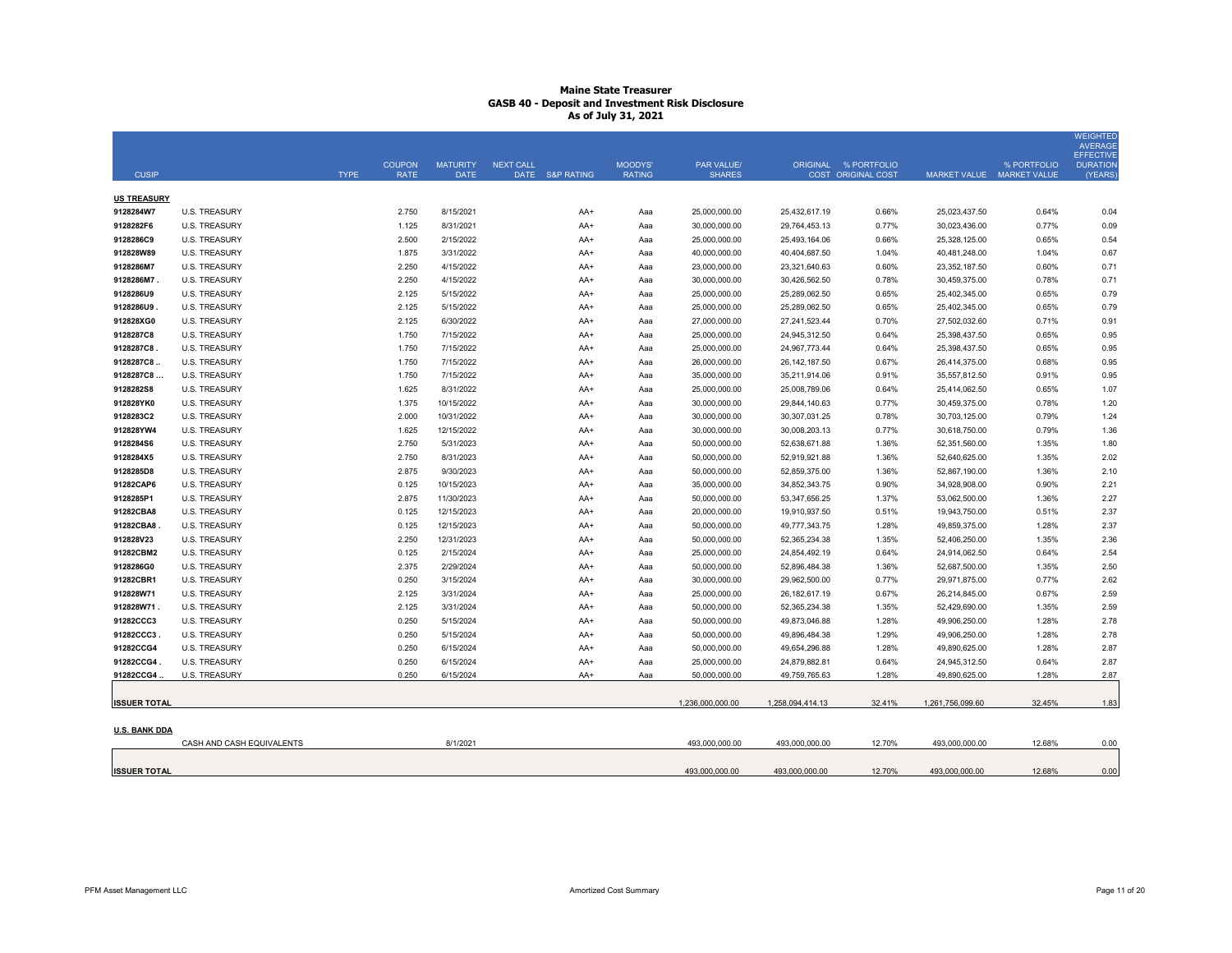|                          |                                 |             |               |                 |                  |                 |               |                                |                |                      |                                |             | <b>WEIGHTED</b><br><b>AVERAGE</b>   |
|--------------------------|---------------------------------|-------------|---------------|-----------------|------------------|-----------------|---------------|--------------------------------|----------------|----------------------|--------------------------------|-------------|-------------------------------------|
|                          |                                 |             | <b>COUPON</b> | <b>MATURITY</b> | <b>NEXT CALL</b> |                 | MOODYS'       | PAR VALUE/                     |                | ORIGINAL % PORTFOLIO |                                | % PORTFOLIO | <b>EFFECTIVE</b><br><b>DURATION</b> |
| <b>CUSIP</b>             |                                 | <b>TYPE</b> | <b>RATE</b>   | <b>DATE</b>     |                  | DATE S&P RATING | <b>RATING</b> | <b>SHARES</b>                  |                | COST ORIGINAL COST   | MARKET VALUE MARKET VALUE      |             | (YEARS)                             |
|                          |                                 |             |               |                 |                  |                 |               |                                |                |                      |                                |             |                                     |
| <b>FNMA</b><br>3135G0S38 | U.S. INSTRUMENTALITY            |             | 2.000         | 1/5/2022        |                  |                 |               |                                | 14,788,500.00  | 0.38%                |                                | 0.39%       |                                     |
| 3135G0U92                | U.S. INSTRUMENTALITY            |             | 2.625         | 1/11/2022       |                  | AA+<br>AA+      | Aaa<br>Aaa    | 15,000,000.00<br>25,000,000.00 | 25,462,250.00  | 0.66%                | 15,124,080.00<br>25,283,900.00 | 0.65%       | 0.43<br>0.45                        |
| 3135G0T45                | U.S. INSTRUMENTALITY            |             | 1.875         | 4/5/2022        |                  | AA+             | Aaa           | 15,000,000.00                  | 14,994,450.00  | 0.39%                | 15, 183, 180.00                | 0.39%       | 0.68                                |
| 3135G0V59.               | U.S. INSTRUMENTALITY            |             | 2.250         | 4/12/2022       |                  | AA+             | Aaa           | 20,000,000.00                  | 20,021,600.00  | 0.52%                | 20,303,320.00                  | 0.52%       | 0.69                                |
| 3135G0V59                | U.S. INSTRUMENTALITY            |             | 2.250         | 4/12/2022       |                  | AA+             | Aaa           | 40,000,000.00                  | 39,820,800.00  | 1.03%                | 40,606,640.00                  | 1.04%       | 0.69                                |
| 3135G0W33                | U.S. INSTRUMENTALITY            |             | 1.375         | 9/6/2022        |                  | AA+             | Aaa           | 25,000,000.00                  | 24,816,750.00  | 0.64%                | 25,349,175.00                  | 0.65%       | 1.09                                |
| 3135G0W33                | <b>U.S. INSTRUMENTALITY</b>     |             | 1.375         | 9/6/2022        |                  | AA+             | Aaa           | 10,000,000.00                  | 9,912,800.00   | 0.26%                | 10,139,670.00                  | 0.26%       | 1.09                                |
| 3135G05G4                | <b>U.S. INSTRUMENTALITY</b>     |             | 0.250         | 7/10/2023       |                  | $AA+$           | Aaa           | 35,000,000.00                  | 34,949,250.00  | 0.90%                | 35,045,325.00                  | 0.90%       | 1.94                                |
| 3135G05R0                | U.S. INSTRUMENTALITY            |             | 0.300         | 8/10/2023       | 8/10/2022        | AA+             | Aaa           | 50,000,000.00                  | 49,906,000.00  | 1.29%                | 50,036,600.00                  | 1.29%       | 1.03                                |
| 3135G05V1                | <b>U.S. INSTRUMENTALITY</b>     |             | 0.360         | 8/18/2023       | 2/18/2022        | AA+             | Aaa           | 10,000,000.00                  | 10,000,000.00  | 0.26%                | 10,013,180.00                  | 0.26%       | 0.05                                |
| 3135G05V1                | U.S. INSTRUMENTALITY            |             | 0.360         | 8/18/2023       | 2/18/2022        | AA+             | Aaa           | 50,000,000.00                  | 50,000,000.00  | 1.29%                | 50,065,900.00                  | 1.29%       | 0.05                                |
| 3136G46A6                | U.S. INSTRUMENTALITY            |             | 0.300         | 10/27/2023      | 10/27/2021       | AA+             | Aaa           | 17,845,000.00                  | 17,840,538.75  | 0.46%                | 17,852,138.00                  | 0.46%       | 0.24                                |
| 3135G06F5                | U.S. INSTRUMENTALITY            |             | 0.310         | 11/16/2023      | 11/16/2022       | AA+             | Aaa           | 50,000,000.00                  | 49,995,000.00  | 1.29%                | 50,036,800.00                  | 1.29%       | 1.29                                |
|                          |                                 |             |               |                 |                  |                 |               |                                |                |                      |                                |             |                                     |
| <b>ISSUER TOTAL</b>      |                                 |             |               |                 |                  |                 |               | 362,845,000.00                 | 362,507,938.75 | 9.34%                | 365,039,908.00                 | 9.39%       | 0.82                                |
|                          |                                 |             |               |                 |                  |                 |               |                                |                |                      |                                |             |                                     |
| <b>TD BANK</b>           |                                 |             |               |                 |                  |                 |               |                                |                |                      |                                |             |                                     |
|                          | CASH AND CASH EQUIVALENTS       |             |               | 8/1/2021        |                  |                 |               | 250,000,000.00                 | 250,000,000.00 | 6.44%                | 250,000,000.00                 | 6.43%       | 0.00                                |
| <b>ISSUER TOTAL</b>      |                                 |             |               |                 |                  |                 |               | 250,000,000.00                 | 250,000,000.00 | 6.44%                | 250,000,000.00                 | 6.43%       | 0.00                                |
|                          |                                 |             |               |                 |                  |                 |               |                                |                |                      |                                |             |                                     |
|                          | TD BANK GOLDMAN SACHS MONEYMRKT |             |               |                 |                  |                 |               |                                |                |                      |                                |             |                                     |
|                          | CASH AND CASH EQUIVALENTS       |             |               | 8/1/2021        |                  |                 |               | 250.000.000.00                 | 250.000.000.00 | 6.44%                | 250.000.000.00                 | 6.43%       | 0.00                                |
|                          |                                 |             |               |                 |                  |                 |               |                                |                |                      |                                |             |                                     |
| <b>ISSUER TOTAL</b>      |                                 |             |               |                 |                  |                 |               | 250,000,000.00                 | 250,000,000.00 | 6.44%                | 250,000,000.00                 | 6.43%       | 0.00                                |
|                          |                                 |             |               |                 |                  |                 |               |                                |                |                      |                                |             |                                     |
| <b>FHLMC</b>             |                                 |             |               |                 |                  |                 |               |                                |                |                      |                                |             |                                     |
| 3134GXJF2                | U.S. INSTRUMENTALITY            |             | 0.200         | 12/30/2022      | 9/30/2021        | AA+             | Aaa           | 35,000,000.00                  | 35,000,000.00  | 0.90%                | 35,006,475.00                  | 0.90%       | 0.17                                |
| 3137EAEQ8                | U.S. INSTRUMENTALITY            |             | 0.375         | 4/20/2023       |                  | AA+             | Aaa           | 13,750,000.00                  | 13,720,437.50  | 0.35%                | 13,801,177.50                  | 0.35%       | 1.72                                |
| 3137EAEV7                | U.S. INSTRUMENTALITY            |             | 0.250         | 8/24/2023       |                  | AA+             | Aaa           | 17,500,000.00                  | 17,506,300.00  | 0.45%                | 17,516,887.50                  | 0.45%       | 2.06                                |
| 3134GWTL0                | U.S. INSTRUMENTALITY            |             | 0.300         | 9/28/2023       | 9/28/2021        | AA+             | Aaa           | 20,000,000.00                  | 19,997,000.00  | 0.52%                | 20,006,980.00                  | 0.51%       | 0.16                                |
| 3134GWTL0                | U.S. INSTRUMENTALITY            |             | 0.300         | 9/28/2023       | 9/28/2021        | AA+             | Aaa           | 50,000,000.00                  | 49,992,500.00  | 1.29%                | 50,017,450.00                  | 1.29%       | 0.16                                |
| 3134GWZB5                | <b>U.S. INSTRUMENTALITY</b>     |             | 0.300         | 10/13/2023      | 10/13/2021       | AA+             | Aaa           | 48,800,000.00                  | 48,785,360.00  | 1.26%                | 48,820,398.40                  | 1.26%       | 0.20                                |
| 3137EAEY1                | U.S. INSTRUMENTALITY            |             | 0.125         | 10/16/2023      |                  | AA+             | Aaa           | 25,000,000.00                  | 24,910,750.00  | 0.64%                | 24,946,100.00                  | 0.64%       | 2.21                                |
| 3137EAFA2                | U.S. INSTRUMENTALITY            |             | 0.250         | 12/4/2023       |                  | AA+             | Aaa           | 25,000,000.00                  | 24,990,750.00  | 0.64%                | 24,998,225.00                  | 0.64%       | 2.34                                |
|                          |                                 |             |               |                 |                  |                 |               |                                |                |                      |                                |             |                                     |
| <b>ISSUER TOTAL</b>      |                                 |             |               |                 |                  |                 |               | 235,050,000.00                 | 234,903,097.50 | 6.05%                | 235, 113, 693.40               | 6.05%       | 0.85                                |
| <b>CITIZENS BANK</b>     |                                 |             |               |                 |                  |                 |               |                                |                |                      |                                |             |                                     |
|                          | CASH AND CASH EQUIVALENTS       |             |               | 8/1/2021        |                  |                 |               | 100.000.000.00                 | 100.000.000.00 | 2.58%                | 100,000,000.00                 | 2.57%       | 0.00                                |
|                          |                                 |             |               |                 |                  |                 |               |                                |                |                      |                                |             |                                     |
| <b>ISSUER TOTAL</b>      |                                 |             |               |                 |                  |                 |               | 100.000.000.00                 | 100.000.000.00 | 2.58%                | 100.000.000.00                 | 2.57%       | 0.00                                |
|                          |                                 |             |               |                 |                  |                 |               |                                |                |                      |                                |             |                                     |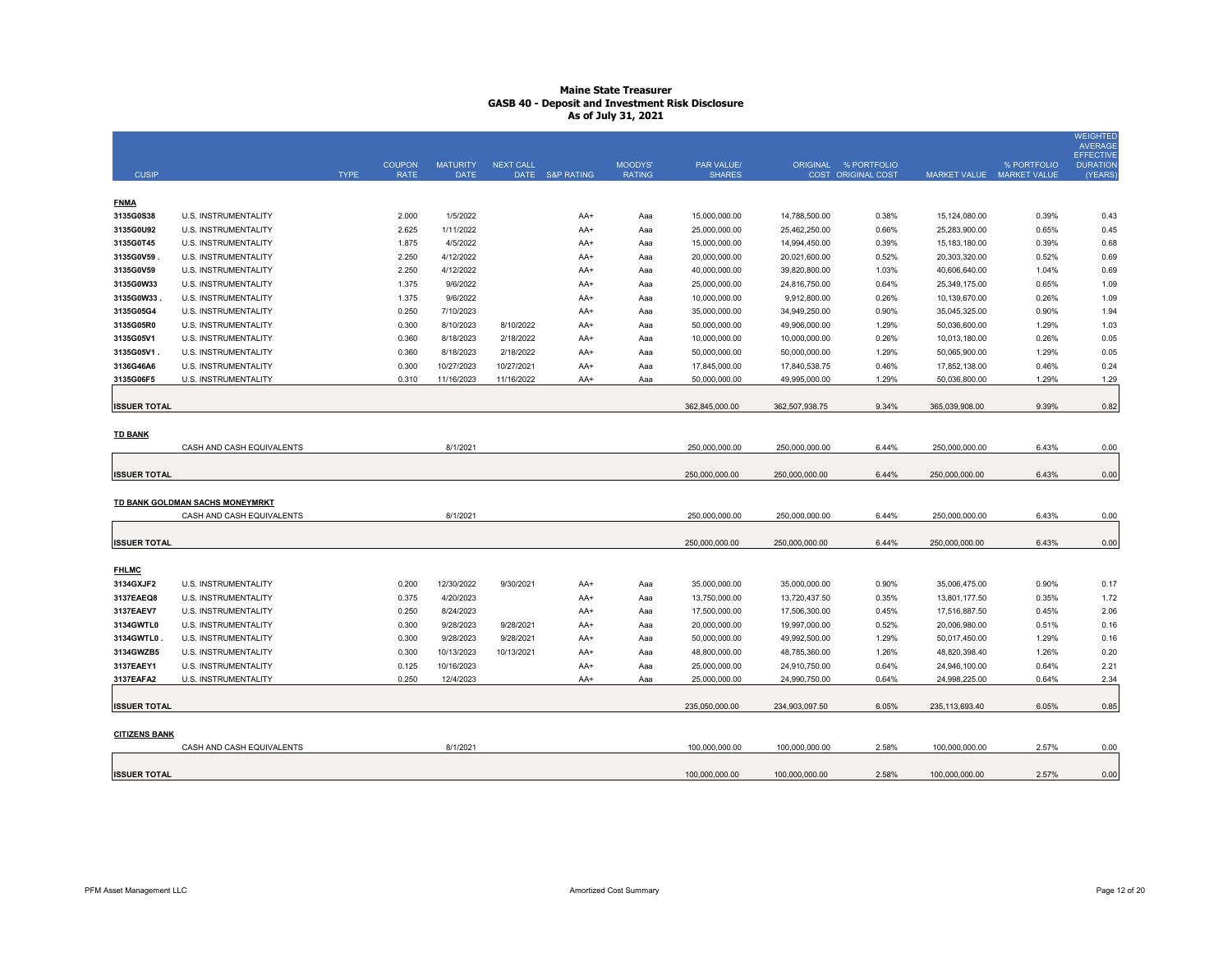|                                 |                           |             | <b>COUPON</b> | <b>MATURITY</b> | <b>NEXT CALL</b> |                 | MOODYS'       | PAR VALUE/     |                | ORIGINAL % PORTFOLIO |                | % PORTFOLIO               | <b>WEIGHTED</b><br><b>AVERAGE</b><br><b>EFFECTIVE</b><br><b>DURATION</b> |
|---------------------------------|---------------------------|-------------|---------------|-----------------|------------------|-----------------|---------------|----------------|----------------|----------------------|----------------|---------------------------|--------------------------------------------------------------------------|
| <b>CUSIP</b>                    |                           | <b>TYPE</b> | <b>RATE</b>   | <b>DATE</b>     |                  | DATE S&P RATING | <b>RATING</b> | <b>SHARES</b>  |                | COST ORIGINAL COST   |                | MARKET VALUE MARKET VALUE | (YEARS)                                                                  |
| PEOPLE'S UNITED BANK            |                           |             |               |                 |                  |                 |               |                |                |                      |                |                           |                                                                          |
|                                 | CERTIFICATES OF DEPOSIT   |             | 1.650         | 1/17/2022       |                  | <b>NR</b>       | <b>NR</b>     | 40,000,000.00  | 40,000,000.00  | 1.03%                | 40,000,000.00  | 1.03%                     | 0.48                                                                     |
|                                 | CERTIFICATES OF DEPOSIT   |             | 0.350         | 1/19/2023       |                  | <b>NR</b>       | <b>NR</b>     | 10,000,000.00  | 10,000,000.00  | 0.26%                | 10,000,000.00  | 0.26%                     | 1.49                                                                     |
|                                 | CERTIFICATES OF DEPOSIT   |             | 0.250         | 4/18/2023       |                  | <b>NR</b>       | <b>NR</b>     | 15,000,000.00  | 15,000,000.00  | 0.39%                | 15,000,000.00  | 0.39%                     | 1.74                                                                     |
|                                 | CERTIFICATES OF DEPOSIT   |             | 0.250         | 4/23/2023       |                  | <b>NR</b>       | <b>NR</b>     | 25,000,000.00  | 25,000,000.00  | 0.64%                | 25,000,000.00  | 0.64%                     | 1.75                                                                     |
|                                 | CERTIFICATES OF DEPOSIT   |             | 0.200         | 6/14/2023       |                  | ${\sf NR}$      | <b>NR</b>     | 10,000,000.00  | 10,000,000.00  | 0.26%                | 10,000,000.00  | 0.26%                     | 1.90                                                                     |
|                                 |                           |             |               |                 |                  |                 |               |                |                |                      |                |                           |                                                                          |
| <b>ISSUER TOTAL</b>             |                           |             |               |                 |                  |                 |               | 100,000,000.00 | 100,000,000.00 | 2.58%                | 100,000,000.00 | 2.57%                     | 1.23                                                                     |
| <b>FHLB</b>                     |                           |             |               |                 |                  |                 |               |                |                |                      |                |                           |                                                                          |
| 3130AF5B9                       | U.S. INSTRUMENTALITY      |             | 3.000         | 10/12/2021      |                  | AA+             | Aaa           | 10,000,000.00  | 10,103,100.00  | 0.26%                | 10,057,280.00  | 0.26%                     | 0.20                                                                     |
| 313379Q69                       | U.S. INSTRUMENTALITY      |             | 2.125         | 6/10/2022       |                  | AA+             | Aaa           | 30,000,000.00  | 30,176,400.00  | 0.78%                | 30,523,260.00  | 0.78%                     | 0.86                                                                     |
| 3130AJ7E3                       | U.S. INSTRUMENTALITY      |             | 1.375         | 2/17/2023       |                  | AA+             | Aaa           | 25,000,000.00  | 25,660,750.00  | 0.66%                | 25,476,150.00  | 0.66%                     | 1.53                                                                     |
|                                 |                           |             |               |                 |                  |                 |               |                |                |                      |                |                           |                                                                          |
| <b>ISSUER TOTAL</b>             |                           |             |               |                 |                  |                 |               | 65,000,000.00  | 65,940,250.00  | 1.70%                | 66,056,690.00  | 1.70%                     | 1.01                                                                     |
|                                 |                           |             |               |                 |                  |                 |               |                |                |                      |                |                           |                                                                          |
| <b>NORTHEAST BANK</b>           |                           |             |               |                 |                  |                 |               |                |                |                      |                |                           |                                                                          |
|                                 | CASH AND CASH EQUIVALENTS |             |               | 8/1/2021        |                  |                 |               | 57,000,000.00  | 57,000,000.00  | 1.47%                | 57,000,000.00  | 1.47%                     | 0.00                                                                     |
| <b>ISSUER TOTAL</b>             |                           |             |               |                 |                  |                 |               | 57,000,000.00  | 57,000,000.00  | 1.47%                | 57,000,000.00  | 1.47%                     | 0.00                                                                     |
|                                 |                           |             |               |                 |                  |                 |               |                |                |                      |                |                           |                                                                          |
| <b>CAMDEN NATIONAL</b>          |                           |             |               |                 |                  |                 |               |                |                |                      |                |                           |                                                                          |
|                                 | CERTIFICATES OF DEPOSIT   |             | 0.200         | 1/17/2023       |                  | <b>NR</b>       | <b>NR</b>     | 50,000,000.00  | 50,000,000.00  | 1.29%                | 50,000,000.00  | 1.29%                     | 1.49                                                                     |
|                                 |                           |             |               |                 |                  |                 |               |                |                |                      |                |                           |                                                                          |
| <b>ISSUER TOTAL</b>             |                           |             |               |                 |                  |                 |               | 50,000,000.00  | 50,000,000.00  | 1.29%                | 50,000,000.00  | 1.29%                     | 1.49                                                                     |
|                                 |                           |             |               |                 |                  |                 |               |                |                |                      |                |                           |                                                                          |
| <b>FIRST NATIONAL</b>           |                           |             |               |                 |                  |                 |               |                |                |                      |                |                           |                                                                          |
|                                 | CASH AND CASH EQUIVALENTS |             |               | 8/1/2021        |                  |                 |               | 50,000,000.00  | 50,000,000.00  | 1.29%                | 50,000,000.00  | 1.29%                     | 0.00                                                                     |
| <b>ISSUER TOTAL</b>             |                           |             |               |                 |                  |                 |               | 50.000.000.00  | 50,000,000.00  | 1.29%                | 50.000.000.00  | 1.29%                     | 0.00                                                                     |
|                                 |                           |             |               |                 |                  |                 |               |                |                |                      |                |                           |                                                                          |
| <b>SUMITOMO MITSUI TRUST NY</b> |                           |             |               |                 |                  |                 |               |                |                |                      |                |                           |                                                                          |
| 86563GW24                       | <b>COMMERCIAL PAPER</b>   |             |               | 9/2/2021        |                  | A-1             | $P-1$         | 50,000,000.00  | 49,975,416.67  | 1.29%                | 49,996,050.00  | 1.29%                     | 0.09                                                                     |
|                                 |                           |             |               |                 |                  |                 |               |                |                |                      |                |                           |                                                                          |
| <b>ISSUER TOTAL</b>             |                           |             |               |                 |                  |                 |               | 50,000,000.00  | 49,975,416.67  | 1.29%                | 49,996,050.00  | 1.29%                     | 0.09                                                                     |
|                                 |                           |             |               |                 |                  |                 |               |                |                |                      |                |                           |                                                                          |
| <b>LMA AMERICAS LLC</b>         |                           |             |               |                 |                  |                 |               | 50.000.000.00  | 49.975.694.44  |                      |                |                           |                                                                          |
| 53944QWE6                       | <b>COMMERCIAL PAPER</b>   |             |               | 9/14/2021       |                  | $A-1$           | $P-1$         |                |                | 1.29%                | 49,990,650.00  | 1.29%                     | 0.13                                                                     |
| <b>ISSUER TOTAL</b>             |                           |             |               |                 |                  |                 |               | 50,000,000.00  | 49,975,694.44  | 1.29%                | 49,990,650.00  | 1.29%                     | 0.13                                                                     |
|                                 |                           |             |               |                 |                  |                 |               |                |                |                      |                |                           |                                                                          |
| <b>NATIXIS NY BRANCH</b>        |                           |             |               |                 |                  |                 |               |                |                |                      |                |                           |                                                                          |
| 63873JY12                       | <b>COMMERCIAL PAPER</b>   |             |               | 11/1/2021       |                  | $A-1$           | $P-1$         | 25,000,000.00  | 24,973,750.00  | 0.64%                | 24,997,100.00  | 0.64%                     | 0.26                                                                     |
| 63873JZG8                       | <b>COMMERCIAL PAPER</b>   |             |               | 12/16/2021      |                  | A-1             | $P-1$         | 25,000,000.00  | 24,963,486.11  | 0.64%                | 24,992,450.00  | 0.64%                     | 0.39                                                                     |
|                                 |                           |             |               |                 |                  |                 |               |                |                |                      |                |                           |                                                                          |
| <b>ISSUER TOTAL</b>             |                           |             |               |                 |                  |                 |               | 50,000,000.00  | 49,937,236.11  | 1.29%                | 49,989,550.00  | 1.29%                     | 0.32                                                                     |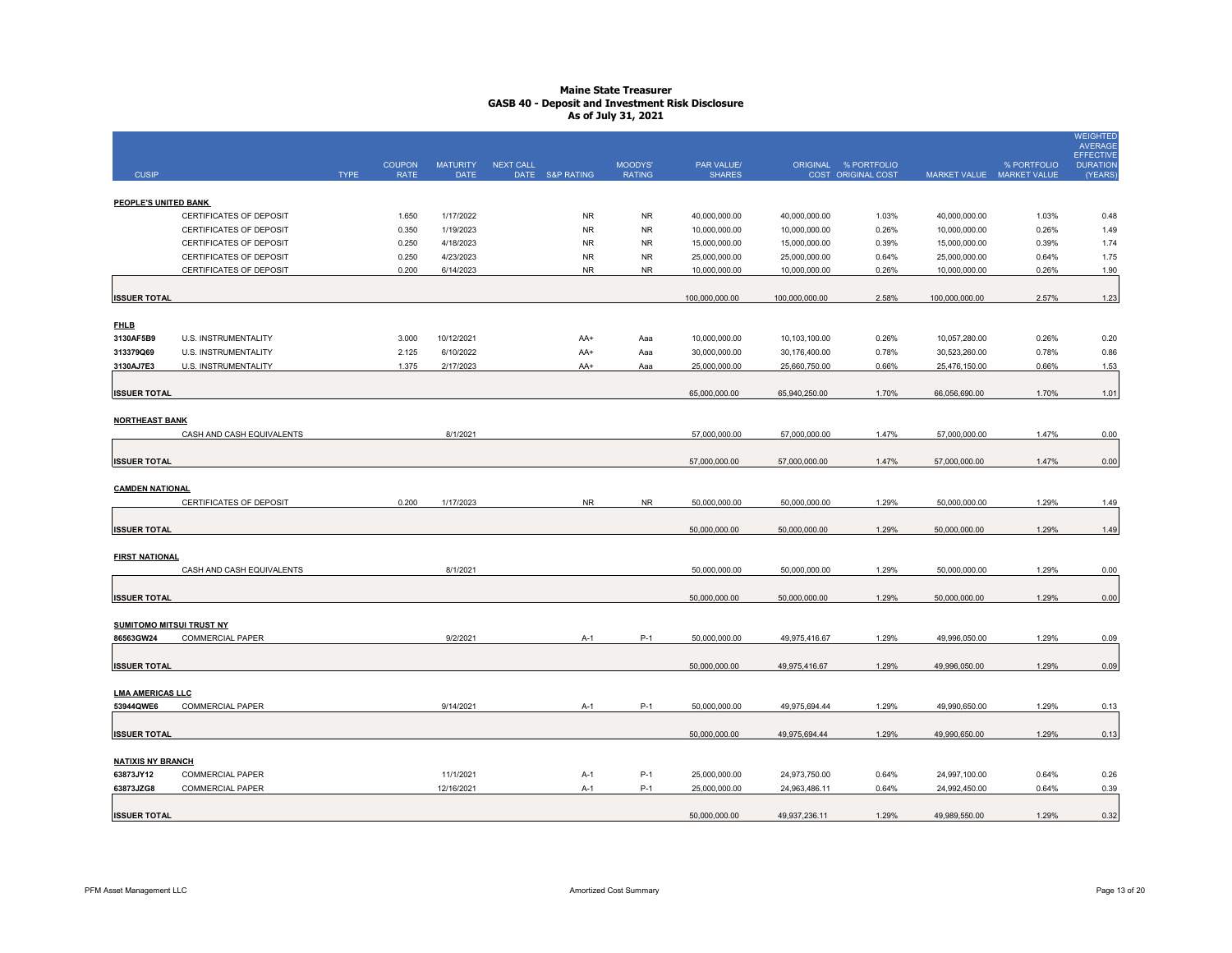|                               |                                             |             |                              |                         |                              |                          |                                |               |                                            |                                |                                          | <b>WEIGHTED</b><br><b>AVERAGE</b>              |
|-------------------------------|---------------------------------------------|-------------|------------------------------|-------------------------|------------------------------|--------------------------|--------------------------------|---------------|--------------------------------------------|--------------------------------|------------------------------------------|------------------------------------------------|
| <b>CUSIP</b>                  |                                             | <b>TYPE</b> | <b>COUPON</b><br><b>RATE</b> | <b>MATURITY</b><br>DATE | NEXT CALL<br>DATE S&P RATING | MOODYS'<br><b>RATING</b> | PAR VALUE/<br><b>SHARES</b>    |               | ORIGINAL % PORTFOLIO<br>COST ORIGINAL COST |                                | % PORTFOLIO<br>MARKET VALUE MARKET VALUE | <b>EFFECTIVE</b><br><b>DURATION</b><br>(YEARS) |
|                               |                                             |             |                              |                         |                              |                          |                                |               |                                            |                                |                                          |                                                |
| <b>MIZUHO BANK LTD/NY</b>     |                                             |             |                              |                         |                              |                          |                                |               |                                            |                                |                                          |                                                |
| 60689FXT0                     | <b>COMMERCIAL PAPER</b>                     |             |                              | 10/27/2021              | $A-1$                        | $P-1$                    | 50,000,000.00                  | 49,957,465.28 | 1.29%                                      | 49,988,150.00                  | 1.29%                                    | 0.25                                           |
| <b>ISSUER TOTAL</b>           |                                             |             |                              |                         |                              |                          | 50,000,000.00                  | 49,957,465.28 | 1.29%                                      | 49,988,150.00                  | 1.29%                                    | 0.25                                           |
| <b>MANHATTAN ASSET FDG CO</b> |                                             |             |                              |                         |                              |                          |                                |               |                                            |                                |                                          |                                                |
| 56274LXM1                     | <b>COMMERCIAL PAPER</b>                     |             |                              | 10/21/2021              | A-1                          | $P-1$                    | 25,000,000.00                  | 24,977,750.00 | 0.64%                                      | 24,991,550.00                  | 0.64%                                    | 0.23                                           |
| 56274LXM1                     | <b>COMMERCIAL PAPER</b>                     |             |                              | 10/21/2021              | $A-1$                        | $P-1$                    | 25,000,000.00                  | 24,977,875.00 | 0.64%                                      | 24,991,550.00                  | 0.64%                                    | 0.23                                           |
|                               |                                             |             |                              |                         |                              |                          |                                |               |                                            |                                |                                          |                                                |
| <b>ISSUER TOTAL</b>           |                                             |             |                              |                         |                              |                          | 50,000,000.00                  | 49,955,625.00 | 1.29%                                      | 49,983,100.00                  | 1.29%                                    | 0.23                                           |
| <b>RABOBANK</b>               |                                             |             |                              |                         |                              |                          |                                |               |                                            |                                |                                          |                                                |
|                               | <b>COMMERCIAL PAPER</b>                     |             |                              | 12/1/2021               | $A-1$                        | $P-1$                    | 50,000,000.00                  | 49,950,888.89 | 1.29%                                      | 49,977,400.00                  | 1.29%                                    | 0.34                                           |
| <b>ISSUER TOTAL</b>           |                                             |             |                              |                         |                              |                          | 50,000,000.00                  | 49,950,888.89 | 1.29%                                      | 49,977,400.00                  | 1.29%                                    | 0.34                                           |
|                               |                                             |             |                              |                         |                              |                          |                                |               |                                            |                                |                                          |                                                |
| <b>MUFG BANK LTD/NY</b>       |                                             |             |                              |                         |                              |                          |                                |               |                                            |                                |                                          |                                                |
| 62479MAE3                     | <b>COMMERCIAL PAPER</b>                     |             |                              | 1/14/2022               | $A-1$                        | P-1                      | 25,000,000.00                  | 24,968,361.11 | 0.64%                                      | 24,986,050.00                  | 0.64%                                    | 0.47                                           |
| 62479MBB8                     | <b>COMMERCIAL PAPER</b>                     |             |                              | 2/11/2022               | $A-1$                        | $P-1$                    | 25,000,000.00                  | 24,971,979.17 | 0.64%                                      | 24,982,600.00                  | 0.64%                                    | 0.54                                           |
| <b>ISSUER TOTAL</b>           |                                             |             |                              |                         |                              |                          | 50,000,000.00                  | 49,940,340.28 | 1.29%                                      | 49,968,650.00                  | 1.28%                                    | 0.51                                           |
|                               |                                             |             |                              |                         |                              |                          |                                |               |                                            |                                |                                          |                                                |
| <b>BNP PARIBAS</b>            |                                             |             |                              | 12/20/2021              |                              | P-1                      |                                |               | 0.64%                                      |                                | 0.64%                                    |                                                |
| 09659BZL7<br>09659CBB3        | <b>COMMERCIAL PAPER</b><br>COMMERCIAL PAPER |             |                              | 2/11/2022               | $A-1$<br>$A-1$               | $P-1$                    | 25,000,000.00<br>25,000,000.00 | 24,971,430.56 | 0.64%                                      | 24,987,075.00<br>24,979,975.00 | 0.64%                                    | 0.40<br>0.54                                   |
|                               |                                             |             |                              |                         |                              |                          |                                | 24,968,243.06 |                                            |                                |                                          |                                                |
| <b>ISSUER TOTAL</b>           |                                             |             |                              |                         |                              |                          | 50,000,000.00                  | 49,939,673.62 | 1.29%                                      | 49,967,050.00                  | 1.28%                                    | 0.47                                           |
| <b>BAR HARBOR</b>             |                                             |             |                              |                         |                              |                          |                                |               |                                            |                                |                                          |                                                |
|                               | CASH AND CASH EQUIVALENTS                   |             |                              | 8/1/2021                |                              |                          | 49,000,000.00                  | 49,000,000.00 | 1.26%                                      | 49,000,000.00                  | 1.26%                                    | 0.00                                           |
| <b>ISSUER TOTAL</b>           |                                             |             |                              |                         |                              |                          | 49,000,000.00                  | 49,000,000.00 | 1.26%                                      | 49,000,000.00                  | 1.26%                                    | 0.00                                           |
|                               |                                             |             |                              |                         |                              |                          |                                |               |                                            |                                |                                          |                                                |
| <b>MACHIAS SAVINGS</b>        |                                             |             |                              |                         |                              |                          |                                |               |                                            |                                |                                          |                                                |
|                               | CASH AND CASH EQUIVALENTS                   |             |                              | 8/1/2021                |                              |                          | 25,000,000.00                  | 25,000,000.00 | 0.64%                                      | 25,000,000.00                  | 0.64%                                    | 0.00                                           |
| <b>ISSUER TOTAL</b>           |                                             |             |                              |                         |                              |                          | 25,000,000.00                  | 25,000,000.00 | 0.64%                                      | 25,000,000.00                  | 0.64%                                    | 0.00                                           |
| <b>CREDIT AGRICOLE CIB NY</b> |                                             |             |                              |                         |                              |                          |                                |               |                                            |                                |                                          |                                                |
| 22533UAE3                     | COMMERCIAL PAPER                            |             |                              | 1/14/2022               | A-1                          | $P-1$                    | 25,000,000.00                  | 24,966,625.00 | 0.64%                                      | 24,985,575.00                  | 0.64%                                    | 0.47                                           |
|                               |                                             |             |                              |                         |                              |                          |                                |               |                                            |                                |                                          |                                                |
| <b>ISSUER TOTAL</b>           |                                             |             |                              |                         |                              |                          | 25,000,000.00                  | 24,966,625.00 | 0.64%                                      | 24,985,575.00                  | 0.64%                                    | 0.47                                           |
|                               | <b>CITIGROUP GLOBAL MARKETS</b>             |             |                              |                         |                              |                          |                                |               |                                            |                                |                                          |                                                |
| 17327AZ67                     | <b>COMMERCIAL PAPER</b>                     |             |                              | 12/6/2021               | A-1                          | P-1                      | 24,800,000.00                  | 24,775,310.22 | 0.64%                                      | 24,784,053.60                  | 0.64%                                    | 0.36                                           |
|                               |                                             |             |                              |                         |                              |                          |                                |               |                                            |                                |                                          |                                                |
| <b>ISSUER TOTAL</b>           |                                             |             |                              |                         |                              |                          | 24,800,000.00                  | 24,775,310.22 | 0.64%                                      | 24,784,053.60                  | 0.64%                                    | 0.36                                           |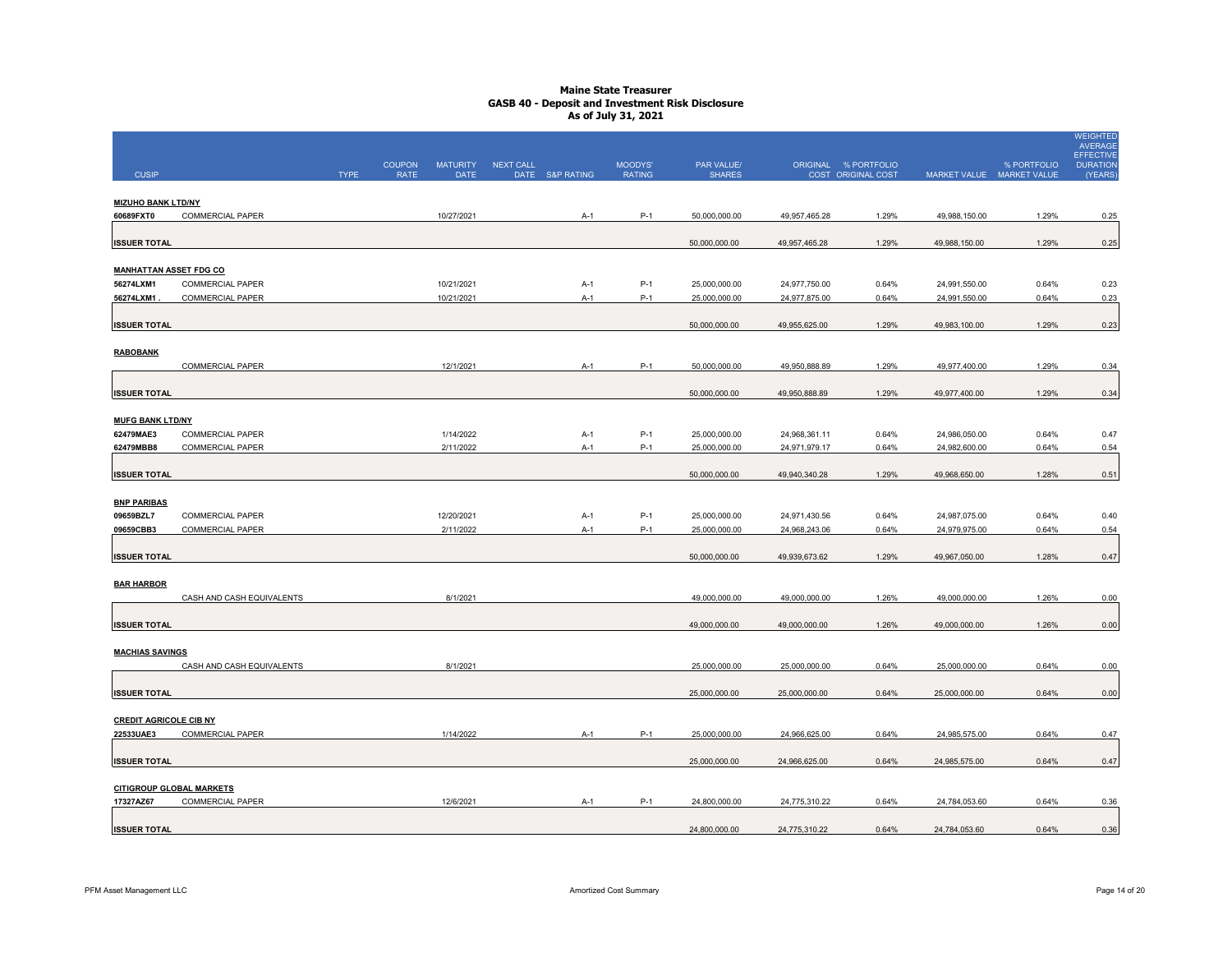| <b>CUSIP</b>                             |                           | <b>TYPE</b> | <b>COUPON</b><br><b>RATE</b> | <b>MATURITY</b><br><b>DATE</b> | NEXT CALL | DATE S&P RATING | MOODYS'<br><b>RATING</b> | PAR VALUE/<br><b>SHARES</b>    |                                | ORIGINAL % PORTFOLIO<br>COST ORIGINAL COST |                                | % PORTFOLIO<br>MARKET VALUE MARKET VALUE | <b>WEIGHTED</b><br><b>AVERAGE</b><br><b>EFFECTIVE</b><br><b>DURATION</b><br>(YEARS) |
|------------------------------------------|---------------------------|-------------|------------------------------|--------------------------------|-----------|-----------------|--------------------------|--------------------------------|--------------------------------|--------------------------------------------|--------------------------------|------------------------------------------|-------------------------------------------------------------------------------------|
| <b>OLD LINE FUNDING LLC</b><br>67983TYF7 | <b>COMMERCIAL PAPER</b>   |             |                              | 11/15/2021                     |           | $A-1+$          | $P-1$                    | 23,000,000.00                  | 22,983,721.11                  | 0.59%                                      | 22,990,317.00                  | 0.59%                                    | 0.30                                                                                |
| <b>ISSUER TOTAL</b>                      |                           |             |                              |                                |           |                 |                          | 23,000,000.00                  | 22,983,721.11                  | 0.59%                                      | 22,990,317.00                  | 0.59%                                    | 0.30                                                                                |
| JOHNSON & JOHNSON<br>478160CD4           | CORPORATE                 |             | 2.250                        | 3/3/2022                       |           | AAA             | Aaa                      | 16,893,000.00                  | 16,680,992.85                  | 0.43%                                      | 17,069,633.21                  | 0.44%                                    | 0.59                                                                                |
| <b>ISSUER TOTAL</b>                      |                           |             |                              |                                |           |                 |                          | 16,893,000.00                  | 16,680,992.85                  | 0.43%                                      | 17,069,633.21                  | 0.44%                                    | 0.59                                                                                |
| <b>BANGOR SAVINGS</b>                    | CERTIFICATES OF DEPOSIT   |             | 0.400                        | 4/8/2023                       |           | <b>NR</b>       | <b>NR</b>                | 15,000,000.00                  | 15,000,000.00                  | 0.39%                                      | 15,000,000.00                  | 0.39%                                    | 1.71                                                                                |
| <b>ISSUER TOTAL</b>                      |                           |             |                              |                                |           |                 |                          | 15,000,000.00                  | 15,000,000.00                  | 0.39%                                      | 15,000,000.00                  | 0.39%                                    | 1.71                                                                                |
| <b>BATH SAVINGS</b>                      |                           |             |                              |                                |           |                 |                          |                                |                                |                                            |                                |                                          |                                                                                     |
| <b>ISSUER TOTAL</b>                      | CASH AND CASH EQUIVALENTS |             |                              | 8/1/2021                       |           |                 |                          | 14,000,000.00<br>14,000,000.00 | 14,000,000.00<br>14,000,000.00 | 0.36%<br>0.36%                             | 14,000,000.00<br>14,000,000.00 | 0.36%<br>0.36%                           | 0.00<br>0.00                                                                        |
| <b>MICROSOFT</b>                         |                           |             |                              |                                |           |                 |                          |                                |                                |                                            |                                |                                          |                                                                                     |
| 594918BW3<br><b>ISSUER TOTAL</b>         | CORPORATE                 |             | 2.400                        | 2/6/2022                       | 1/6/2022  | AAA             | Aaa                      | 10,000,000.00<br>10,000,000.00 | 10,156,600.00<br>10,156,600.00 | 0.26%<br>0.26%                             | 10,095,440.00<br>10,095,440.00 | 0.26%<br>0.26%                           | 0.43<br>0.43                                                                        |
| <b>BIDDEFORD SAVINGS BANK</b>            |                           |             |                              |                                |           |                 |                          |                                |                                |                                            |                                |                                          |                                                                                     |
| <b>ISSUER TOTAL</b>                      | CASH AND CASH EQUIVALENTS |             |                              | 8/1/2021                       |           |                 |                          | 5,000,000.00<br>5,000,000.00   | 5,000,000.00<br>5,000,000.00   | 0.13%<br>0.13%                             | 5,000,000.00<br>5,000,000.00   | 0.13%<br>0.13%                           | 0.00<br>0.00                                                                        |
| <b>FIDELITY GOVERNMENT MMF</b>           |                           |             |                              |                                |           |                 |                          |                                |                                |                                            |                                |                                          |                                                                                     |
| <b>ISSUER TOTAL</b>                      | CASH AND CASH EQUIVALENTS |             |                              | 8/1/2021                       |           | AAA             | AAA                      | 2,000,000.00<br>2,000,000.00   | 2,000,000.00<br>2,000,000.00   | 0.05%<br>0.05%                             | 2,000,000.00<br>2,000,000.00   | 0.05%<br>0.05%                           | 0.00<br>0.00                                                                        |
| <b>PFM FUNDS</b>                         |                           |             |                              |                                |           |                 |                          |                                |                                |                                            |                                |                                          |                                                                                     |
|                                          | CASH AND CASH EQUIVALENTS |             |                              | 8/1/2021                       |           |                 |                          | 1,000,000.00                   | 1,000,000.00                   | 0.03%                                      | 1,000,000.00                   | 0.03%                                    | 0.00                                                                                |
| <b>ISSUER TOTAL</b>                      |                           |             |                              |                                |           |                 |                          | 1.000.000.00                   | 1,000,000.00                   | 0.03%                                      | 1,000,000.00                   | 0.03%                                    | 0.00                                                                                |
| <b>GRAND TOTAL</b>                       |                           |             |                              |                                |           |                 |                          | 3,859,588,000.00               | 3,881,641,289.85               | 100.00%                                    | 3,888,752,009.81               | 100.00%                                  |                                                                                     |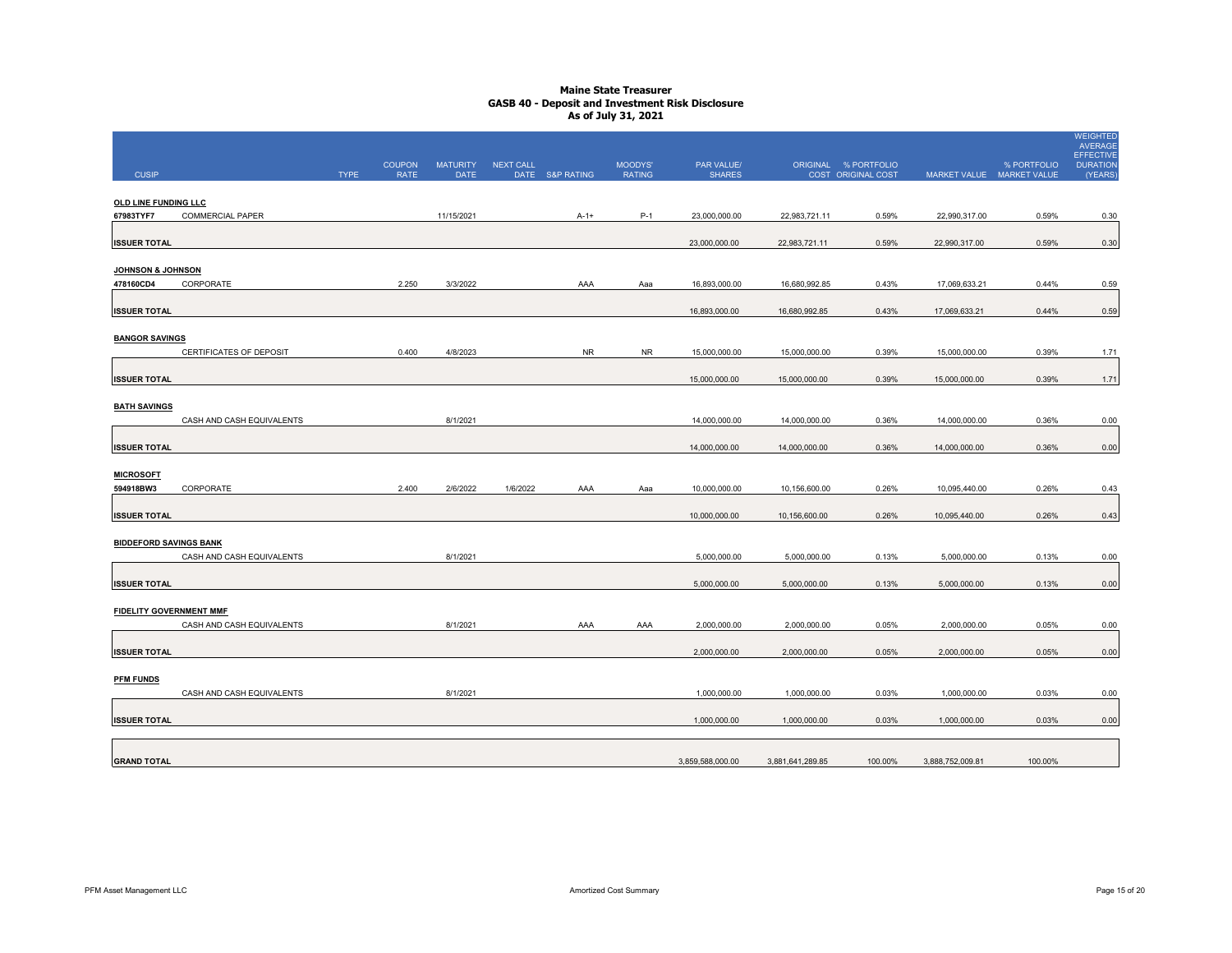## **Maine State Treasurer Securities PurchasedDuring the Month Ended July 31, 2021**

|                             |                                |                        |                  |                 |                  |                                |                  |                                | <b>ACCRUED</b>                      |                   |
|-----------------------------|--------------------------------|------------------------|------------------|-----------------|------------------|--------------------------------|------------------|--------------------------------|-------------------------------------|-------------------|
| <b>CUSIP</b>                | <b>ISSUER</b>                  | <b>DATE</b>            | <b>COUPON</b>    | <b>MATURITY</b> | <b>CALL DATE</b> | PAR VALUE/SHARES               | <b>UNIT COST</b> | <b>PRINCIPAL</b>               | <b>INTEREST</b><br><b>PURCHASED</b> | <b>YIELD</b>      |
| <b>CASH AND EQUIVALENTS</b> |                                |                        |                  |                 |                  |                                |                  |                                |                                     |                   |
|                             | U.S. BANK DDA                  | 7/2/2021               | 0.030V           |                 |                  | 30,000,000.00                  | 100.00           | 30,000,000.00                  | 0.00                                | 0.030 V           |
|                             | U.S. BANK DDA                  | 7/6/2021               | 0.030V           |                 |                  | 8,000,000.00                   | 100.00           | 8,000,000.00                   | 0.00                                | 0.030 V           |
|                             | U.S. BANK DDA                  | 7/7/2021               |                  |                 |                  |                                | 100.00           |                                |                                     | 0.030 V           |
|                             | U.S. BANK DDA                  | 7/9/2021               | 0.030V<br>0.030V |                 |                  | 14,000,000.00<br>68,000,000.00 | 100.00           | 14,000,000.00<br>68,000,000.00 | 0.00<br>0.00                        | 0.030 V           |
|                             | U.S. BANK DDA                  | 7/13/2021              | 0.030V           |                 |                  | 13,000,000.00                  | 100.00           | 13,000,000.00                  | 0.00                                | 0.030 V           |
|                             | U.S. BANK DDA                  | 7/14/2021              | 0.030V           |                 |                  | 47,000,000.00                  | 100.00           | 47,000,000.00                  | 0.00                                | 0.030 V           |
|                             | U.S. BANK DDA                  | 7/15/2021              | 0.030V           |                 |                  | 29,000,000.00                  | 100.00           | 29,000,000.00                  | 0.00                                | 0.030 V           |
|                             | U.S. BANK DDA                  | 7/16/2021              | 0.030V           |                 |                  | 73,000,000.00                  | 100.00           | 73,000,000.00                  | 0.00                                | 0.030 V           |
|                             |                                |                        |                  |                 |                  |                                |                  |                                |                                     |                   |
|                             | U.S. BANK DDA<br>U.S. BANK DDA | 7/20/2021<br>7/21/2021 | 0.030V<br>0.030V |                 |                  | 20,000,000.00<br>16,000,000.00 | 100.00<br>100.00 | 20,000,000.00                  | 0.00                                | 0.030V<br>0.030 V |
|                             |                                |                        |                  |                 |                  |                                |                  | 16,000,000.00                  | 0.00                                | 0.030 V           |
|                             | U.S. BANK DDA                  | 7/23/2021              | 0.030V           |                 |                  | 37,000,000.00                  | 100.00           | 37,000,000.00                  | 0.00                                |                   |
|                             | U.S. BANK DDA                  | 7/28/2021              | 0.030V           |                 |                  | 11,000,000.00                  | 100.00           | 11,000,000.00                  | 0.00                                | 0.030 V           |
|                             | U.S. BANK DDA                  | 7/30/2021              | 0.030V           |                 |                  | 47,000,000.00                  | 100.00           | 47,000,000.00                  | 0.00                                | 0.030 V           |
|                             |                                |                        |                  |                 |                  |                                |                  |                                |                                     |                   |
| <b>TOTAL:</b>               |                                |                        |                  |                 |                  | 413,000,000.00                 |                  | 413,000,000.00                 | 0.00                                |                   |
|                             |                                |                        |                  |                 |                  |                                |                  |                                |                                     |                   |
| <b>U.S. TREASURIES</b>      |                                |                        |                  |                 |                  |                                |                  |                                |                                     |                   |
| 9128285D8                   | <b>US TREASURY</b>             | 7/19/2021              | 2.875            | 9/30/2023       |                  | 50,000,000.00                  | 105.719          | 52,859,375.00                  | 432,035.52                          | 0.27              |
|                             |                                |                        |                  |                 |                  |                                |                  |                                |                                     |                   |
| 912828W71.                  | <b>US TREASURY</b>             | 7/19/2021              | 2.125            | 3/31/2024       |                  | 50,000,000.00                  | 104.730          | 52,365,234.38                  | 319,330.60                          | 0.36              |
|                             |                                |                        |                  |                 |                  |                                |                  |                                |                                     |                   |
| 912828W71                   | <b>US TREASURY</b>             | 7/19/2021              | 2.125            | 3/31/2024       |                  | 35,000,000.00                  | 74.807           | 26, 182, 617. 19               | 159,665.30                          | 0.36              |
|                             |                                |                        |                  |                 |                  |                                |                  |                                |                                     |                   |
| 91282CCG4                   | <b>US TREASURY</b>             | 7/19/2021              | 0.250            | 6/15/2024       |                  | 50,000,000.00                  | 99.520           | 49,759,765.63                  | 11,612.02                           | 0.42              |
|                             |                                |                        |                  |                 |                  |                                |                  |                                |                                     |                   |
| 91282CCG4.                  | <b>US TREASURY</b>             | 7/19/2021              | 0.250            | 6/15/2024       |                  | 25,000,000.00                  | 99.520           | 24,879,882.81                  | 5,806.01                            | 0.42              |
|                             |                                |                        |                  |                 |                  |                                |                  |                                |                                     |                   |
| 91282CBA8.                  | <b>US TREASURY</b>             | 7/20/2021              | 0.125            | 12/15/2023      |                  | 50,000,000.00                  | 99.555           | 49,777,343.75                  | 5,976.78                            | 0.31              |
|                             |                                |                        |                  |                 |                  |                                |                  |                                |                                     |                   |
| 91282CBA8                   | <b>US TREASURY</b>             | 7/20/2021              | 0.125            | 12/15/2023      |                  | 20,000,000.00                  | 99.555           | 19,910,937.50                  | 2,390.71                            | 0.31              |
|                             |                                |                        |                  |                 |                  |                                |                  |                                |                                     |                   |
| 91282CBR1                   | <b>US TREASURY</b>             | 7/28/2021              | 0.250            | 3/15/2024       |                  | 30,000,000.00                  | 99.875           | 29,962,500.00                  | 27,513.59                           | 0.30              |
|                             |                                |                        |                  |                 |                  |                                |                  |                                |                                     |                   |
|                             |                                |                        |                  |                 |                  |                                |                  |                                |                                     |                   |
| <b>TOTAL:</b>               |                                |                        |                  |                 |                  | 310,000,000.00                 |                  | 305,697,656.26                 | 964,330.53                          |                   |
|                             |                                |                        |                  |                 |                  |                                |                  |                                |                                     |                   |
|                             |                                |                        |                  |                 |                  |                                |                  |                                |                                     |                   |
| <b>GRAND TOTAL:</b>         |                                |                        |                  |                 |                  | 723,000,000.00                 |                  | 718,697,656.26                 | 964,330.53                          |                   |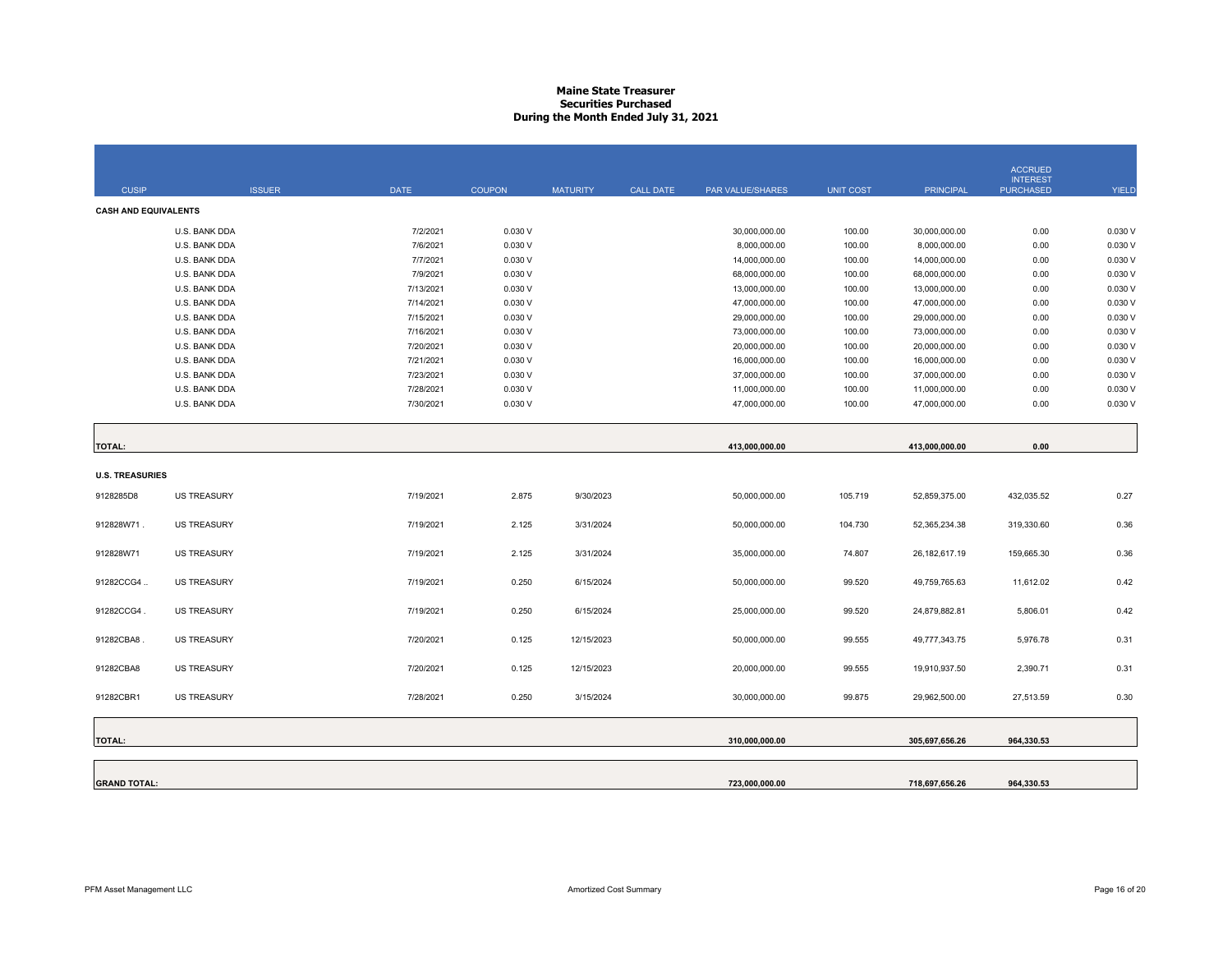## **Maine State Treasurer Securities Sold and MaturedDuring the Month Ended July 31, 2021**

| <b>CUSIP</b>        | <b>ISSUER</b>                    | <b>DATE</b> |         | <b>MATURITY/</b><br>COUPON CALL DATE | PAR VALUE/SHARES | <b>ORIGINAL COST</b> | AMORTIZED COST AT<br><b>SALE OR MATURITY</b><br>(AMORT) | <b>PRICE</b> | <b>MARKET VALUE AT</b><br>SALE / SALE OR MATURITY /<br>ACCRETION / MATURITY CHANGE IN MARKET REALIZED GAIN<br><b>VALUE</b> | (LOSS) | <b>ACCRUED</b><br><b>INTEREST</b><br><b>SOLD</b> | <b>INTEREST</b><br><b>RECEIVED</b> | <b>INTEREST</b><br><b>EARNED</b> | YIELD   |
|---------------------|----------------------------------|-------------|---------|--------------------------------------|------------------|----------------------|---------------------------------------------------------|--------------|----------------------------------------------------------------------------------------------------------------------------|--------|--------------------------------------------------|------------------------------------|----------------------------------|---------|
|                     | <b>CASH AND EQUIVALENTS</b>      |             |         |                                      |                  |                      |                                                         |              |                                                                                                                            |        |                                                  |                                    |                                  |         |
|                     | U.S. BANK DDA                    | 7/1/2021    | 0.030 V |                                      | 64,000,000.00    | 64,000,000.00        | 64,000,000.00                                           | 100.00       | 64,000,000.00                                                                                                              | 0.00   | 0.00                                             | 0.00                               | 0.00                             | 0.030 V |
|                     |                                  |             |         |                                      |                  |                      | 0.00                                                    |              | 0.00                                                                                                                       |        |                                                  |                                    |                                  |         |
|                     | U.S. BANK DDA                    | 7/8/2021    | 0.030 V |                                      | 77,000,000.00    | 77,000,000.00        | 77,000,000.00                                           | 100.00       | 77,000,000.00                                                                                                              | 0.00   | 0.00                                             | 0.00                               | 0.00                             | 0.030 V |
|                     |                                  |             |         |                                      |                  |                      | 0.00                                                    |              | 0.00                                                                                                                       |        |                                                  |                                    |                                  |         |
|                     | U.S. BANK DDA                    | 7/12/2021   | 0.030 V |                                      | 27,000,000.00    | 27,000,000.00        | 27,000,000.00                                           | 100.00       | 27,000,000.00                                                                                                              | 0.00   | 0.00                                             | 0.00                               | 0.00                             | 0.030V  |
|                     |                                  | 7/19/2021   | 0.030 V |                                      |                  |                      | 0.00                                                    |              | 0.00                                                                                                                       |        |                                                  |                                    |                                  |         |
|                     | U.S. BANK DDA                    |             |         |                                      | 223,000,000.00   | 223,000,000.00       | 223,000,000.00<br>0.00                                  | 100.00       | 223,000,000.00<br>0.00                                                                                                     | 0.00   | 0.00                                             | 0.00                               | 0.00                             | 0.030 V |
|                     | U.S. BANK DDA                    | 7/22/2021   | 0.030 V |                                      | 62,000,000.00    | 62,000,000.00        | 62,000,000.00                                           | 100.00       | 62,000,000.00                                                                                                              | 0.00   | 0.00                                             | 0.00                               | 0.00                             | 0.030V  |
|                     |                                  |             |         |                                      |                  |                      | 0.00                                                    |              | 0.00                                                                                                                       |        |                                                  |                                    |                                  |         |
|                     | U.S. BANK DDA                    | 7/26/2021   | 0.030 V |                                      | 110,000,000.00   | 110,000,000.00       | 110,000,000.00                                          | 100.00       | 110,000,000.00                                                                                                             | 0.00   | 0.00                                             | 0.00                               | 0.00                             | 0.030V  |
|                     |                                  |             |         |                                      |                  |                      | 0.00                                                    |              | 0.00                                                                                                                       |        |                                                  |                                    |                                  |         |
|                     | U.S. BANK DDA                    | 7/27/2021   | 0.030 V |                                      | 8,000,000.00     | 8,000,000.00         | 8,000,000.00                                            | 100.00       | 8,000,000.00                                                                                                               | 0.00   | 0.00                                             | 0.00                               | 0.00                             | 0.030 V |
|                     |                                  |             |         |                                      |                  |                      | 0.00                                                    |              | 0.00                                                                                                                       |        |                                                  |                                    |                                  |         |
|                     | U.S. BANK DDA                    | 7/29/2021   | 0.030 V |                                      | 43,000,000.00    | 43,000,000.00        | 43,000,000.00                                           | 100.00       | 43,000,000.00                                                                                                              | 0.00   | 0.00                                             | 0.00                               | 0.00                             | 0.030 V |
|                     |                                  |             |         |                                      |                  |                      | 0.00                                                    |              | 0.00                                                                                                                       |        |                                                  |                                    |                                  |         |
|                     |                                  |             |         |                                      | 614,000,000.00   | 614,000,000.00       | 614,000,000.00                                          |              | 614,000,000.00                                                                                                             | 0.00   | 0.00                                             | 0.00                               | 0.00                             |         |
| <b>TOTAL:</b>       |                                  |             |         |                                      |                  |                      | 0.00                                                    |              | 0.00                                                                                                                       |        |                                                  |                                    |                                  |         |
|                     | <b>FEDERAL AGENCY SECURITIES</b> |             |         |                                      |                  |                      |                                                         |              |                                                                                                                            |        |                                                  |                                    |                                  |         |
| 3134GV6H6           | <b>FHLMC</b>                     | 7/20/2021   | 0.320   | 7/20/2021                            | 35,000,000.00    | 34,993,000.00        | 35,000,000.00                                           | 100.00       | 35,000,000.00                                                                                                              | 0.00   | 0.00                                             | 56,000.00                          | 5,911.11                         |         |
|                     |                                  |             |         |                                      |                  |                      | 4,058.47                                                |              | (4,340.00)                                                                                                                 |        |                                                  |                                    |                                  |         |
| 3134GV6H6. FHLMC    |                                  | 7/20/2021   | 0.320   | 7/20/2021                            | 35,000,000.00    | 35,000,000.00        | 35,000,000.00                                           | 100.00       | 35,000,000.00                                                                                                              | 0.00   | 0.00                                             | 56,000.00                          | 5,911.11                         |         |
|                     |                                  |             |         |                                      |                  |                      | 0.00                                                    |              | (4,340.00)                                                                                                                 |        |                                                  |                                    |                                  |         |
| 3136G4D26           | <b>FNMA</b>                      | 7/28/2021   | 0.400   | 7/28/2021                            | 30,000,000.00    | 30,000,000.00        | 30,000,000.00                                           | 100.00       | 30,000,000.00                                                                                                              | 0.00   | 0.00                                             | 60,000.00                          | 9,000.00                         |         |
|                     |                                  |             |         |                                      |                  |                      | 0.00                                                    |              | (7,320.00)                                                                                                                 |        |                                                  |                                    |                                  |         |
|                     |                                  |             |         |                                      | 100,000,000.00   | 99,993,000.00        | 100,000,000.00                                          |              | 100,000,000.00                                                                                                             | 0.00   | 0.00                                             | 172,000.00                         | 20,822.22                        |         |
| <b>TOTAL:</b>       |                                  |             |         |                                      |                  |                      | 4,058.47                                                |              | (16,000.00)                                                                                                                |        |                                                  |                                    |                                  |         |
|                     |                                  |             |         | $\mathsf{s}$                         | 714,000,000.00   | 713,993,000.00       | 714,000,000.00                                          |              | 714,000,000.00                                                                                                             | 0.00   | 0.00                                             | 172,000.00                         | 20,822.22                        |         |
| <b>GRAND TOTAL:</b> |                                  |             |         |                                      |                  |                      | 4,058.47                                                |              | (16,000.00)                                                                                                                |        |                                                  |                                    |                                  |         |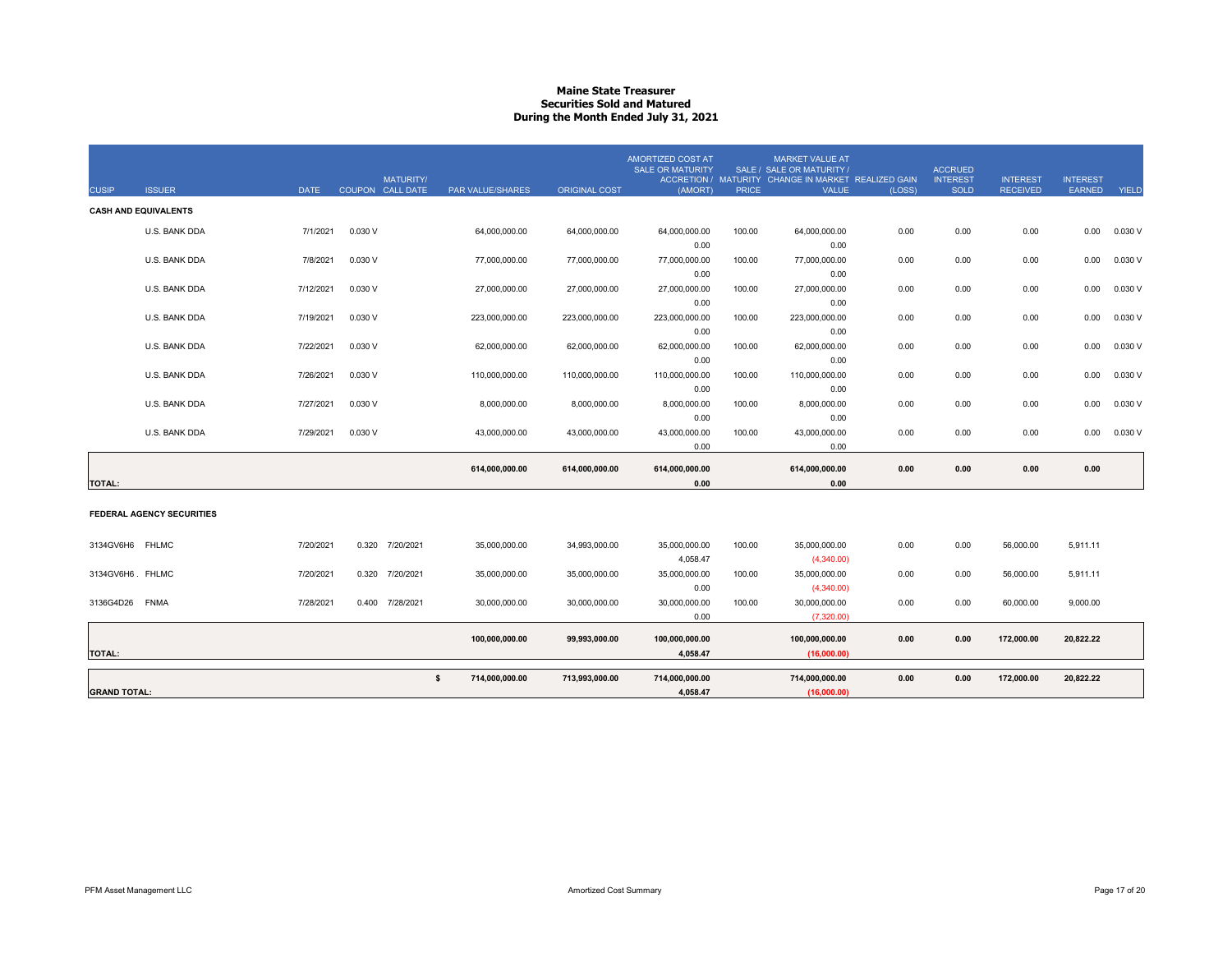## **Maine State Treasurer Transaction Report For the Month Ended July 31, 2021**

| <b>DATE</b> | <b>CUSIP</b> | <b>TRANSACTION</b> | <b>SECURITY TYPE</b> | <b>DESCRIPTION</b>                        | <b>MATURITY</b> | PAR VALUE/SHARES | <b>PRINCIPAL</b> | <b>INTEREST</b> | <b>TRANSACTION TOTAL</b> | <b>BALANCE</b>     |
|-------------|--------------|--------------------|----------------------|-------------------------------------------|-----------------|------------------|------------------|-----------------|--------------------------|--------------------|
|             |              |                    |                      |                                           |                 |                  |                  |                 |                          |                    |
| 7/1/2021    |              | <b>INTEREST</b>    | <b>CASH EQUIV</b>    | FIDELITY GOVERNMENT MMF                   |                 | 0.00             | 0.00             | 16.44           | 16.44                    | 16.44              |
|             |              | <b>INTEREST</b>    | <b>CASH EQUIV</b>    | PFM FUNDS                                 |                 | 0.00             | 0.00             | 16.84           | 16.84                    | 33.28              |
|             |              | <b>INTEREST</b>    | <b>CASH EQUIV</b>    | <b>BATH SAVINGS</b>                       |                 | 0.00             | 0.00             | 759.46          | 759.46                   | 792.74             |
|             |              | <b>INTEREST</b>    | <b>CASH EQUIV</b>    | <b>BAR HARBOR</b>                         |                 | 0.00             | 0.00             | 4,170.91        | 4,170.91                 | 4,963.65           |
|             |              | <b>INTEREST</b>    | <b>CASH EQUIV</b>    | <b>BIDDEFORD SAVINGS BANK</b>             |                 | 0.00             | 0.00             | 361.66          | 361.66                   | 5,325.31           |
|             |              | <b>INTEREST</b>    | <b>CASH EQUIV</b>    | <b>CITIZENS BANK</b>                      |                 | 0.00             | 0.00             | 5,753.40        | 5,753.40                 | 11,078.71          |
|             |              | <b>INTEREST</b>    | <b>CASH EQUIV</b>    | <b>FIRST NATIONAL</b>                     |                 | 0.00             | 0.00             | 2,054.79        | 2,054.79                 | 13,133.50          |
|             |              | <b>INTEREST</b>    | <b>CASH EQUIV</b>    | TD BANK GOLDMAN SACHS<br><b>MONEYMRKT</b> |                 | 0.00             | 0.00             | 5,362.60        | 5,362.60                 | 18,496.10          |
|             |              | <b>INTEREST</b>    | CASH EQUIV           | <b>MACHIAS SAVINGS</b>                    |                 | 0.00             | 0.00             | 1,130.17        | 1,130.17                 | 19,626.27          |
|             |              | <b>INTEREST</b>    | <b>CASH EQUIV</b>    | NORTHEAST BANK                            |                 | 0.00             | 0.00             | 4,684.94        | 4,684.94                 | 24,311.21          |
|             |              | <b>INTEREST</b>    | CASH EQUIV           | TD BANK                                   |                 | 0.00             | 0.00             | 12,328.77       | 12,328.77                | 36,639.98          |
|             |              | <b>INTEREST</b>    | <b>CASH EQUIV</b>    | U.S. BANK DDA                             |                 | 0.00             | 0.00             | 11,259.57       | 11.259.57                | 47,899.55          |
|             |              | SELL               | <b>CASH EQUIV</b>    | U.S. BANK DDA                             |                 | 64,000,000.00    | 64,000,000.00    | 0.00            | 64,000,000.00            | 64,047,899.55      |
| 7/2/2021    |              | <b>BUY</b>         | <b>CASH EQUIV</b>    | U.S. BANK DDA                             |                 | 30,000,000.00    | 30,000,000.00    | 0.00            | (30,000,000.00)          | 34.047.899.55      |
| 7/5/2021    | 3135G0S38    | <b>INTEREST</b>    | <b>INSTR</b>         | <b>FNMA</b>                               | 1/5/2022        | 0.00             | 0.00             | 150,000.00      | 150,000.00               | 34, 197, 899.55    |
| 7/6/2021    |              | <b>BUY</b>         | <b>CASH EQUIV</b>    | U.S. BANK DDA                             |                 | 8,000,000.00     | 8,000,000.00     | 0.00            | (8,000,000.00)           | 26.197.899.55      |
| 7/7/2021    |              | <b>BUY</b>         | <b>CASH EQUIV</b>    | U.S. BANK DDA                             |                 | 14,000,000.00    | 14,000,000.00    | 0.00            | (14,000,000.00)          | 12,197,899.55      |
| 7/8/2021    |              | <b>SELL</b>        | <b>CASH EQUIV</b>    | U.S. BANK DDA                             |                 | 77,000,000.00    | 77,000,000.00    | 0.00            | 77,000,000.00            | 89, 197, 899.55    |
| 7/9/2021    |              | <b>BUY</b>         | <b>CASH EQUIV</b>    | U.S. BANK DDA                             |                 | 68,000,000.00    | 68,000,000.00    | 0.00            | (68,000,000.00)          | 21,197,899.55      |
| 7/10/2021   | 3135G05G4    | <b>INTEREST</b>    | <b>INSTR</b>         | <b>FNMA</b>                               | 7/10/2023       | 0.00             | 0.00             | 43,750.00       | 43,750.00                | 21,241,649.55      |
| 7/11/2021   | 3135G0U92    | <b>INTEREST</b>    | <b>INSTR</b>         | <b>FNMA</b>                               | 1/11/2022       | 0.00             | 0.00             | 328,125.00      | 328,125.00               | 21,569,774.55      |
| 7/12/2021   |              | <b>SELL</b>        | <b>CASH EQUIV</b>    | U.S. BANK DDA                             |                 | 27,000,000.00    | 27,000,000.00    | 0.00            | 27,000,000.00            | 48,569,774.55      |
| 7/13/2021   |              | <b>BUY</b>         | <b>CASH EQUIV</b>    | U.S. BANK DDA                             |                 | 13,000,000.00    | 13,000,000.00    | 0.00            | (13,000,000.00)          | 35,569,774.55      |
| 7/14/2021   |              | <b>BUY</b>         | <b>CASH EQUIV</b>    | U.S. BANK DDA                             |                 | 47,000,000.00    | 47,000,000.00    | 0.00            | (47,000,000.00)          | (11, 430, 225.45)  |
| 7/15/2021   | 9128287C8    | <b>INTEREST</b>    | <b>UST</b>           | <b>US TREASURY</b>                        | 7/15/2022       | 0.00             | 0.00             | 218,750.00      | 218,750.00               | (11, 211, 475.45)  |
|             | 9128287C8    | <b>INTEREST</b>    | <b>UST</b>           | <b>US TREASURY</b>                        | 7/15/2022       | 0.00             | 0.00             | 218,750.00      | 218,750.00               | (10,992,725.45)    |
|             | 9128287C8.   | <b>INTEREST</b>    | <b>UST</b>           | <b>US TREASURY</b>                        | 7/15/2022       | 0.00             | 0.00             | 227,500.00      | 227,500.00               | (10, 765, 225.45)  |
|             | 9128287C8    | <b>INTEREST</b>    | <b>UST</b>           | <b>US TREASURY</b>                        | 7/15/2022       | 0.00             | 0.00             | 306,250.00      | 306,250.00               | (10, 458, 975.45)  |
|             |              | <b>BUY</b>         | <b>CASH EQUIV</b>    | U.S. BANK DDA                             |                 | 29,000,000.00    | 29,000,000.00    | 0.00            | (29,000,000.00)          | (39, 458, 975.45)  |
| 7/16/2021   |              | <b>BUY</b>         | <b>CASH EQUIV</b>    | U.S. BANK DDA                             |                 | 73,000,000.00    | 73,000,000.00    | 0.00            | (73,000,000.00)          | (112, 458, 975.45) |
| 7/19/2021   | 9128285D8    | <b>BUY</b>         | <b>UST</b>           | <b>US TREASURY</b>                        | 9/30/2023       | 52,859,375.00    | 52,859,375.00    | 432,035.52      | (53, 291, 410.52)        | (165, 750, 385.97) |
|             | 912828W71    | <b>BUY</b>         | <b>UST</b>           | <b>US TREASURY</b>                        | 3/31/2024       | 52,365,234.38    | 52,365,234.38    | 319,330.60      | (52,684,564.98)          | (218, 434, 950.95) |
|             | 912828W71    | <b>BUY</b>         | <b>UST</b>           | <b>US TREASURY</b>                        | 3/31/2024       | 26, 182, 617. 19 | 26,182,617.19    | 159,665.30      | (26, 342, 282.49)        | (244, 777, 233.44) |
|             | 91282CCG4    | <b>BUY</b>         | <b>UST</b>           | <b>US TREASURY</b>                        | 6/15/2024       | 49,759,765.63    | 49,759,765.63    | 11,612.02       | (49,771,377.65)          | (294, 548, 611.09) |
|             | 91282CCG4    | <b>BUY</b>         | <b>UST</b>           | <b>US TREASURY</b>                        | 6/15/2024       | 24,879,882.81    | 24,879,882.81    | 5,806.01        | (24,885,688.82)          | (319, 434, 299.91) |
|             |              | <b>SELL</b>        | CASH EQUIV           | U.S. BANK DDA                             |                 | 223,000,000.00   | 223,000,000.00   | 0.00            | 223,000,000.00           | (96, 434, 299.91)  |
| 7/20/2021   | 3134GV6H6    | <b>MATURITY</b>    | <b>INSTR</b>         | <b>FHLMC</b>                              | 7/20/2021       | 35,000,000.00    | 35,000,000.00    | 56,000.00       | 35,056,000.00            | (61, 378, 299.91)  |
|             | 3134GV6H6    | <b>MATURITY</b>    | <b>INSTR</b>         | <b>FHLMC</b>                              | 7/20/2021       | 35,000,000.00    | 35,000,000.00    | 56,000.00       | 35,056,000.00            | (26,322,299.91)    |
|             | 91282CBA8    | <b>BUY</b>         | <b>UST</b>           | <b>US TREASURY</b>                        | 12/15/2023      | 49,777,343.75    | 49,777,343.75    | 5,976.78        | (49,783,320.53)          | (76, 105, 620.44)  |
|             | 91282CBA8    | <b>BUY</b>         | <b>UST</b>           | <b>US TREASURY</b>                        | 12/15/2023      | 19,910,937.50    | 19,910,937.50    | 2,390.71        | (19,913,328.21)          | (96,018,948.65)    |
|             |              | <b>BUY</b>         | <b>CASH EQUIV</b>    | U.S. BANK DDA                             |                 | 20,000,000.00    | 20,000,000.00    | 0.00            | (20,000,000.00)          | (116,018,948.65)   |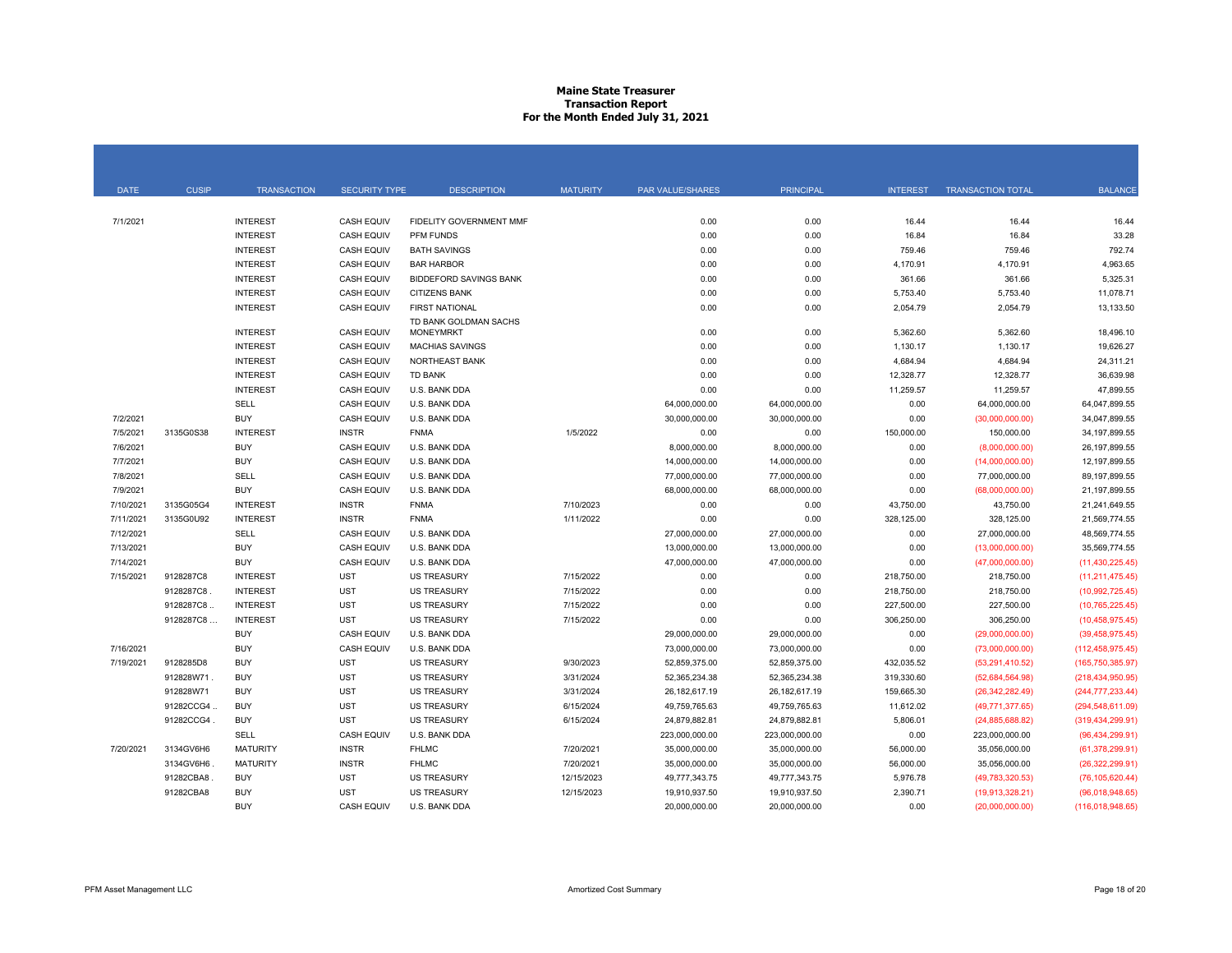### **Maine State Treasurer Transaction Report For the Month Ended July 31, 2021**

| <b>DATE</b> | <b>CUSIP</b> | <b>TRANSACTION</b> | <b>SECURITY TYPE</b> | <b>DESCRIPTION</b> | <b>MATURITY</b> | <b>PAR VALUE/SHARES</b> | <b>PRINCIPAL</b> | <b>INTEREST</b> | <b>TRANSACTION TOTAL</b> | <b>BALANCE</b>     |
|-------------|--------------|--------------------|----------------------|--------------------|-----------------|-------------------------|------------------|-----------------|--------------------------|--------------------|
| 7/21/2021   |              | <b>BUY</b>         | <b>CASH EQUIV</b>    | U.S. BANK DDA      |                 | 16,000,000.00           | 16,000,000.00    | 0.00            | (16,000,000.00)          | (132,018,948.65)   |
| 7/22/2021   |              | SELL               | <b>CASH EQUIV</b>    | U.S. BANK DDA      |                 | 62,000,000.00           | 62,000,000.00    | 0.00            | 62,000,000.00            | (70,018,948.65)    |
| 7/23/2021   |              | <b>BUY</b>         | <b>CASH EQUIV</b>    | U.S. BANK DDA      |                 | 37,000,000.00           | 37,000,000.00    | 0.00            | (37,000,000.00)          | (107, 018, 948.65) |
| 7/26/2021   |              | SELL               | <b>CASH EQUIV</b>    | U.S. BANK DDA      |                 | 110.000.000.00          | 110,000,000.00   | 0.00            | 110.000.000.00           | 2,981,051.35       |
| 7/27/2021   |              | SELL               | <b>CASH EQUIV</b>    | U.S. BANK DDA      |                 | 8,000,000.00            | 8,000,000.00     | 0.00            | 8,000,000.00             | 10,981,051.35      |
| 7/28/2021   | 3136G4D26    | <b>MATURITY</b>    | <b>INSTR</b>         | <b>FNMA</b>        | 7/28/2021       | 30,000,000.00           | 30,000,000.00    | 60,000.00       | 30,060,000.00            | 41,041,051.35      |
|             | 91282CBR1    | <b>BUY</b>         | <b>UST</b>           | <b>US TREASURY</b> | 3/15/2024       | 29,962,500.00           | 29,962,500.00    | 27,513.59       | (29,990,013.59)          | 11,051,037.76      |
|             |              | <b>BUY</b>         | <b>CASH EQUIV</b>    | U.S. BANK DDA      |                 | 11,000,000.00           | 11,000,000.00    | 0.00            | (11,000,000.00)          | 51,037.76          |
| 7/29/2021   |              | SELL               | <b>CASH EQUIV</b>    | U.S. BANK DDA      |                 | 43,000,000.00           | 43,000,000.00    | 0.00            | 43,000,000.00            | 43,051,037.76      |
| 7/30/2021   |              | <b>BUY</b>         | <b>CASH EQUIV</b>    | U.S. BANK DDA      |                 | 47,000,000.00           | 47,000,000.00    | 0.00            | (47,000,000.00)          | (3,948,962.24)     |
| 7/31/2021   |              | <b>INTEREST</b>    | <b>CASH EQUIV</b>    | <b>MISC INCOME</b> |                 | 0.00                    | 0.00             | 2.90            | 2.90                     | (3,948,959.34)     |

#### **Net Contributions**

**3,948,959.34**

#### **Net Withdrawals**